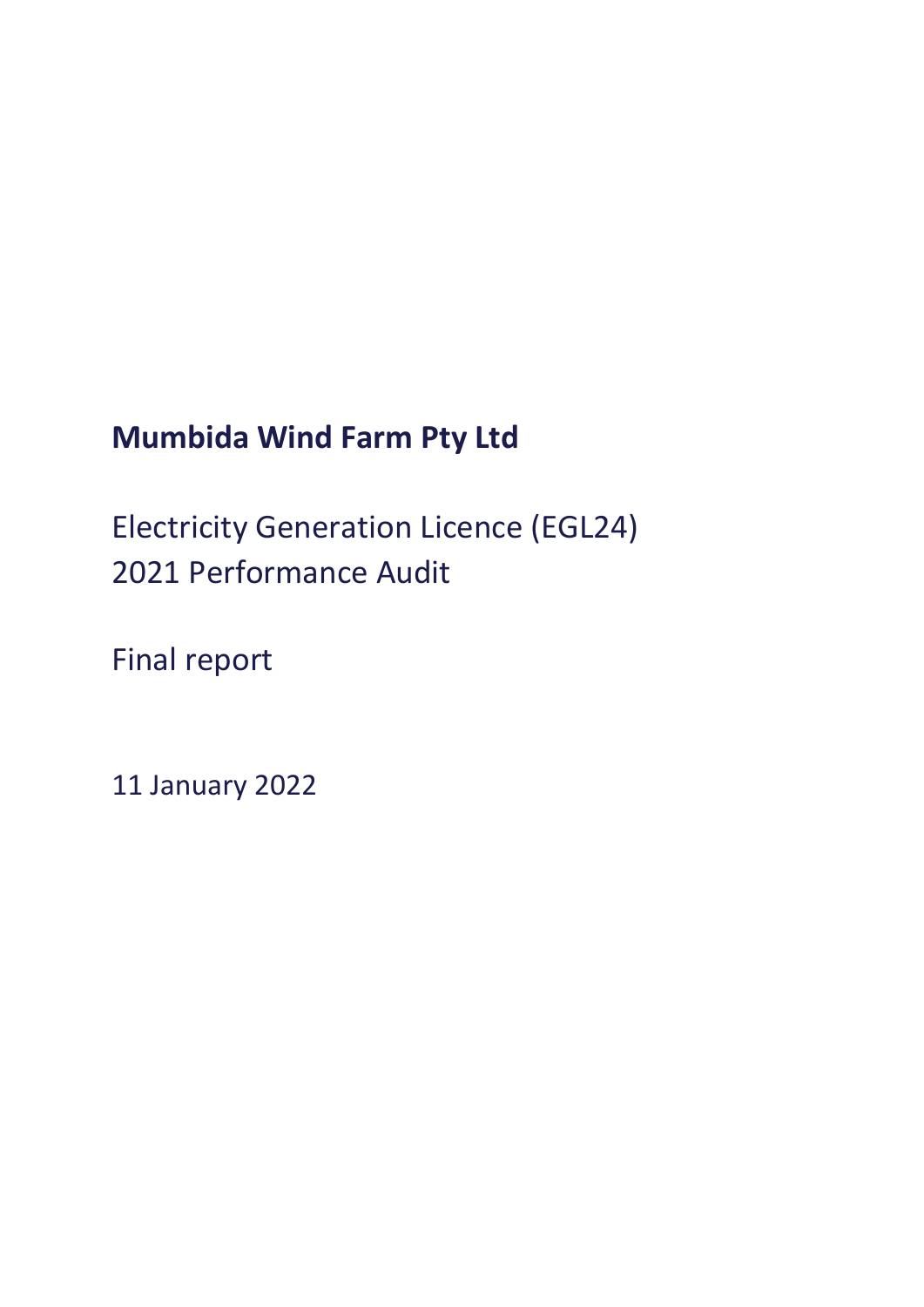

**Level 11, 251 Adelaide Terrace PERTH WA 6000**

11 January 2022

Mr Hugh Webster General Manager Mumbida Wind Farm c/- Infrastructure Capital PO Box 7369, Cloisters Square PO Perth WA 6850

Dear Mr Webster

#### **Electricity Generation Licence (EGL24) – 2021 Performance audit report**

We have completed the Electricity Generation Licence Performance Audit for Mumbida Wind Farm Pty Ltd for the period 1 November 2016 to 31 October 2021 and are pleased to submit our report to you.

I confirm that this report is an accurate presentation of the findings and conclusions from our audit procedures.

If you have any questions or wish to discuss anything raised in the report, please contact Andrew Baldwin at [abaldwin@assuranceadvisory.com.au](mailto:abaldwin@assuranceadvisory.com.au) or myself at [slinden@assuranceadvisory.com.au.](mailto:slinden@assuranceadvisory.com.au)

Yours sincerely **Assurance Advisory Group**



**Director www.assuranceadvisory.com.au**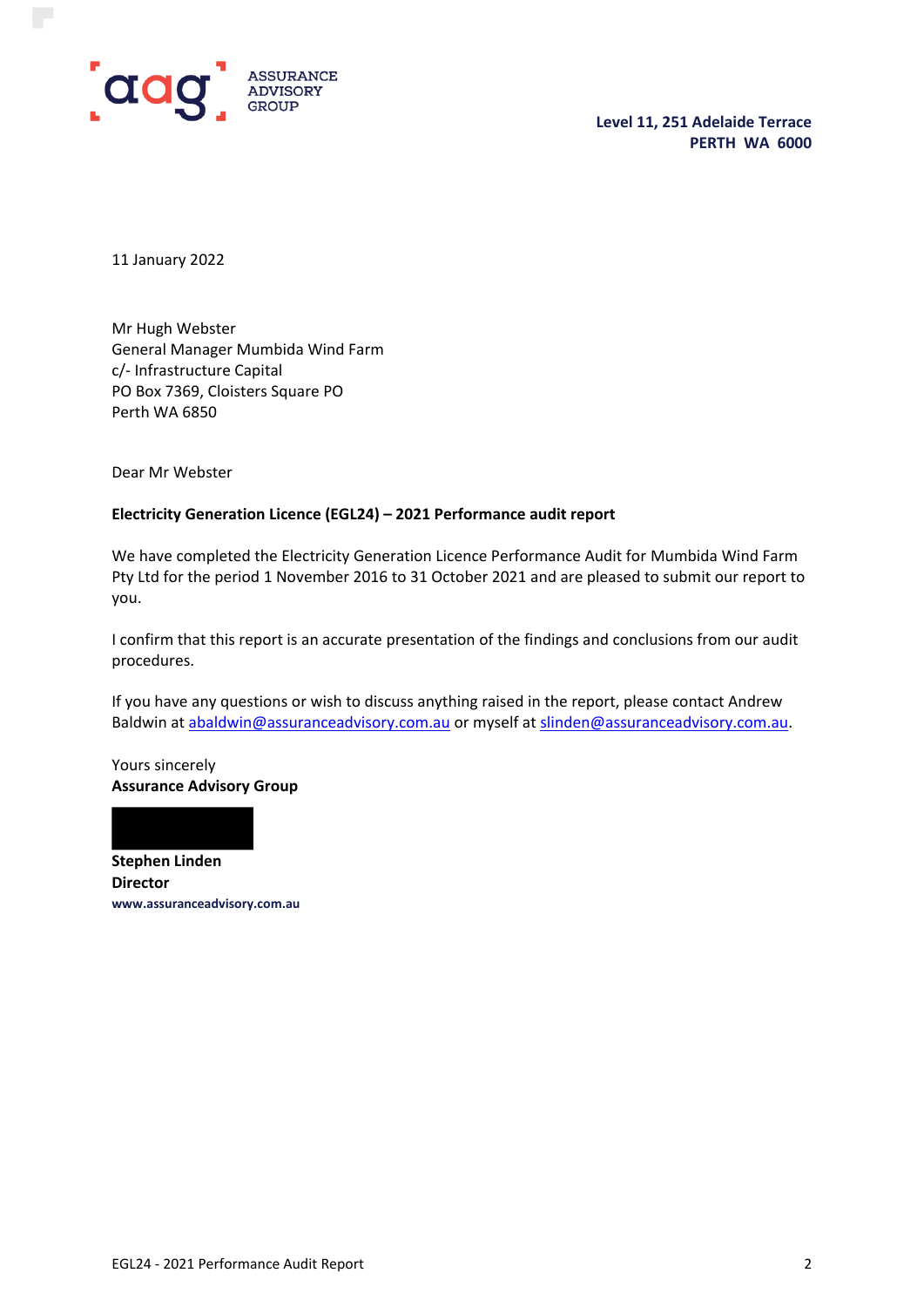# Table of Contents

| 5. Status of recommendations addressing non-compliances from the previous audit26 |  |
|-----------------------------------------------------------------------------------|--|
|                                                                                   |  |
|                                                                                   |  |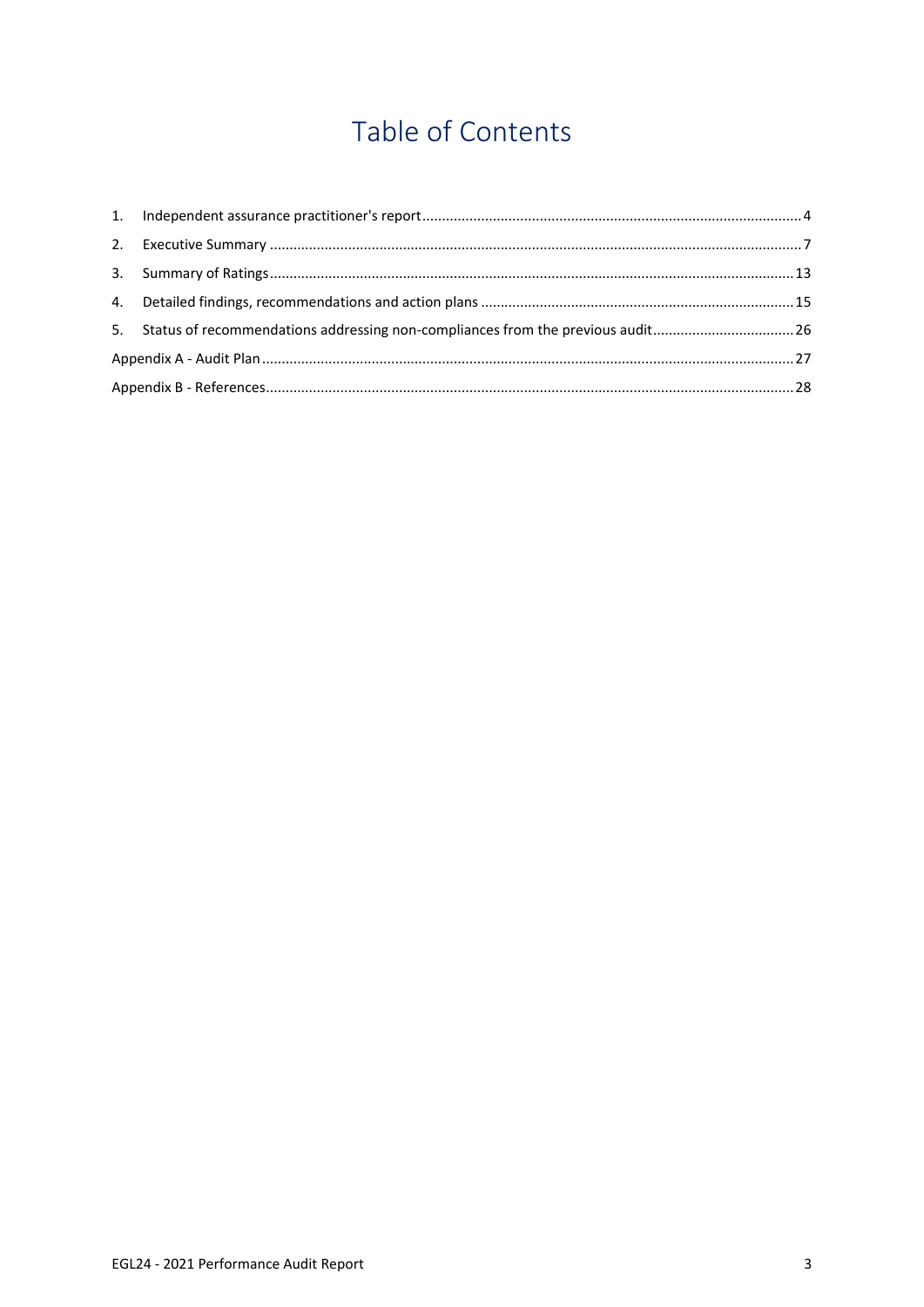## <span id="page-3-0"></span>1. Independent assurance practitioner's report

## **Modified opinion**

We have undertaken a reasonable assurance engagement on Mumbida Wind Farm Pty Ltd's compliance, in all material respects, with the conditions of its Electricity Generation Licence (EGL 24) (the **Licence**) and relevant legislative obligations for the period 1 November 2016 to 31 October 2021. Our evaluation was made against the licence obligations listed in the relevant versions of the Economic Regulation Authority's (the **ERA**) Electricity Compliance Reporting Manual (the **Reporting Manual**) and in accordance with the ERA's March 2019 Audit and Review Guidelines: Electricity and Gas Licences (the **Guidelines**).

In our opinion, based on the procedures we have performed and the evidence we have obtained, except for the effects of the matters described in the Basis for modified opinion paragraph below, Mumbida Wind Farm has complied, in all material respects, with its licence conditions and relevant legislative obligations for the period 1 November 2016 to 31 October 2021.

## **Basis for modified opinion**

During the period 1 November 2016 to 31 October 2021, Mumbida Wind Farm did not comply with applicable licence obligations as outlined below:

|     | <b>Reporting Manual number and Licence obligation</b>                                                                                                                                                                                                                                                                                                                                                                                              | <b>Description</b>                                                                                                                                                     |
|-----|----------------------------------------------------------------------------------------------------------------------------------------------------------------------------------------------------------------------------------------------------------------------------------------------------------------------------------------------------------------------------------------------------------------------------------------------------|------------------------------------------------------------------------------------------------------------------------------------------------------------------------|
| 105 | <b>Electricity Industry Act Section 17(1); ERA</b><br>(Licensing Funding) Regulations 2014<br>A licensee must pay the prescribed licence fees to<br>the ERA within one month after the day of grant<br>or renewal of its licence and within one month<br>after each anniversary of that day over the term<br>of the licence according to clauses 6, 7 and 8 of<br>the Economic Regulation Authority (Licensing<br><b>Funding) Regulations 2014</b> | On two occasions during the audit<br>period, Mumbida Wind Farm did not<br>pay quarterly standing charges by the<br>due date.                                           |
| 123 | <b>Licence Condition 4.4.1</b><br>In the manner prescribed, a licensee must notify<br>the ERA, if it is under external administration or if<br>there is a significant change in the circumstances<br>that the licence was granted which may affect the<br>licensee's ability to meet its obligations.                                                                                                                                              | On two occasions during the audit<br>period, Mumbida Wind Farm did not<br>notify the ERA of a change of address<br>within the prescribed 10 business day<br>timeframe. |
| 454 | <b>Electricity Metering Code Clause 7.2(5)</b><br>A Code participant must notify any affected<br>network operator of any change to the contact<br>details it notified to the network operator under<br>subclause 7.2(4) at least 3 business days before<br>the change takes effect.                                                                                                                                                                | Mumbida Wind Farm did not advise<br>Western Power of changes to contact<br>details previously notified via Schedule<br>6 of its ETAC with Western Power.               |

We conducted our engagement in accordance with Standard on Assurance Engagements ASAE 3100 *Compliance Engagements* (**ASAE 3100**) issued by the Auditing and Assurance Standards Board.

We believe that the evidence we have obtained is sufficient and appropriate to provide a basis for our conclusion.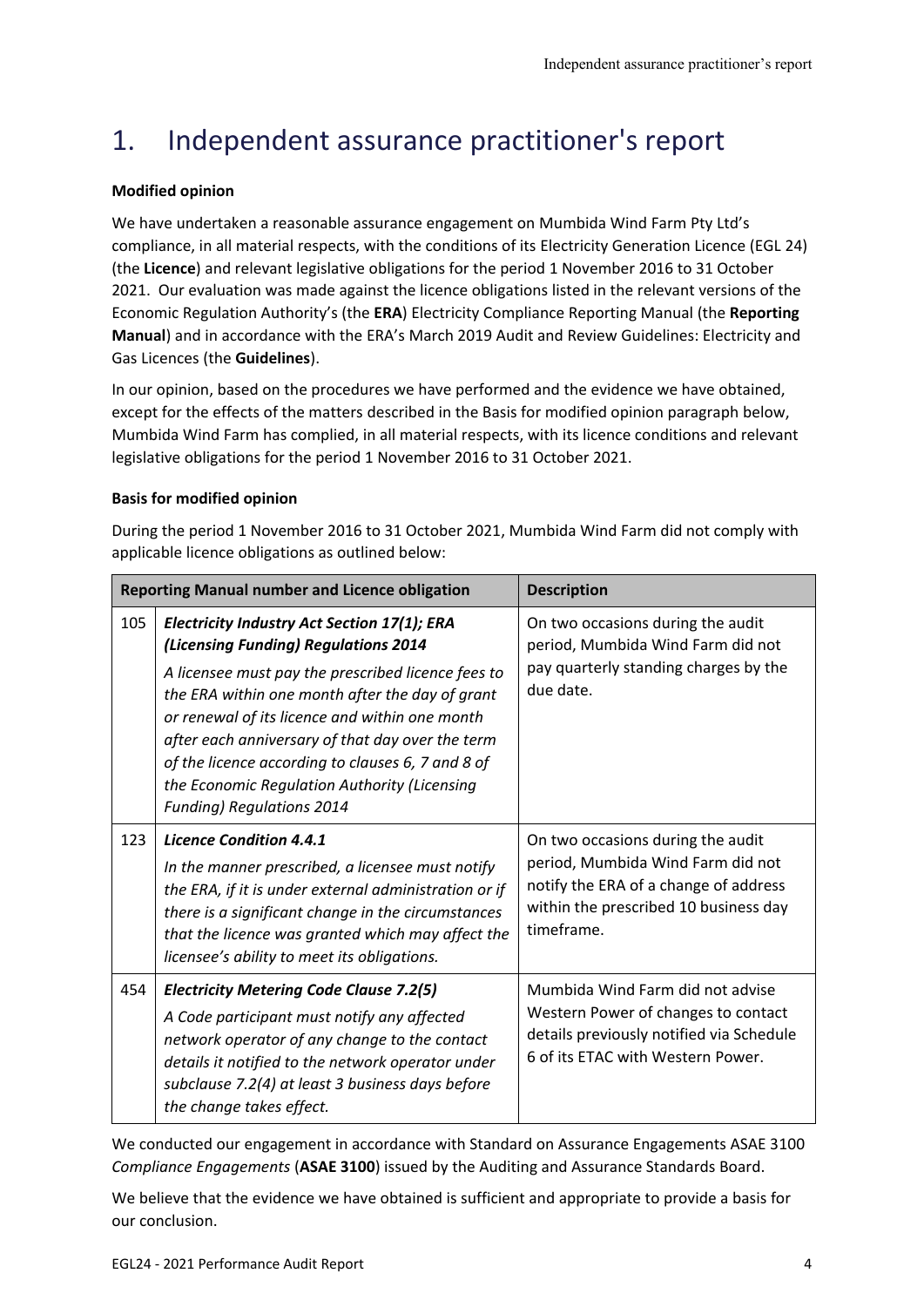## **Mumbida Wind Farm's responsibility for compliance with the conditions of the Licence**

Mumbida Wind Farm is responsible for:

- Compliance with the Licences as evaluated against the conditions within the Licence, for the period 1 November 2016 to 31 October 2021
- Identifying risks that threaten the conditions within the Licence identified above being met
- Identifying suitable compliance requirements as specified by the ERA
- Identifying, designing and implementing controls to enable the conditions within the Licence to be met and to monitor ongoing compliance.

#### **Our independence and quality control**

We have complied with the independence and other relevant ethical requirements relating to assurance engagements, which are founded on fundamental principles of integrity, objectivity, professional competence and due care, confidentiality and professional behaviour. We applied Auditing Standard ASQC 1 *Quality Control for Firms that Perform Audits and Reviews of Financial Reports and Other Financial Information, and Other Assurance Engagements* in undertaking this assurance engagement.

#### **Our responsibilities**

Our responsibility is to express an opinion on Mumbida Wind Farm's compliance, in all material respects, with the licence obligations as evaluated against its Licence Conditions for the period 1 November 2016 to 31 October 2021. ASAE 3100 requires that we plan and perform our procedures to obtain reasonable assurance about whether Mumbida Wind Farm has complied, in all material respects, with the licence obligations as evaluated against its Licence Conditions for the period from 1 November 2016 to 31 October 2021.

A reasonable assurance engagement in accordance with ASAE 3100, to report on Mumbida Wind Farm's compliance with the licence obligations as evaluated against its Licence Conditions involves performing procedures to obtain evidence about the compliance activity and controls implemented to meet the conditions within the Licence. The procedures selected depend on our judgement, including the identification and assessment of risks of material non-compliance with the licence obligations as evaluated against its Licence Conditions.

Our procedures included:

- Utilising the Audit Guidelines and the Reporting Manual as a guide for development of a risk assessment and document review to assess controls
- Development of an Audit Plan for approval by the ERA and an associated work program, set out in Appendix A
- Interviews with and representations from relevant Mumbida Wind Farm representatives to gain an understanding of process controls
- Review of documents and walkthrough of processes and controls to support the assessment of compliance and the effectiveness of the control environment in accordance with Licence obligations
- Sample testing where relevant for obligations rated as an audit priority 3 and above in the approved Audit Plan.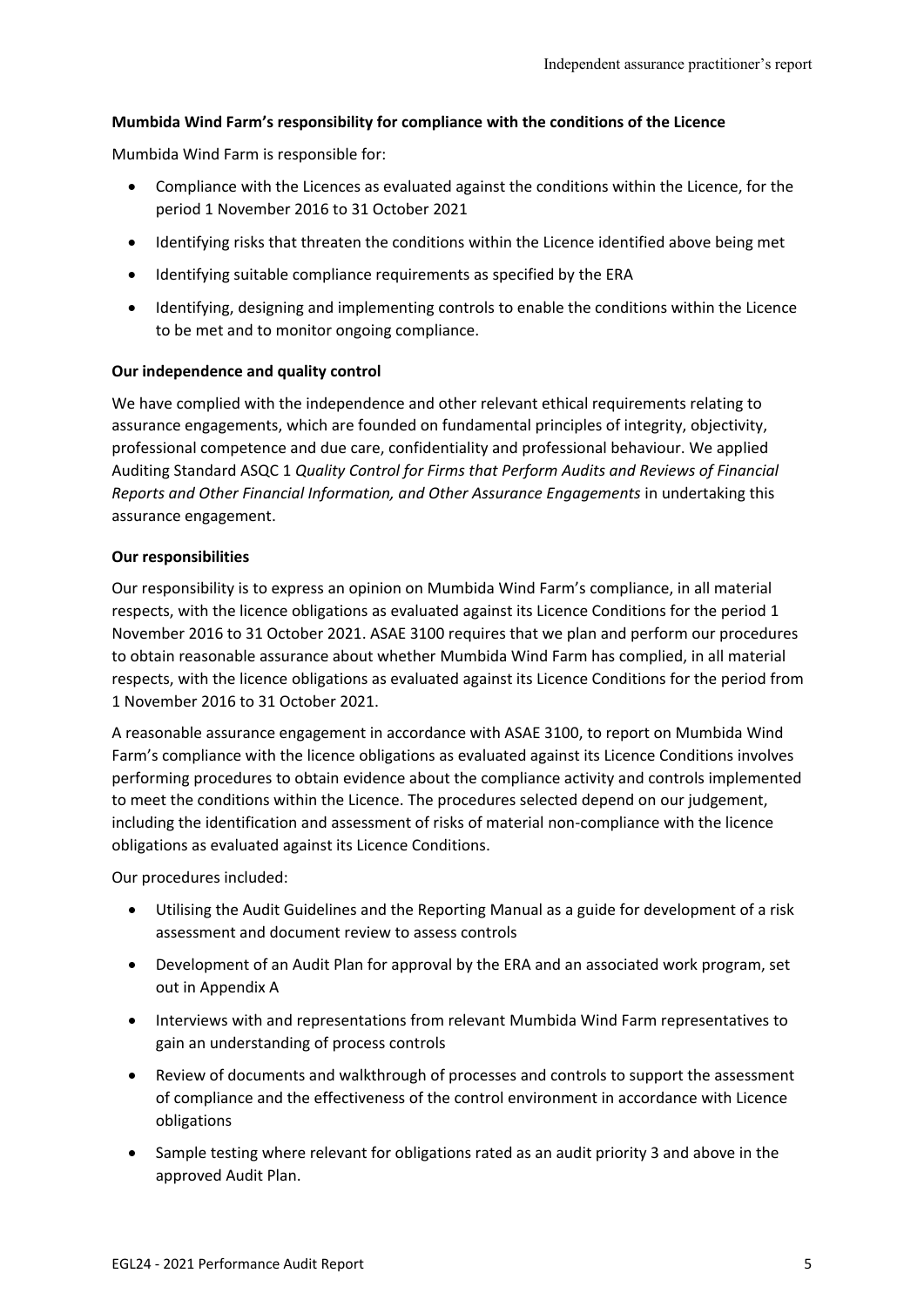#### **Inherent Limitations**

Because of the inherent limitations of an assurance engagement, together with the internal control structure, it is possible that fraud, error or non-compliance with compliance requirements may occur and not be detected.

A reasonable assurance engagement relating to the period from 1 November 2016 to 31 October 2021 does not provide assurance on whether compliance with the Licence will continue in the future.

## **Restricted use**

This report has been prepared for use by Mumbida Wind Farm for the purpose of satisfying its obligation under Section 13 of the Electricity Industry Act 2004. We disclaim any assumption of responsibility for any reliance on this report to any person other than Mumbida Wind Farm, or for any other purpose other than that for which it was prepared. We understand that a copy of the report will be provided to the ERA for the purpose of reporting on the performance audit for the Licence. We agree that a copy of this report will be given to the ERA in connection with this purpose, however we accept no responsibility to the ERA or to anyone who is provided with or obtains a copy of our report.

#### **Assurance Advisory Group**

**Stephen Linden Director**

11 January 2022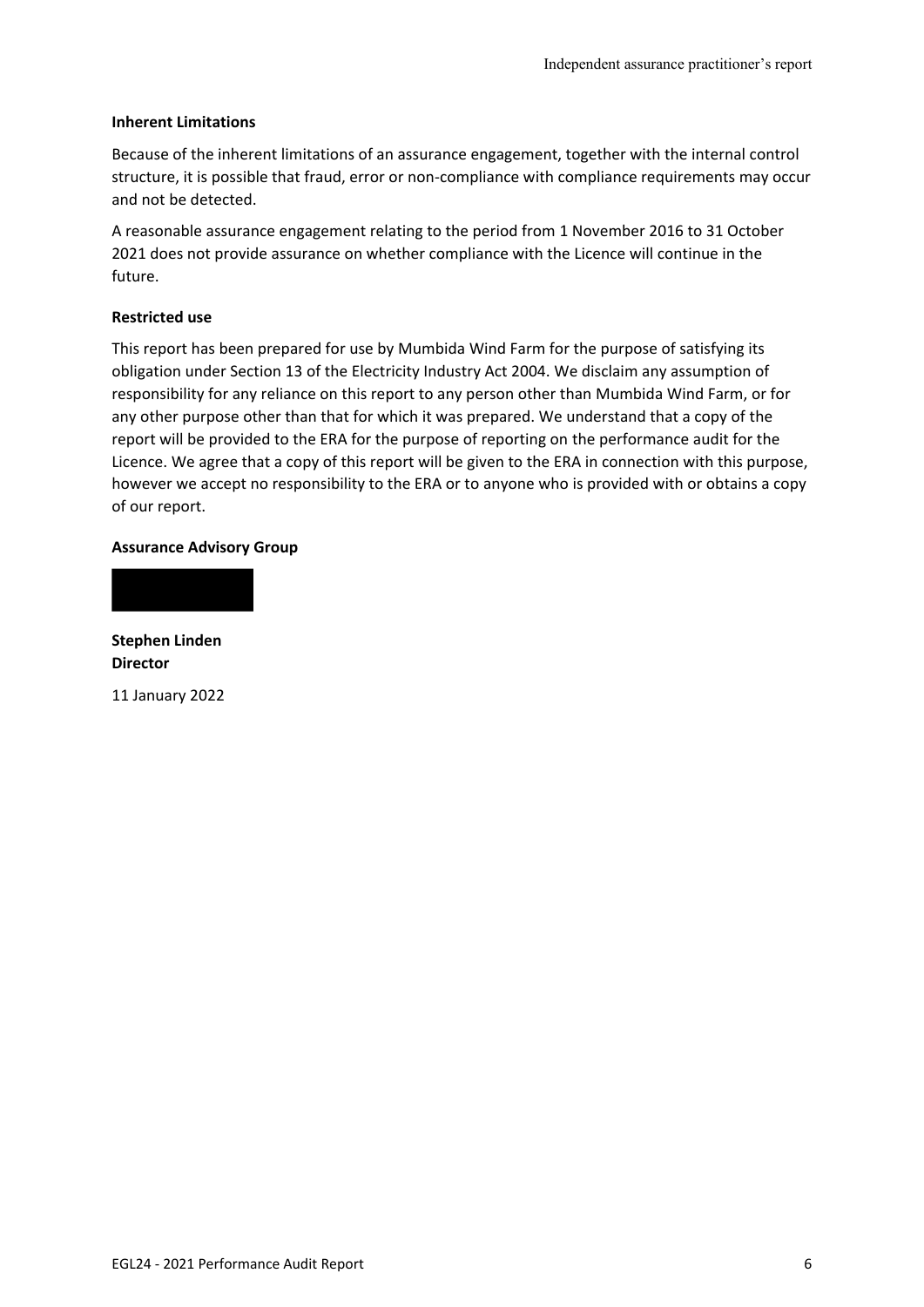## <span id="page-6-0"></span>2. Executive Summary

## **2.1 Introduction and Background**

The Economic Regulation Authority (the **ERA**) has under the provisions of the Electricity Industry Act 2004 (the **Act**), issued to Mumbida Wind Farm Pty Ltd (Mumbida Wind Farm) an Electricity Generation Licence (EGL24) (the **Licence**).

The Licence relates to Mumbida Wind Farm operating a 55 MW wind farm located on farming land approximately 40km southeast of Geraldton in the mid-west of Western Australia. Mumbida Wind Farm utilises 22 x 2.5 MW General Electric wind turbines. The wind farm's electricity output is delivered into the South West Interconnected System (**SWIS**) and is purchased by the Water Corporation to offset part of the energy requirements of the Southern Seawater Desalination Plant. Mumbida Wind Farm Pty Ltd is a 100% owned operating subsidiary of Mumbida Wind Farm Holdings Pty Ltd, which was owned by Energy Infrastructure Trust which is managed by Infrastructure Capital, and Synergy until December 2016 at which time Energy Infrastructure Trust gained 100% ownership. In 2018 the Mumbida Group of companies was transferred into Australian Renewables Income Fund, which is managed by Infrastructure Capital.

Section 13 of the Act requires Mumbida Wind Farm to provide to the ERA a performance audit (the audit) conducted by an independent expert acceptable to the ERA within 24 months after the commencement date, and every 24 months thereafter, unless otherwise approved by the ERA. With the ERA's approval, Assurance Advisory Group (**AAG**) has been appointed to conduct the audit for the period 1 November 2016 to 31 October 2021 (**audit period**).

The audit has been conducted in accordance with the ERA's March 2019 issue of the *Audit and Review Guidelines: Electricity and Gas Licences* (**Audit Guidelines**).

## **2.2 Observations**

In considering Mumbida Wind Farm's internal control procedures, structure and environment, its compliance culture and its information systems specifically relevant to those licence obligations subject to audit, we observed that:

- As a fully owned subsidiary of Australian Renewables Income Fund, which is managed by Infrastructure Capital, all of Mumbida Wind Farm's processes and arrangements for managing its electricity generation licence obligations are provided by Infrastructure Capital
- Through its contractual arrangements with Western Power, Mumbida Wind Farm has limited obligations in relation to the relevant requirements of the Metering Code
- Although Mumbida Wind Farm's compliance arrangements have been and will continue to be relatively simple, this audit process has assisted to identify where those arrangements can be further improved to address minor compliance breaches resulting from administrative oversights, particularly for those obligations with specified due dates.

## **2.3 Findings**

The following tables summarise the assessments made during the audit on Mumbida Wind Farm's compliance and the adequacy of controls in place for Mumbida Wind Farm to manage its compliance with the relevant obligations or conditions of the Licence.

Table 1 sets out the rating scale defined by the ERA in the Audit Guidelines for the assessment of the level of compliance with the conditions of the Licence. For the highest possible compliance rating to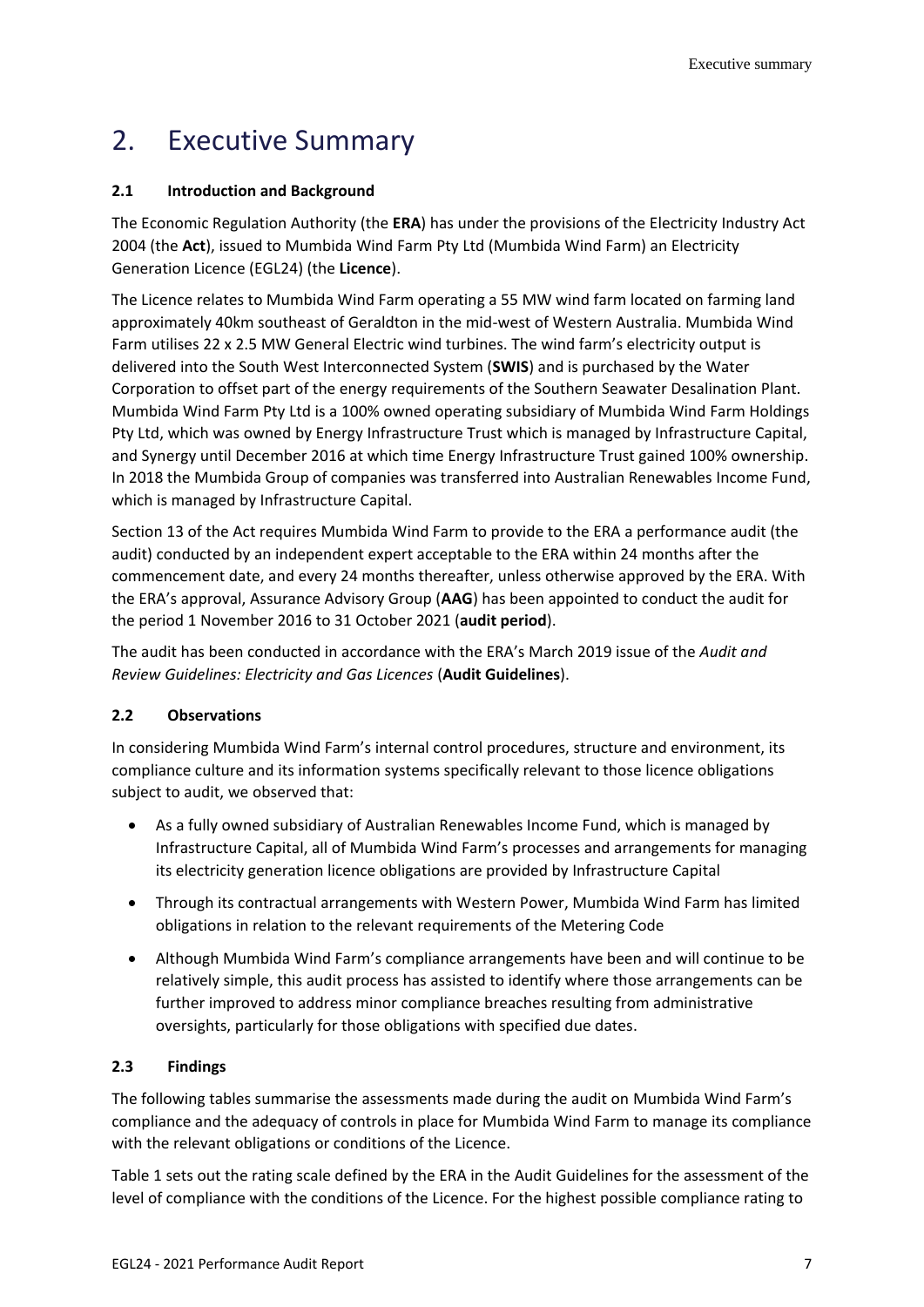be achieved, Mumbida Wind Farm was required to demonstrate it has maintained mature processes and controls, which facilitate compliance with relevant obligations.

|              | <b>Controls Rating</b>                                    | <b>Compliance Rating</b> |                                                                  |  |  |  |
|--------------|-----------------------------------------------------------|--------------------------|------------------------------------------------------------------|--|--|--|
| Rating       | Description                                               | Rating                   | Description                                                      |  |  |  |
| Α            | Adequate controls - no<br>improvement needed              | 1                        | Compliant                                                        |  |  |  |
| <sub>R</sub> | Generally adequate controls -<br>improvement needed       | $\mathcal{P}$            | Non-compliant – minor impact on<br>customers or third parties    |  |  |  |
|              | Inadequate controls - significant<br>improvement required | 3                        | Non-compliant - moderate impact<br>on customers or third parties |  |  |  |
|              | No controls evident                                       | 4                        | Non-compliant – major impact on<br>customers or third parties    |  |  |  |
| N/P          | Not performed - A controls rating<br>was not required     | N/R                      | Not rated - No activity took place<br>during the audit period    |  |  |  |

| Table 1: Control adequacy and compliance rating scale |
|-------------------------------------------------------|
|-------------------------------------------------------|

**Table 5** at section 3 of this report provides further detail on the controls and compliance rating scales. The above rating scale is defined by the Audit Guidelines.

| Table 2: Summary of findings, by compliance and controls ratings |
|------------------------------------------------------------------|
|------------------------------------------------------------------|

|                 |              | <b>Compliance rating</b> |                |   |                |     |       |  |  |  |  |
|-----------------|--------------|--------------------------|----------------|---|----------------|-----|-------|--|--|--|--|
|                 |              | $\mathbf{1}$             | $\overline{2}$ | 3 | $\overline{4}$ | N/R | Total |  |  |  |  |
|                 | $\mathsf{A}$ |                          |                |   |                |     |       |  |  |  |  |
|                 | $\sf B$      |                          | 3              |   |                |     | 3     |  |  |  |  |
|                 | C            |                          |                |   |                |     |       |  |  |  |  |
| Controls rating | D            |                          |                |   |                |     |       |  |  |  |  |
|                 | N/P          | 13                       |                |   |                | 26  | 39    |  |  |  |  |
|                 | <b>Total</b> | 13                       | 3              |   |                | 26  | 42    |  |  |  |  |

Table 3: Summary of findings, by **audit priority and controls rating**

|                       |   | <b>Controls rating</b> |              |   |     |       |  |  |  |  |
|-----------------------|---|------------------------|--------------|---|-----|-------|--|--|--|--|
| <b>Audit Priority</b> | Α | B                      | $\mathsf{C}$ | D | N/P | Total |  |  |  |  |
| <b>Priority 1</b>     |   |                        |              |   |     |       |  |  |  |  |
| <b>Priority 2</b>     |   |                        |              |   |     |       |  |  |  |  |
| <b>Priority 3</b>     |   | 1                      |              |   |     |       |  |  |  |  |
| <b>Priority 4</b>     |   | 2                      |              |   | 27  | 29    |  |  |  |  |
| Priority 5            |   |                        |              |   | 12  | 12    |  |  |  |  |
| <b>Total</b>          |   | כ                      |              |   | 39  | 42    |  |  |  |  |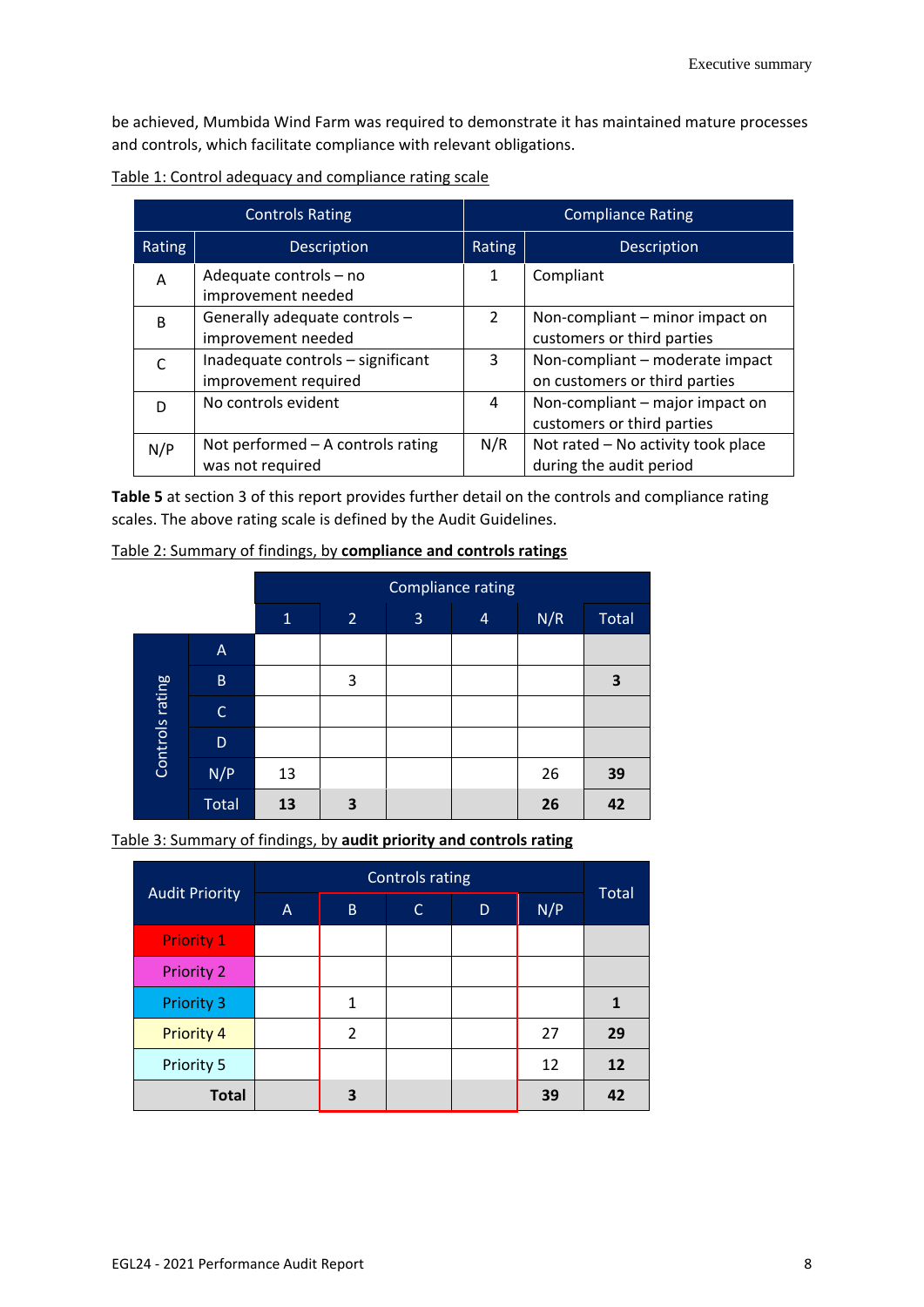|                       |    | <b>Compliance rating</b> |   |   |     |              |
|-----------------------|----|--------------------------|---|---|-----|--------------|
| <b>Audit Priority</b> | 1  | $\overline{2}$           | 3 | 4 | N/R | <b>Total</b> |
| <b>Priority 1</b>     |    |                          |   |   |     |              |
| <b>Priority 2</b>     |    |                          |   |   |     |              |
| <b>Priority 3</b>     |    | $\mathbf{1}$             |   |   |     |              |
| <b>Priority 4</b>     | 10 | 2                        |   |   | 17  | 29           |
| Priority 5            | 3  |                          |   |   | 9   | 12           |
| <b>Total</b>          | 13 | 3                        |   |   | 26  | 42           |

Table 4: Summary of findings, by **audit priority and compliance rating**

Note that, in accordance with the Audit Guidelines:

- Obligations assessed as being ''not applicable" to Mumbida Wind Farm's operations have not been included within this report
- A control rating is only provided for those obligations with a Priority 1, 2 or 3 rating, where an obligation is assessed as non-compliant, or where a control improvement opportunity is identified.

Specific assessments for each Licence obligation are summarised at Table 5 in the ''Summary of findings" section of this report.

Detailed findings, including relevant observations, recommendations and action plans are located in section 4 "Detailed findings, recommendations and action plans".

## **2.4 Mumbida Wind Farm's response to previous audit recommendations**

This audit considered Mumbida Wind Farm's progress in completing the one action plan detailed in the 2016 performance audit report.

That action plan (1/2016: Obligation 105 relating to payment of licence fees and quarterly standing charges) for additional approvers to be added to online approval systems had been implemented in 2017. Note that as further breaches of this obligation occurred during the audit period, this audit recommends additional control measures be implemented.

Refer to section 5 "Previous audit non-compliances and recommendations" for further detail.

### **2.5 Current audit non-compliances, recommendations and action plans**

A. Resolved during current audit period

Not applicable.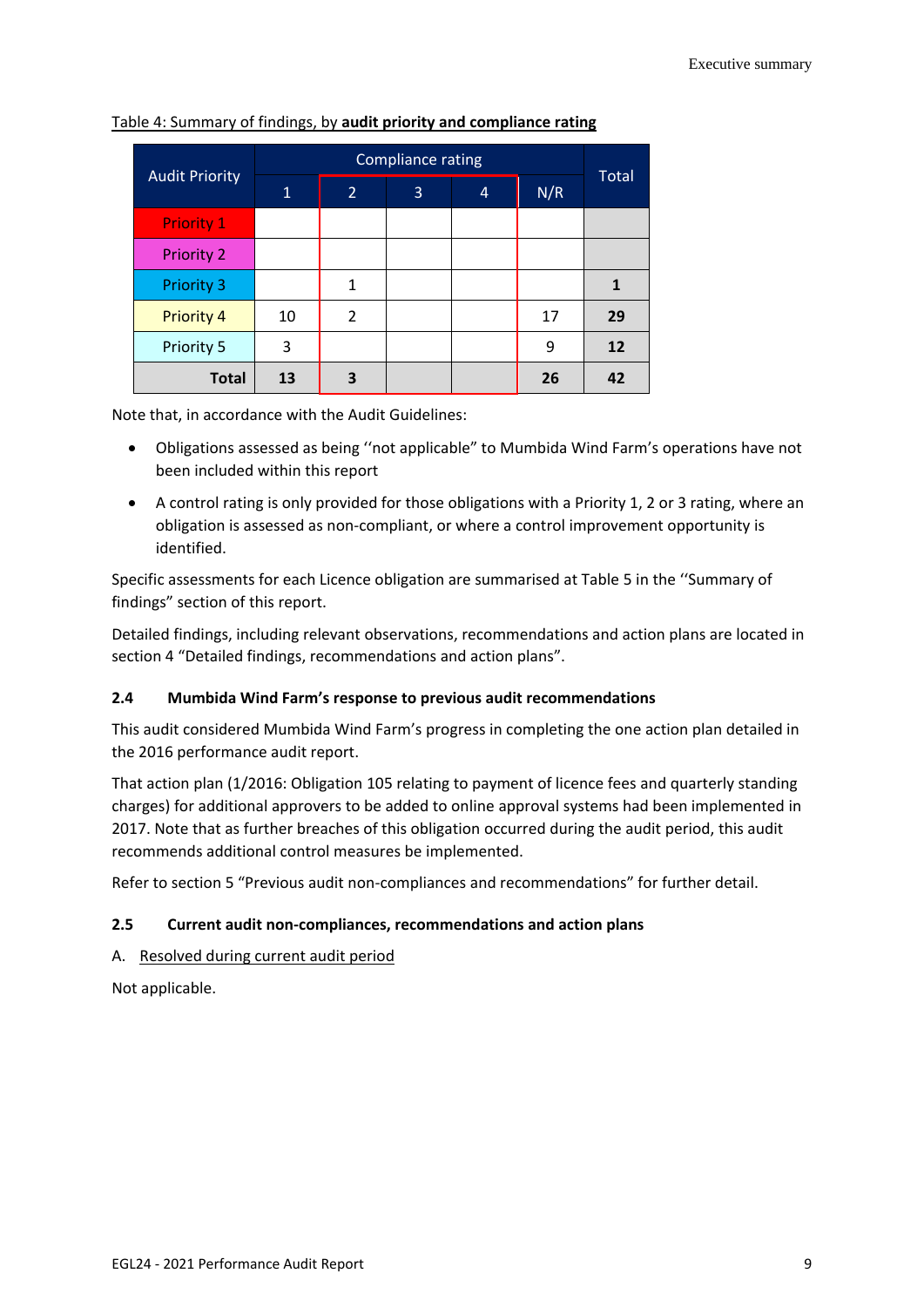## B. Unresolved at end of current audit period

| Reference<br>(no./year) | Non-compliance / Controls improvement<br>(Rating / Licence obligation reference number and licence obligation / Details of<br>noncompliance or inadequacy of controls)                                                                                                                                                                                                                                                                                                                                                                                                                                                                                                                                                                                                                                                                                                                                                                                                                                                                                                                                                                                                                                                                                                                                                                                                                                                                                                                                           | Auditor's<br>recommendation                                                                                                                                                                                                                                                                                      | <b>Action taken</b> |
|-------------------------|------------------------------------------------------------------------------------------------------------------------------------------------------------------------------------------------------------------------------------------------------------------------------------------------------------------------------------------------------------------------------------------------------------------------------------------------------------------------------------------------------------------------------------------------------------------------------------------------------------------------------------------------------------------------------------------------------------------------------------------------------------------------------------------------------------------------------------------------------------------------------------------------------------------------------------------------------------------------------------------------------------------------------------------------------------------------------------------------------------------------------------------------------------------------------------------------------------------------------------------------------------------------------------------------------------------------------------------------------------------------------------------------------------------------------------------------------------------------------------------------------------------|------------------------------------------------------------------------------------------------------------------------------------------------------------------------------------------------------------------------------------------------------------------------------------------------------------------|---------------------|
| 1/2021                  | <b>B2</b><br>Obligation 105 Electricity Industry Act Section 17(1); ERA<br>(Licensing Funding) Regulations 2014<br>On the following two occasions during the audit period,<br>Mumbida Wind Farm did not pay quarterly standing charges by<br>the due date:<br>Quarterly standing charges were not paid by the due<br>date of 30 January 2017 due to incorrect payment<br>terms used by the accounts team<br>Quarterly standing charges due on 7 April 2021 were<br>not paid until 5 May 2021 due to an administrative<br>oversight.<br>Obligation 123 - Licence condition 4.4.1<br>Licence condition 4.4.1 requires Mumbida Wind Farm to report<br>to the ERA within prescribed timeframes:<br>(c) Any change in the Licensee's name, ABN or address<br>(within 10 business days of the change occurring).<br>On the following two occasions during the audit period,<br>Mumbida Wind Farm did not notify the ERA of a change of<br>address within the prescribed 10 business day timeframe:<br>The change of address on 18 January 2017 was notified to<br>$\bullet$<br>the ERA on 7 February 2017, which was outside the 10-<br>day timeframe<br>The change of address on 1 September 2021 was notified<br>$\bullet$<br>to the ERA on 6 December 2021, which was outside the<br>10-day timeframe.<br>We note that Mumbida Wind Farm's primary point of contact,<br>email and telephone contact details had not changed during<br>the audit period.<br>Obligation 454 - Electricity Metering Code Clause 7.2(5) | Mumbida Wind Farm<br>maintain a more<br>effective compliance<br>register for all Licence<br>obligations that<br>require action in a<br>prescribed timeframe,<br>or when triggered by a<br>relevant event. This<br>register should be used<br>as a working tool, with<br>tasks allocated to<br>responsible staff. | n/a                 |
|                         | Mumbida Wind Farm did not advise the network operator,<br>Western Power of changes to contact details previously<br>notified via Schedule 6 of its ETAC with Western Power.<br>Changes to Mumbida Wind Farm's contact details (postal<br>address and facsimile) at Schedule 6 of its ETAC with Western<br>Power had not been updated in accordance with the provisions<br>of ETAC clause 36 and therefore had not been notified to the<br>Western Power in accordance with the Metering Code Clause<br>$7.2(5)$ .<br>We note that the primary contact officer's email address had<br>not changed during the audit period                                                                                                                                                                                                                                                                                                                                                                                                                                                                                                                                                                                                                                                                                                                                                                                                                                                                                         |                                                                                                                                                                                                                                                                                                                  |                     |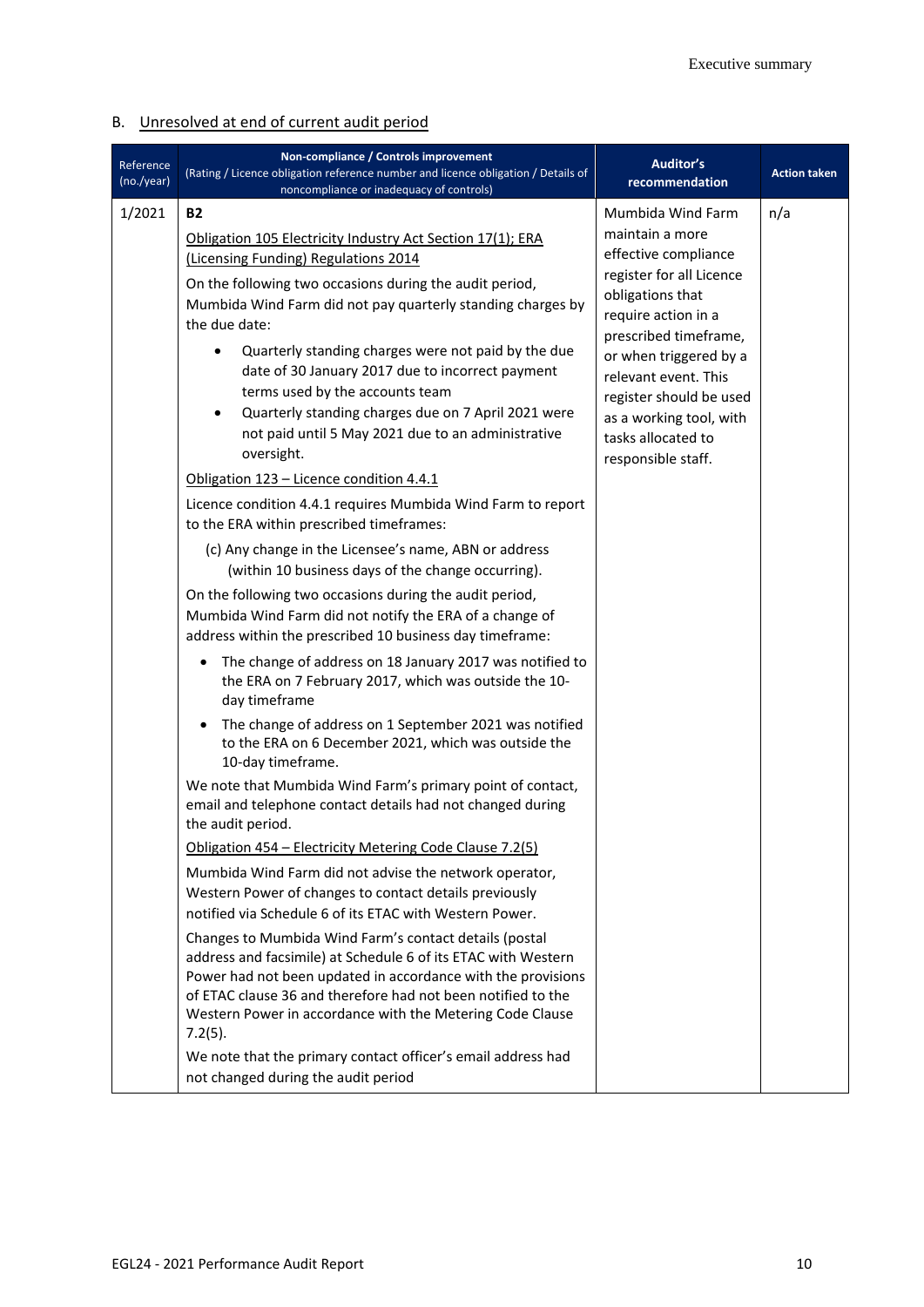#### **2.6 Scope and objectives**

We have conducted a reasonable assurance audit in order to state whether, in our opinion, based on our procedures, Mumbida Wind Farm has complied, in all material respects, with the conditions of its Licence as outlined in the approved Audit Plan (dated October 2021) during the period 1 November 2016 to 31 October 2021.

Our engagement was conducted in accordance with Australian Standard on Assurance Engagements ASAE 3100 Compliance Engagements, issued by the Australian Auditing and Assurance Standards Board and provides reasonable assurance as defined in ASAE 3100. The procedures we performed are described in more detail in section 2.7 below.

A reasonable assurance engagement in accordance with ASAE 3100 involves performing procedures to obtain evidence about the compliance with the conditions of the Licence. The nature, timing and extent of procedures selected depend on the assurance practitioner's professional judgement, including the assessment of the risks of material misstatement in compliance with the conditions of the Licence. In making those risk assessments, we considered internal controls in relation to compliance with the conditions of the Licence.

ASAE 3100 also requires us to comply with the relevant ethical requirements of the Australian professional accounting bodies.

The ERA has summarised the requirements of the applicable legislation that it expects to be reported upon and included in the scope of this audit in its Electricity Compliance Reporting Manual.

The Audit Plan approved by the ERA for this audit sets out Mumbida Wind Farm's Licence obligations confirmed to be included in the scope of the audit, along with the risk assessments and audit priority assigned to each licence obligation.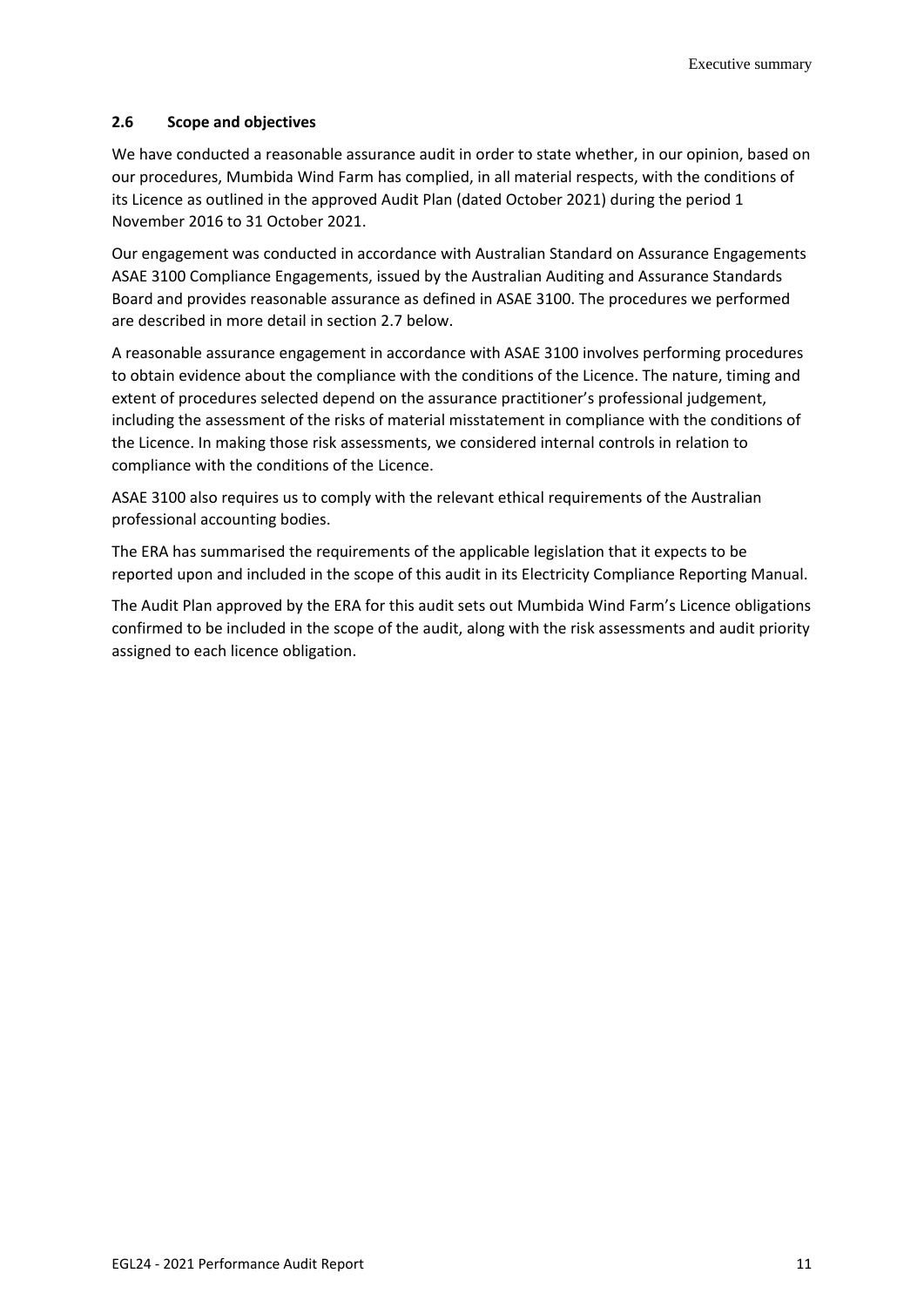## **2.7 Approach**

Our approach for this audit involved the following activities, which were undertaken during the period October to December 2021:

- Utilising the Guidelines and Reporting Manuals as a guide, developed a risk assessment, which involved discussions with key staff and document review to assess controls
- Developed an Audit Plan (see Appendix A) for approval by the ERA and an associated work program
- Interviewed relevant Mumbida Wind Farm representatives to gain understanding of process controls (see Appendix B for staff involved)
- Reviewed relevant documentation and walked through processes and controls to assess overall compliance and effectiveness in accordance with Licence obligations (see Appendix B for reference listing)
- Sample tested relevant obligations (assessed as an audit priority 3) and where there was relevant activity, determine whether transactions complied with the requirements of the obligation
- Reported findings to Mumbida Wind Farm for review and response.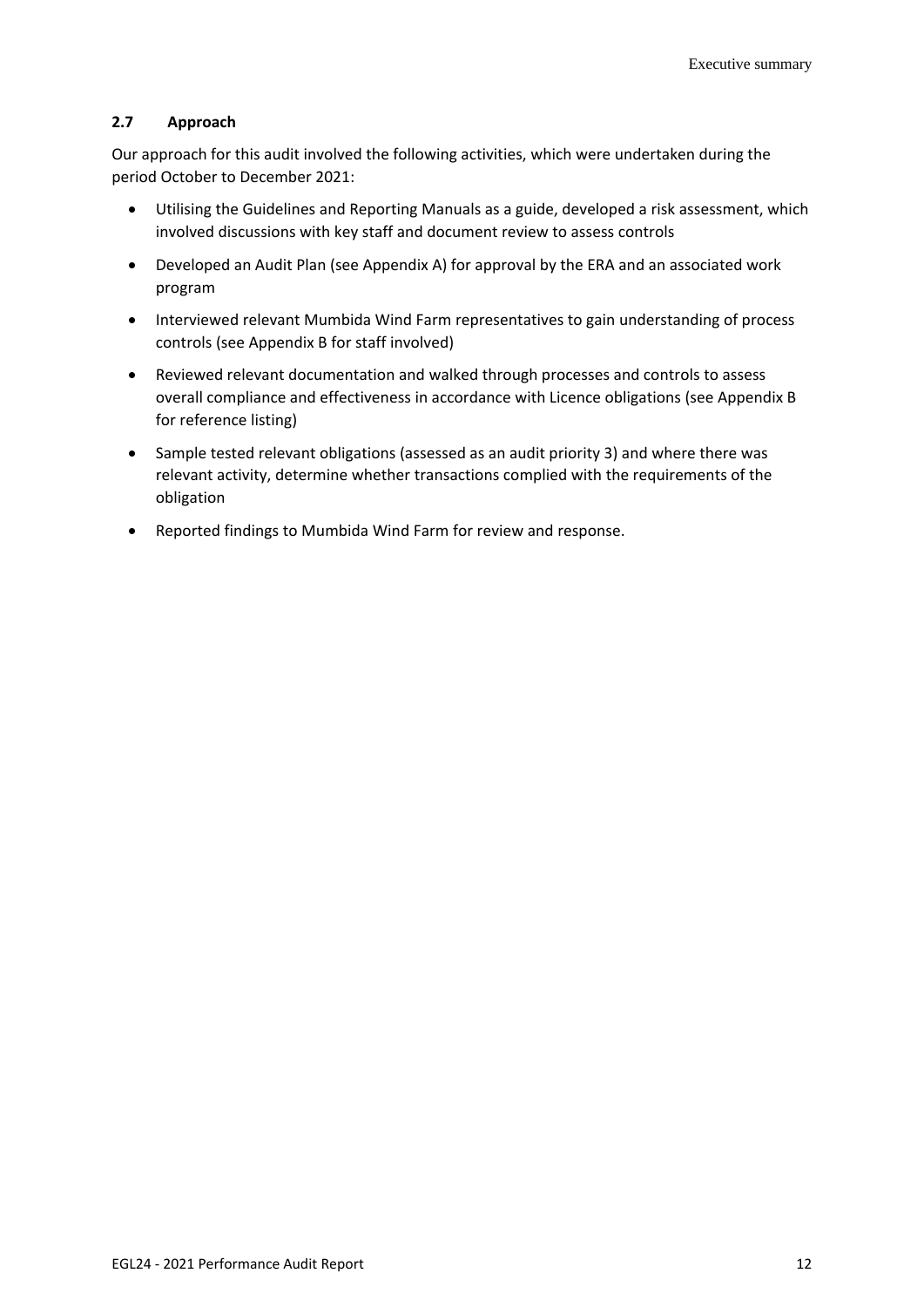## <span id="page-12-0"></span>3. Summary of Ratings

Table 1 in section 2 above sets out the rating scale defined by the ERA in the Audit Guidelines for the assessment of the level of compliance with the conditions of the Licence. For the highest possible compliance rating to be achieved, Mumbida Wind Farm was required to demonstrate it has maintained effective processes and controls, which facilitate compliance with relevant obligations.

The remainder of this report provides:

- A summary of the findings for the compliance obligations (at Table 5 below)
- Detailed findings, including relevant observations and recommendations (at Section 4).

## Table 5: Compliance Ratings

Refer to Detailed Findings at Section 4 and Audit Plan at Appendix A for descriptions of the obligations. Note that detailed findings are not presented for those obligations assessed to be not applicable to Mumbida Wind Farm's operations for the period subject to audit - refer to the Audit Plan at Appendix A for further explanation.

| <b>No</b> | <b>Obligation reference</b>                                                | <b>Audit</b>      |   |   | <b>Controls rating</b> |   |     |              |                | <b>Compliance rating</b> |   |     |
|-----------|----------------------------------------------------------------------------|-------------------|---|---|------------------------|---|-----|--------------|----------------|--------------------------|---|-----|
|           |                                                                            | <b>Priority</b>   | A | B | $\mathsf{C}$           | D | N/P | $\mathbf{1}$ | $\overline{2}$ | 3                        | 4 | N/R |
|           | 12 Electricity Industry Act - Licence Conditions and Obligations           |                   |   |   |                        |   |     |              |                |                          |   |     |
| 101       | Section 13(1)                                                              | Priority 4        |   |   |                        |   | N/P | $\mathbf{1}$ |                |                          |   |     |
| 102       | Section $14(1)(a)$                                                         | Priority 5        |   |   |                        |   | N/P | $\mathbf{1}$ |                |                          |   |     |
| 103       | Section 14(1)(b)                                                           | Priority 4        |   |   |                        |   | N/P |              |                |                          |   | N/R |
| 104       | Section $14(1)(c)$                                                         | Priority 4        |   |   |                        |   | N/P | $\mathbf{1}$ |                |                          |   |     |
| 105       | Section 17(1); ERA (Licensing<br>Funding) Regulations 2014                 | <b>Priority 3</b> |   | B |                        |   |     |              | $\overline{2}$ |                          |   |     |
| 106       | Section 31(3)                                                              | Priority 5        |   |   |                        |   | N/P | $\mathbf{1}$ |                |                          |   |     |
| 107       | Section 41(6)                                                              | Priority 4        |   |   |                        |   | N/P | $\mathbf{1}$ |                |                          |   |     |
|           | 13 Electricity Licences - Licence Conditions and Obligations               |                   |   |   |                        |   |     |              |                |                          |   |     |
| 119       | Licence condition 4.3.1                                                    | Priority 4        |   |   |                        |   | N/P | $\mathbf{1}$ |                |                          |   |     |
| 120       | Licence condition 5.2.4                                                    | Priority 4        |   |   |                        |   | N/P |              |                |                          |   | N/R |
| 121       | Licence condition 5.3.2                                                    | Priority 4        |   |   |                        |   | N/P | $\mathbf{1}$ |                |                          |   |     |
| 122       | Licence condition 5.1.5                                                    | Priority 4        |   |   |                        |   | N/P |              |                |                          |   | N/R |
| 123       | Licence condition 4.4.1                                                    | Priority 4        |   | B |                        |   |     |              | $\overline{2}$ |                          |   |     |
| 124       | Licence condition 4.5.1                                                    | Priority 4        |   |   |                        |   | N/P | $\mathbf{1}$ |                |                          |   |     |
| 125       | Licence condition 3.8.1, 3.8.2                                             | Priority 4        |   |   |                        |   | N/P |              |                |                          |   | N/R |
| 126       | Licence condition 3.7.1                                                    | <b>Priority 4</b> |   |   |                        |   | N/P | $\mathbf{1}$ |                |                          |   |     |
|           | 14 Electricity Industry Metering Code - Licence Conditions and Obligations |                   |   |   |                        |   |     |              |                |                          |   |     |
| 324       | Clause 3.3B                                                                | <b>Priority 4</b> |   |   |                        |   | N/P |              |                |                          |   | N/R |
| 339       | Clause 3.11(3)                                                             | Priority 4        |   |   |                        |   | N/P | $\mathbf{1}$ |                |                          |   |     |
| 371       | Clause 4.4(1)                                                              | Priority 5        |   |   |                        |   | N/P |              |                |                          |   | N/R |
| 372       | Clause 4.5(1)                                                              | Priority 5        |   |   |                        |   | N/P |              |                |                          |   | N/R |
| 373       | Clause 4.5(2)                                                              | Priority 4        |   |   |                        |   | N/P |              |                |                          |   | N/R |
| 388       | Clause 5.4(2)                                                              | <b>Priority 4</b> |   |   |                        |   | N/P |              |                |                          |   | N/R |
| 401       | Clause 5.16                                                                | Priority 4        |   |   |                        |   | N/P |              |                |                          |   | N/R |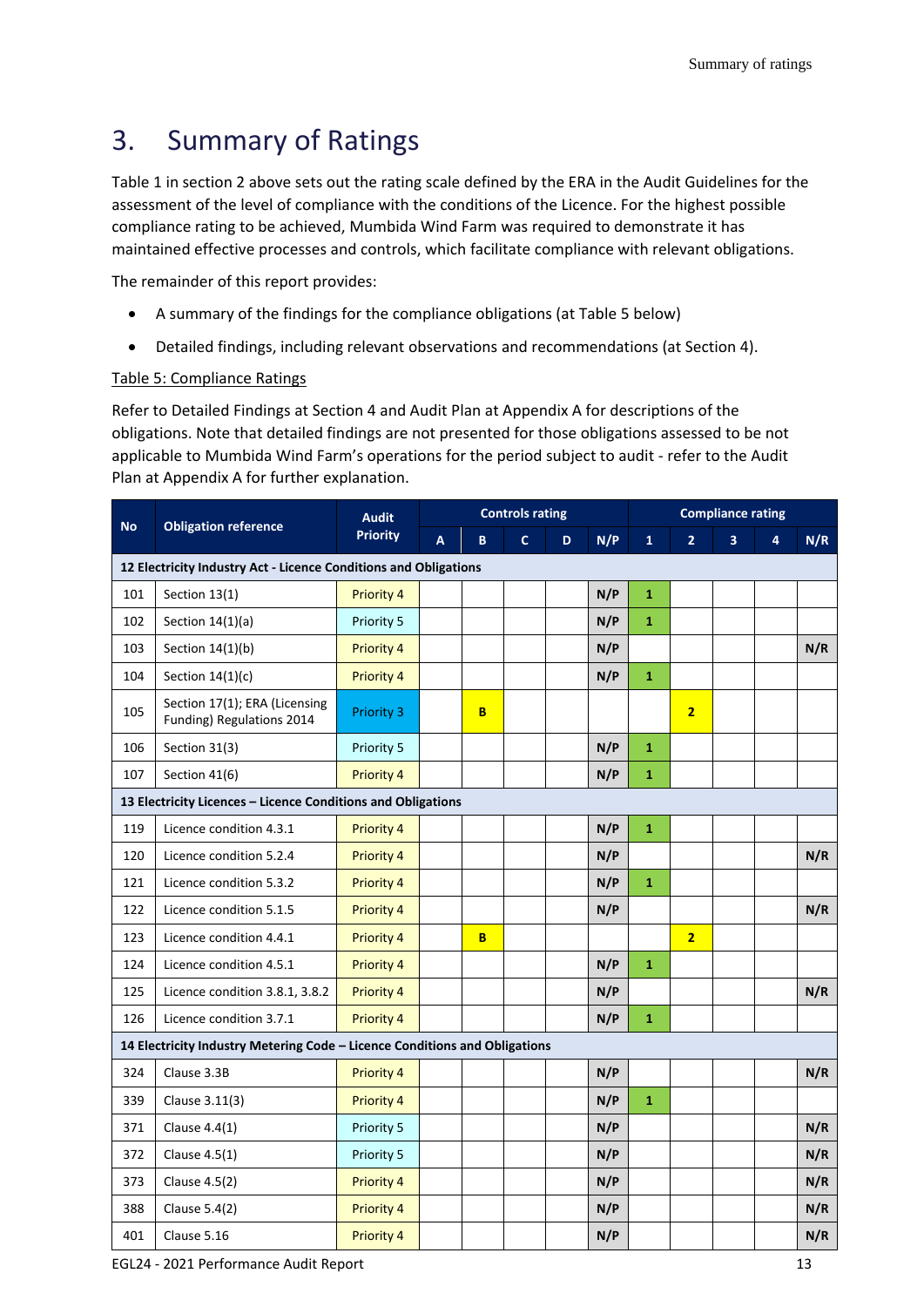|           |                             | <b>Audit</b>      |              | <b>Controls rating</b> |              | <b>Compliance rating</b> |     |              |                |                         |                |     |
|-----------|-----------------------------|-------------------|--------------|------------------------|--------------|--------------------------|-----|--------------|----------------|-------------------------|----------------|-----|
| <b>No</b> | <b>Obligation reference</b> | <b>Priority</b>   | $\mathbf{A}$ | B                      | $\mathbf{C}$ | D.                       | N/P | $\mathbf{1}$ | $\overline{2}$ | $\overline{\mathbf{3}}$ | $\overline{4}$ | N/R |
| 402       | Clause 5.17(1)              | Priority 4        |              |                        |              |                          | N/P |              |                |                         |                | N/R |
| 405       | Clause 5.18                 | Priority 4        |              |                        |              |                          | N/P |              |                |                         |                | N/R |
| 406       | Clause 5.19(1)              | Priority 5        |              |                        |              |                          | N/P |              |                |                         |                | N/R |
| 407       | Clause 5.19(2)              | Priority 5        |              |                        |              |                          | N/P |              |                |                         |                | N/R |
| 408       | Clause 5.19(3)              | Priority 4        |              |                        |              |                          | N/P |              |                |                         |                | N/R |
| 410       | Clause 5.19(6)              | Priority 5        |              |                        |              |                          | N/P |              |                |                         |                | N/R |
| 416       | Clause 5.21(5)              | Priority 4        |              |                        |              |                          | N/P |              |                |                         |                | N/R |
| 417       | Clause 5.21(6)              | Priority 4        |              |                        |              |                          | N/P |              |                |                         |                | N/R |
| 435       | Clause 5.27                 | <b>Priority 4</b> |              |                        |              |                          | N/P |              |                |                         |                | N/R |
| 448       | Clause 6.1(2)               | Priority 4        |              |                        |              |                          | N/P | $\mathbf{1}$ |                |                         |                |     |
| 451       | <b>Clause 7.2(1</b>         | Priority 5        |              |                        |              |                          | N/P | $\mathbf{1}$ |                |                         |                |     |
| 453       | Clause 7.2(4)               | Priority 4        |              |                        |              |                          | N/P | $\mathbf{1}$ |                |                         |                |     |
| 454       | Clause 7.2(5)               | <b>Priority 4</b> |              | B                      |              |                          |     |              | $\overline{2}$ |                         |                |     |
| 455       | Clause 7.5                  | Priority 4        |              |                        |              |                          | N/P |              |                |                         |                | N/R |
| 456       | Clause 7.6(1)               | <b>Priority 4</b> |              |                        |              |                          | N/P |              |                |                         |                | N/R |
| 457       | Clause $8.1(1)$             | Priority 5        |              |                        |              |                          | N/P |              |                |                         |                | N/R |
| 458       | Clause 8.1(2)               | Priority 5        |              |                        |              |                          | N/P |              |                |                         |                | N/R |
| 459       | Clause 8.1(3)               | Priority 5        |              |                        |              |                          | N/P |              |                |                         |                | N/R |
| 460       | Clause $8.1(4)$             | <b>Priority 4</b> |              |                        |              |                          | N/P |              |                |                         |                | N/R |
| 461       | Clause 8.3(2)               | Priority 5        |              |                        |              |                          | N/P |              |                |                         |                | N/R |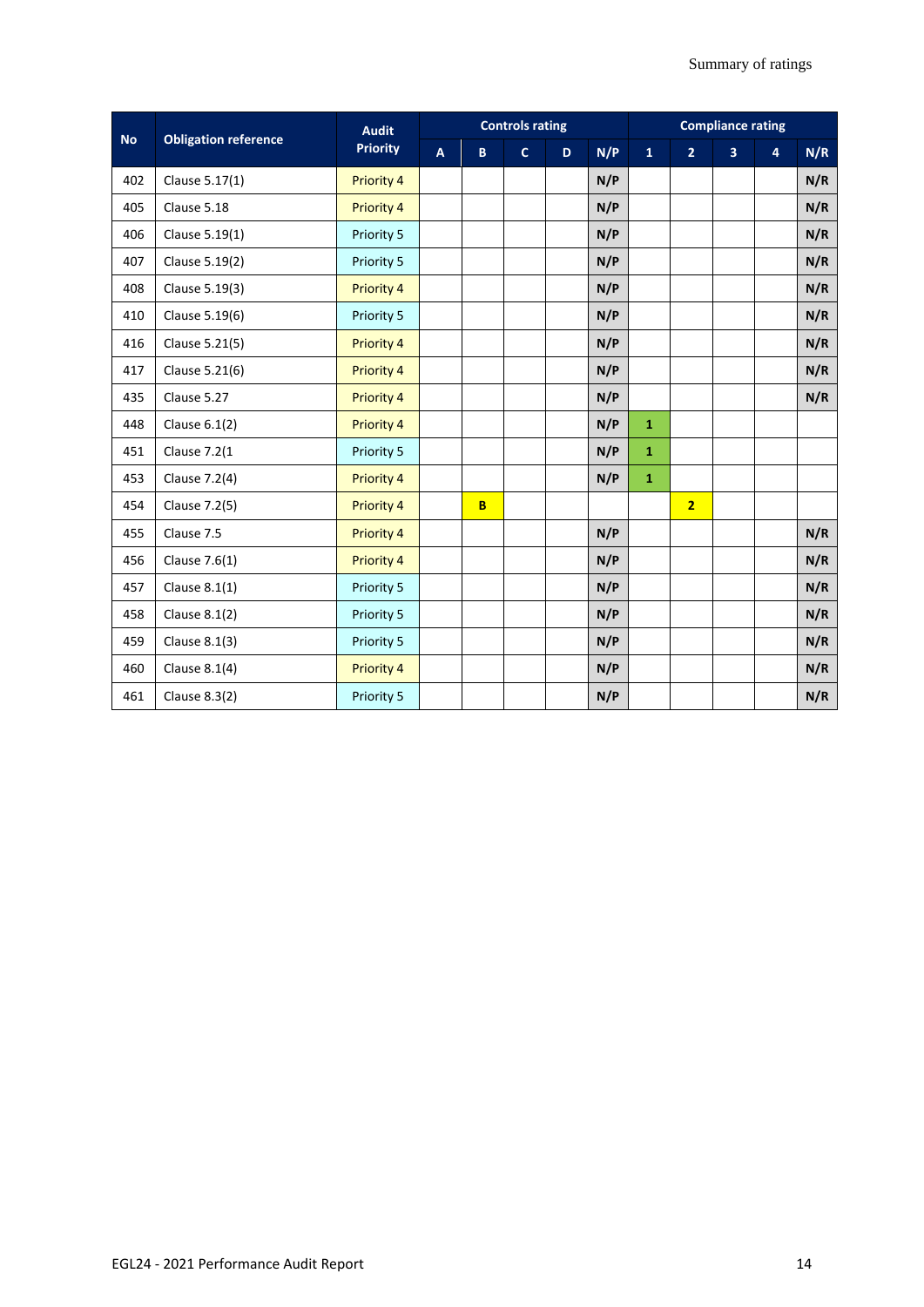# <span id="page-14-0"></span>4. Detailed findings, recommendations and action plans

This section has been structured in subsections for the relevant Codes and Regulations against which we assessed Mumbida Wind Farm's compliance. The sections are:

4.1: Electricity Industry Act – Licence Conditions and Obligations

- 4.2 Electricity Licences Licence Conditions and Obligations
- 4.3 Electricity Industry Metering Code Licence Conditions and Obligations.

Each section contains:

- **Assessment of compliance and control adequacy** the conclusions from our audit procedures and our assessment of Mumbida Wind Farm's compliance with the applicable obligations
- **Findings** the auditor's understanding of the process and any issues that have been identified during the audit
- **Recommendations (if any)** for improvement or enhancement of the process or control.

The compliance and control adequacy ratings have been summarised below for each sub-section.

|                              |                                        |              | Controls adequacy rating |           |                         | Compliance rating |                |                |                |           |              |  |
|------------------------------|----------------------------------------|--------------|--------------------------|-----------|-------------------------|-------------------|----------------|----------------|----------------|-----------|--------------|--|
| $\overline{A}$               | B.                                     | $\mathsf{C}$ | D                        | <b>NP</b> | <b>Total</b>            | $\mathbf{1}$      | $\overline{2}$ | $\overline{3}$ | $\overline{4}$ | <b>NR</b> | <b>Total</b> |  |
| 4.1 Electricity Industry Act |                                        |              |                          |           |                         |                   |                |                |                |           |              |  |
|                              | 1                                      |              |                          | 6         | $\overline{\mathbf{z}}$ | 5                 | 1              |                |                | 1         |              |  |
|                              | <b>4.2 Electricity Licences</b>        |              |                          |           |                         |                   |                |                |                |           |              |  |
|                              |                                        |              |                          |           | 8                       | 4                 | 1              |                |                | 3         | 8            |  |
|                              | 4.3 Electricity Industry Metering Code |              |                          |           |                         |                   |                |                |                |           |              |  |
|                              | 1                                      |              |                          | 26        | 27                      | 4                 | 1              |                |                | 22        | 27           |  |
|                              | 3                                      |              |                          | 39        | 42                      | 13                | 3              |                |                | 26        | 42           |  |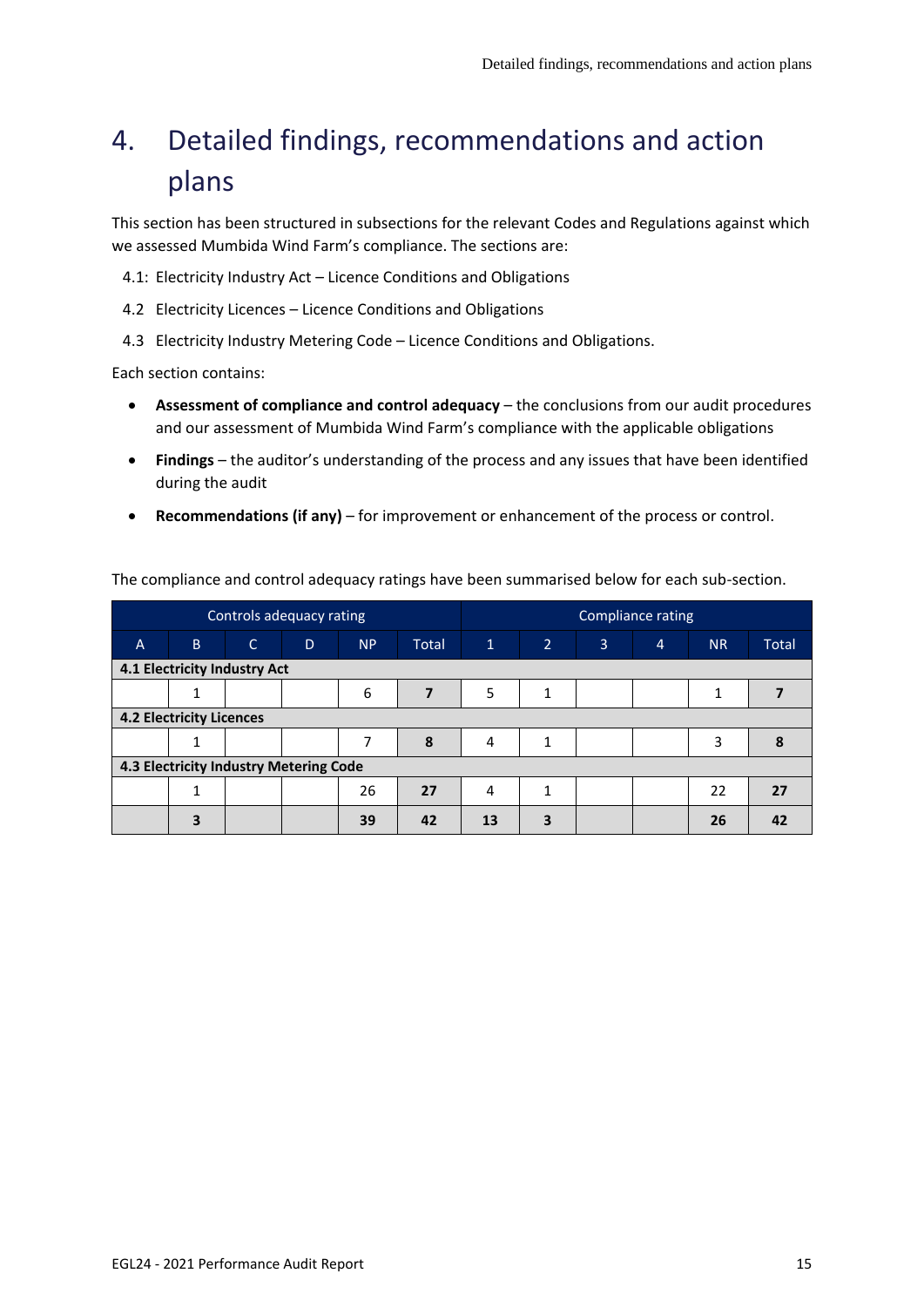## **4.1 Electricity Industry Act – Licence Conditions and Obligations**

| <b>No</b> | <b>Obligation under Condition</b>                                                                                                                                                                    |                           |                             | <b>Findings</b>                                                                                                                                                                                                                                                                                                                                                                                                                       |
|-----------|------------------------------------------------------------------------------------------------------------------------------------------------------------------------------------------------------|---------------------------|-----------------------------|---------------------------------------------------------------------------------------------------------------------------------------------------------------------------------------------------------------------------------------------------------------------------------------------------------------------------------------------------------------------------------------------------------------------------------------|
| 101       | A licensee must provide the ERA with a performance audit conducted by an<br>independent expert acceptable to the ERA, not less than once every 24 months.<br>Electricity Industry Act Section 13(1)  |                           |                             | The previous performance audit for Mumbida Wind Farm EGL24 was conducted by McGill<br>Engineering Service Pty Ltd in 2016 with the final report submitted to the ERA in February 2017.<br>With the ERA's approval, AAG was appointed to undertake Mumbida Wind Farm's Performance<br>Audit for the period 1 November 2016 to 31 October 2021 (the ERA increased the audit period                                                      |
|           | Controls rating: N/P<br>Compliance rating: 1<br>Priority 4                                                                                                                                           |                           |                             | to 60 months by notice on 6 April 2017).                                                                                                                                                                                                                                                                                                                                                                                              |
|           | A licensee must provide for an asset management system.                                                                                                                                              |                           |                             | Obligations 102 and 103                                                                                                                                                                                                                                                                                                                                                                                                               |
| 102       | Electricity Industry Act Section 14(1)(a)                                                                                                                                                            |                           |                             | Through discussion with the General Manager Mumbida Wind Farm and consideration of<br>Mumbida Wind Farm's asset management system in operation during the period to 31 October                                                                                                                                                                                                                                                        |
|           | Priority 5                                                                                                                                                                                           | Controls rating: N/P      | Compliance rating: 1        | 2021, we determined that Mumbida Wind Farm had provided for an asset management system                                                                                                                                                                                                                                                                                                                                                |
|           | A licensee must notify details of the asset management system and any<br>substantial changes to it to the ERA.                                                                                       |                           |                             | during the audit period. The EGL24 2021 Asset Management System Review report provides<br>further detail on the effectiveness of Mumbida Wind Farm's asset management system.                                                                                                                                                                                                                                                         |
| 103       | Electricity Industry Act Section 14(1)(b)                                                                                                                                                            |                           |                             | The previous audit confirmed notification of the Asset Management System to the ERA. The<br>General Manager Mumbida Wind Farm confirmed that there had been no substantial change to<br>the asset management system during the audit period.                                                                                                                                                                                          |
|           | Priority 4<br>Controls rating: N/P<br>Compliance rating: N/R                                                                                                                                         |                           |                             |                                                                                                                                                                                                                                                                                                                                                                                                                                       |
|           | A licensee must provide the ERA with a report by an independent expert about<br>the effectiveness of its asset management system every 24 months, or such<br>longer period as determined by the ERA. |                           |                             | The previous Asset Management System Review for Mumbida Wind Farm EGL24 was conducted<br>by McGill Engineering Service Pty Ltd in 2016 with the final report submitted to the ERA in<br>February 2017.                                                                                                                                                                                                                                |
| 104       | Electricity Industry Act Section 14(1)(c)                                                                                                                                                            |                           |                             | With the ERA's approval, AAG was appointed to undertake Mumbida Wind Farm's Asset<br>Management System Review for the period 1 November 2016 to 31 October 2021 (the ERA<br>increased the review period to 60 months by notice on 6 April 2017).                                                                                                                                                                                      |
|           | <b>Priority 4</b>                                                                                                                                                                                    | Controls rating: N/P      | Compliance rating: 1        |                                                                                                                                                                                                                                                                                                                                                                                                                                       |
|           | A licensee must pay the prescribed licence fees to the ERA according to clauses<br>6, 7 and 8 of the Economic Regulation Authority (Licensing Funding) Regulations                                   |                           |                             | We sighted evidence that Mumbida Wind Farm paid the annual licence fee by the due date of 17<br>April in 2018, 2019, 2020 and 2021.                                                                                                                                                                                                                                                                                                   |
|           | 2014.<br>Electricity Industry Act Section 17(1); ERA (Licensing Funding) Regulations 2014                                                                                                            |                           |                             | Mumbida Wind Farm disclosed in its 2016-17 annual compliance report that it was one day late<br>in paying its quarterly standing charges by the due date of 30 January 2017 due to incorrect<br>payment terms used by the accounts team. The breach was rectified the next day on 31 January<br>2017.                                                                                                                                 |
| 105       |                                                                                                                                                                                                      |                           |                             | As a sample selection, we tested all quarterly standing charges payable during the period June<br>2019 to September 2021. We sighted evidence that those charges were paid by the due date for<br>each quarter, with the exception of the December 2020 quarter for which payment was due on<br>7 April 2021 but not made until 5 May 2021. This breach was not disclosed in Mumbida Wind<br>Farm's 2019/20 annual compliance report. |
|           |                                                                                                                                                                                                      |                           |                             | Recommendation 1/2021                                                                                                                                                                                                                                                                                                                                                                                                                 |
|           |                                                                                                                                                                                                      |                           |                             | Mumbida Wind Farm maintain a more effective compliance register for all Licence obligations                                                                                                                                                                                                                                                                                                                                           |
|           | <b>Priority 3</b>                                                                                                                                                                                    | <b>Controls rating: B</b> | <b>Compliance rating: 2</b> | that require action in a prescribed timeframe, or when triggered by a relevant event. This register<br>should be used as a working tool, with tasks allocated to responsible staff.                                                                                                                                                                                                                                                   |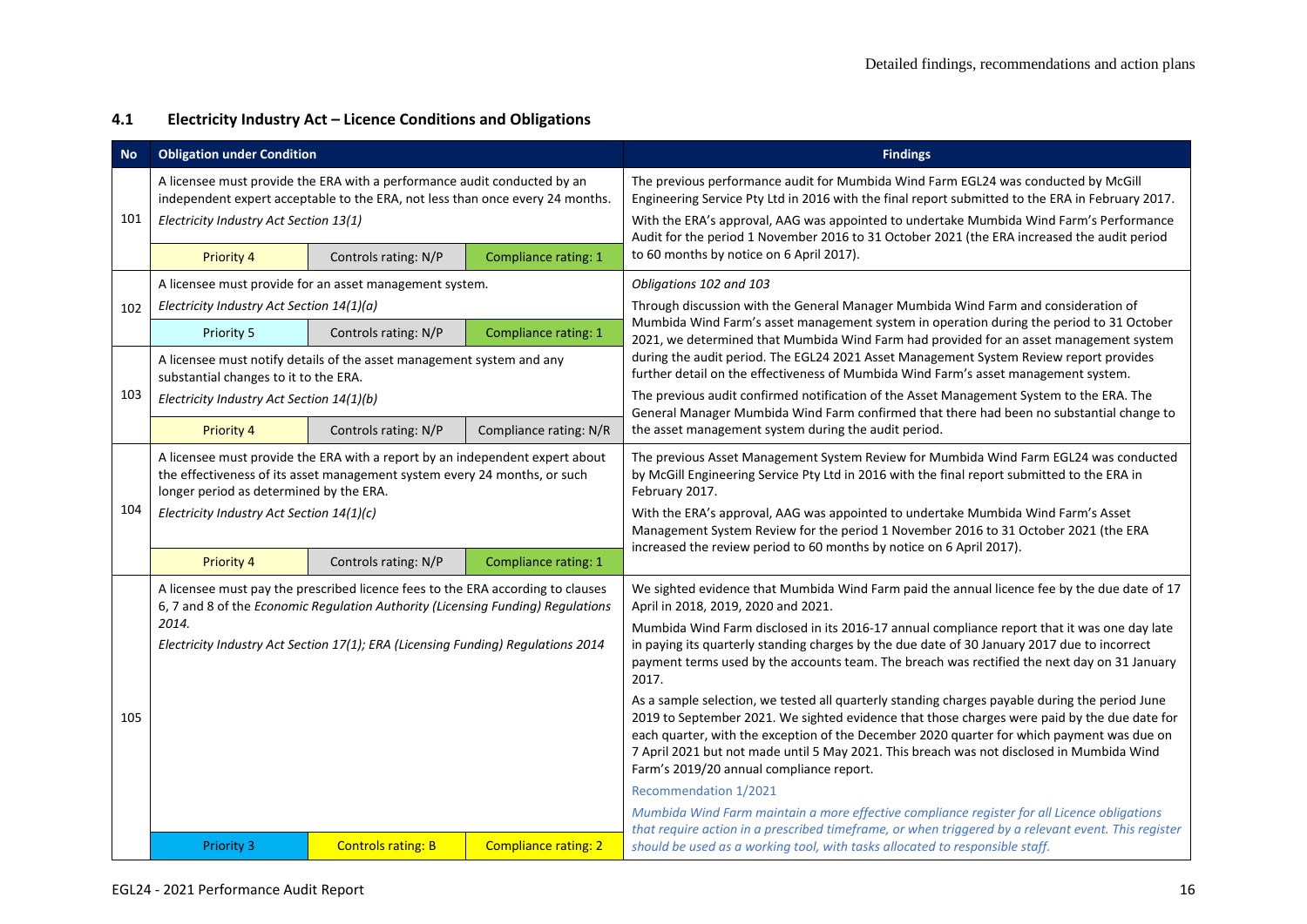| <b>No</b> | <b>Obligation under Condition</b>                                                                                                                                                                                                        |                      |                      | <b>Findings</b>                                                                                                                                                                                                                                                                                                                                                                                    |  |  |
|-----------|------------------------------------------------------------------------------------------------------------------------------------------------------------------------------------------------------------------------------------------|----------------------|----------------------|----------------------------------------------------------------------------------------------------------------------------------------------------------------------------------------------------------------------------------------------------------------------------------------------------------------------------------------------------------------------------------------------------|--|--|
|           | A licensee must take reasonable steps to minimise the extent, or duration, of<br>any interruption, suspension or restriction of the supply of electricity due to an<br>accident, emergency, potential danger or other unavoidable cause. |                      |                      | Through discussion with the General Manager Mumbida Wind Farm and Mumbida Site<br>Manager, and consideration of emergency response and business continuity processes<br>established to accommodate the Mumbida Wind Farm facility, we observed that:                                                                                                                                               |  |  |
| 106       | Electricity Industry Act Section 31(3)                                                                                                                                                                                                   |                      |                      | A key objective of Mumbida Wind Farm's operations is to maintain the facility's availability<br>(including for individual turbines) and to maximise the supply of electricity to the extent<br>allowable by the market operator. This objective provides the direct incentive to minimise<br>the extent or duration of any interruption, suspension or restriction of the supply of<br>electricity |  |  |
|           |                                                                                                                                                                                                                                          |                      |                      | Mumbida Wind Farm has appropriate maintenance, emergency response and contingency<br>planning systems and procedures in place to reasonably provide for and manage unplanned<br>events, including emergencies or equipment failures.                                                                                                                                                               |  |  |
|           |                                                                                                                                                                                                                                          |                      |                      | We sighted evidence of those systems and procedures being effectively applied in Mumbida<br>Wind Farm's response to disruption to operations and disconnection to the network caused by                                                                                                                                                                                                            |  |  |
|           | Priority 5                                                                                                                                                                                                                               | Controls rating: N/P | Compliance rating: 1 | Cyclone Seroja in April 2021.                                                                                                                                                                                                                                                                                                                                                                      |  |  |
|           | A licensee must pay the costs of taking an interest in land or an easement over<br>land.                                                                                                                                                 |                      |                      | Through discussion with the General Manager Mumbida Wind Farm and examination of<br>supporting documentation, we determined that Mumbida Wind Farm:                                                                                                                                                                                                                                                |  |  |
|           | Electricity Industry Act Section 41(6)                                                                                                                                                                                                   |                      |                      | Continued lease agreements with landowners for:                                                                                                                                                                                                                                                                                                                                                    |  |  |
| 107       |                                                                                                                                                                                                                                          |                      |                      | Use of the wind farm's site for the purposes of installing and maintaining turbines<br>$\circ$<br>and supporting infrastructure                                                                                                                                                                                                                                                                    |  |  |
|           |                                                                                                                                                                                                                                          |                      |                      | The purpose of a noise buffer<br>$\circ$                                                                                                                                                                                                                                                                                                                                                           |  |  |
|           | <b>Priority 4</b>                                                                                                                                                                                                                        | Controls rating: N/P | Compliance rating: 1 | Appropriately paid the associated lease fees for 2020 and 2021.                                                                                                                                                                                                                                                                                                                                    |  |  |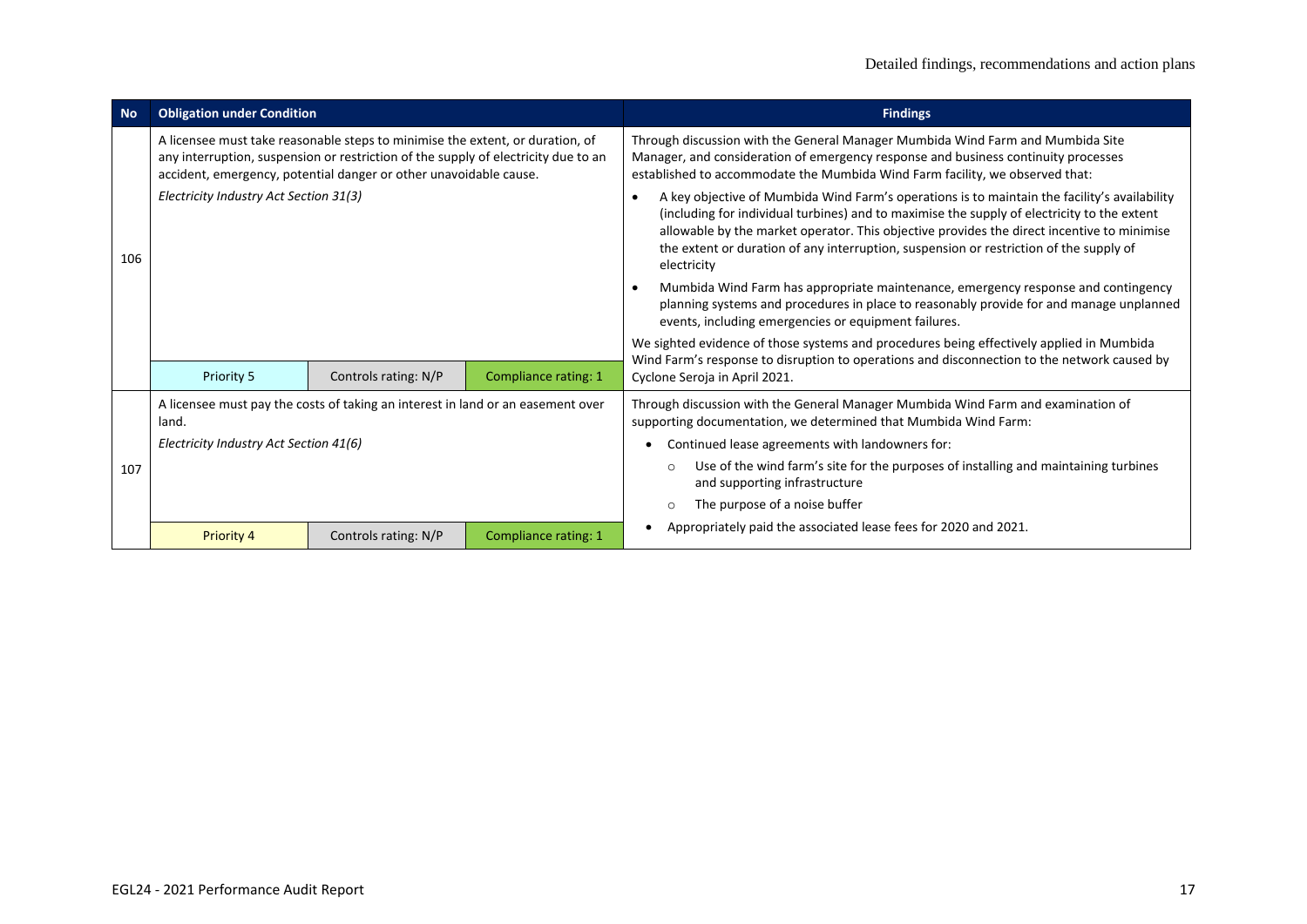## **4.2 Electricity Licences – Licence Conditions and Obligations**

| <b>No</b> | <b>Obligation under Condition</b>                                                                                                                                                                                                  |                                                                                                                                                            |                        | <b>Findings</b>                                                                                                                                                                                                                                                                                                                                                      |
|-----------|------------------------------------------------------------------------------------------------------------------------------------------------------------------------------------------------------------------------------------|------------------------------------------------------------------------------------------------------------------------------------------------------------|------------------------|----------------------------------------------------------------------------------------------------------------------------------------------------------------------------------------------------------------------------------------------------------------------------------------------------------------------------------------------------------------------|
|           | A licensee and any related body corporate must maintain accounting records<br>that comply with the Australian Accounting Standards Board Standards or<br>equivalent International Accounting Standards.<br>Licence condition 4.3.1 |                                                                                                                                                            |                        | As a proprietary company limited by shares, incorporated and domiciled in Australia, Mumbida<br>Wind Farm Holdings Pty Ltd prepares consolidated financial statements for its financial year<br>ending 30 June annually. Those consolidated financial statements fully account for Mumbida Wind<br>Farm's financial activity.                                        |
|           |                                                                                                                                                                                                                                    |                                                                                                                                                            |                        | We examined the following consolidated financial statements which have been prepared in<br>accordance with the Corporations Act 2001 and audited by PricewaterhouseCoopers:                                                                                                                                                                                          |
| 119       |                                                                                                                                                                                                                                    |                                                                                                                                                            |                        | Special purpose consolidated financial statements for the financial year ending 30 June<br>2020, prepared in accordance with the recognition and measurement principles of<br>Australian Accounting Standards and Interpretations issued by the Australian Accounting<br><b>Standards Board</b>                                                                      |
|           |                                                                                                                                                                                                                                    |                                                                                                                                                            |                        | General purpose consolidated financial statements for the financial year ending and 30 June<br>2021, prepared in accordance with Australian Accounting Standards - Simplified Disclosures<br>as issued by the Australian Accounting Standards Board. This is the first time Mumbida Wind<br>Farm Holdings Pty Ltd has prepared general purpose financial statements. |
|           |                                                                                                                                                                                                                                    |                                                                                                                                                            |                        | The General Manager Mumbida Wind Farm confirmed that since the issue of the financial<br>statements for the financial year ending and 30 June 2021, there were no significant accounting<br>transactions or items that could jeopardise Mumbida Wind Farm's compliance with the AASB                                                                                 |
|           | <b>Priority 4</b>                                                                                                                                                                                                                  | Controls rating: N/P                                                                                                                                       | Compliance rating: 1   | standards.                                                                                                                                                                                                                                                                                                                                                           |
| 120       | A licensee must comply with any individual performance standards prescribed<br>by the ERA.                                                                                                                                         |                                                                                                                                                            |                        | The General Manager Mumbida Wind Farm confirmed that, for the period 1 November 2016 to 31<br>October 2021 Mumbida Wind Farm was not prescribed individual performance standards by the<br>ERA.                                                                                                                                                                      |
|           | Licence condition 5.2.4                                                                                                                                                                                                            |                                                                                                                                                            |                        |                                                                                                                                                                                                                                                                                                                                                                      |
|           | Priority 4                                                                                                                                                                                                                         | Controls rating: N/P                                                                                                                                       | Compliance rating: N/R |                                                                                                                                                                                                                                                                                                                                                                      |
|           | A licensee must comply, and require its auditor to comply, with the ERA's<br>standard audit guidelines for a performance audit.                                                                                                    |                                                                                                                                                            |                        | Obligations 121 and 122<br>With the ERA's approval, AAG was appointed to undertake Mumbida Wind Farm's performance                                                                                                                                                                                                                                                   |
| 121       | Licence condition 5.3.2                                                                                                                                                                                                            |                                                                                                                                                            |                        | audit and asset management system review for the period 1 November 2016 to 31 October 2021.                                                                                                                                                                                                                                                                          |
|           | <b>Priority 4</b>                                                                                                                                                                                                                  | Controls rating: N/P                                                                                                                                       | Compliance rating: 1   | For the 2021 performance audit and asset management system review, the audit and review plans<br>approved by the ERA on 18 October 2021 commit Mumbida Wind Farm and AAG (auditor and                                                                                                                                                                                |
| 122       | management system review.                                                                                                                                                                                                          | A licensee must comply, and must require the licensee's expert to comply, with<br>the relevant aspects of the ERA's standard audit guidelines for an asset |                        | expert) to comply with the prescribed audit and review guidelines and reporting manual issued by<br>the ERA.                                                                                                                                                                                                                                                         |
|           | Licence condition 5.1.5                                                                                                                                                                                                            |                                                                                                                                                            |                        |                                                                                                                                                                                                                                                                                                                                                                      |
|           | <b>Priority 4</b>                                                                                                                                                                                                                  | Controls rating: N/P                                                                                                                                       | Compliance rating: N/R |                                                                                                                                                                                                                                                                                                                                                                      |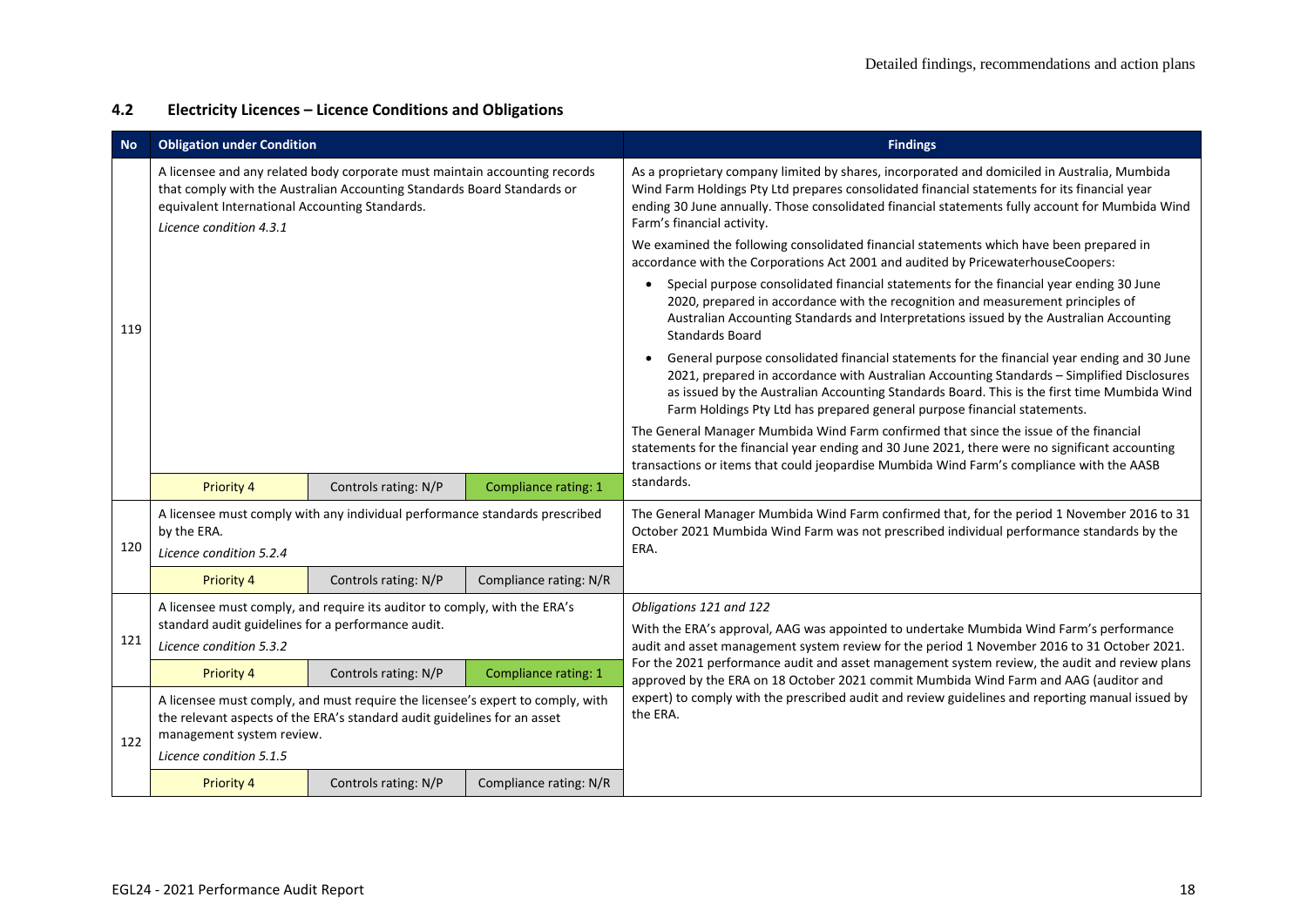| <b>No</b> | <b>Obligation under Condition</b>                                                                                                                                                |                                                                                                                                                                       |                             | <b>Findings</b>                                                                                                                                                                                                                                                                                                              |  |  |
|-----------|----------------------------------------------------------------------------------------------------------------------------------------------------------------------------------|-----------------------------------------------------------------------------------------------------------------------------------------------------------------------|-----------------------------|------------------------------------------------------------------------------------------------------------------------------------------------------------------------------------------------------------------------------------------------------------------------------------------------------------------------------|--|--|
|           |                                                                                                                                                                                  | In the manner prescribed, a licensee must notify the ERA, if it is under external<br>administration or if there is a significant change in the circumstances that the |                             | Licence condition 4.4.1 requires Mumbida Wind Farm to report to the ERA within prescribed<br>timeframes any of the following:                                                                                                                                                                                                |  |  |
|           | licence was granted which may affect the licensee's ability to meet its<br>obligations.<br>Licence condition 4.4.1                                                               |                                                                                                                                                                       |                             | (a) If the Licensee was under external administration                                                                                                                                                                                                                                                                        |  |  |
|           |                                                                                                                                                                                  |                                                                                                                                                                       |                             | (b) Any change in the Licensee's corporate, financial or technical circumstances in which the<br>Licence was granted, and if that change materially affected the Licensee's ability to meet<br>its obligations                                                                                                               |  |  |
|           |                                                                                                                                                                                  |                                                                                                                                                                       |                             | (c) Any change in the Licensee's name, ABN or address (within 10 business days of the change<br>occurring).                                                                                                                                                                                                                  |  |  |
|           |                                                                                                                                                                                  |                                                                                                                                                                       |                             | The General Manager Mumbida Wind Farm confirmed that:                                                                                                                                                                                                                                                                        |  |  |
|           |                                                                                                                                                                                  |                                                                                                                                                                       |                             | There had not been any external administration events during the audit period; and                                                                                                                                                                                                                                           |  |  |
|           |                                                                                                                                                                                  |                                                                                                                                                                       |                             | There had been no significant change in Mumbida Wind Farm's corporate, financial or<br>technical circumstances upon which the licence was granted which may affect its ability to<br>meet its obligations.                                                                                                                   |  |  |
| 123       |                                                                                                                                                                                  |                                                                                                                                                                       |                             | In regard to the obligation to notify the ERA of a change in address within 10 business days of the<br>change occurring, through discussion with the General Manager Mumbida Wind Farm and<br>examination of relevant records, we determined that Mumbida Wind Farm changed its address on<br>the following three occasions: |  |  |
|           |                                                                                                                                                                                  |                                                                                                                                                                       |                             | • 18 January 2017, with notification to the ERA on 7 February 2017, which was outside the 10-<br>day timeframe (i.e. non-compliant)                                                                                                                                                                                          |  |  |
|           |                                                                                                                                                                                  |                                                                                                                                                                       |                             | 6 January 2021, with notification to the ERA on 15 January 2021 (i.e. compliant)                                                                                                                                                                                                                                             |  |  |
|           |                                                                                                                                                                                  |                                                                                                                                                                       |                             | 1 September 2021, with notification to the ERA on 6 December 2021, which was outside the<br>10-day timeframe (i.e. non-compliant).                                                                                                                                                                                           |  |  |
|           |                                                                                                                                                                                  |                                                                                                                                                                       |                             | We note that Mumbida Wind Farm's primary point of contact, email and telephone contact details<br>had not changed during the audit period.                                                                                                                                                                                   |  |  |
|           |                                                                                                                                                                                  |                                                                                                                                                                       |                             | <b>Recommendation 1/2021</b>                                                                                                                                                                                                                                                                                                 |  |  |
|           |                                                                                                                                                                                  |                                                                                                                                                                       |                             | Mumbida Wind Farm maintain a more effective compliance register for all Licence obligations that                                                                                                                                                                                                                             |  |  |
|           | <b>Priority 4</b>                                                                                                                                                                | <b>Controls rating: B</b>                                                                                                                                             | <b>Compliance rating: 2</b> | require action in a prescribed timeframe, or when triggered by a relevant event. This register<br>should be used as a working tool, with tasks allocated to responsible staff.                                                                                                                                               |  |  |
|           | A licensee must provide the ERA, in the manner prescribed, with any<br>information that the ERA requires in connection with its functions under the<br>Electricity Industry Act. |                                                                                                                                                                       |                             | The General Manager Mumbida Wind Farm confirmed that, other than Annual Compliance<br>Reports, the ERA did not request any other information from Mumbida Wind Farm in connection<br>with its functions under the Electricity Industry Act.                                                                                  |  |  |
|           | Licence condition 4.5.1                                                                                                                                                          |                                                                                                                                                                       |                             | We observed that:                                                                                                                                                                                                                                                                                                            |  |  |
| 124       |                                                                                                                                                                                  |                                                                                                                                                                       |                             | In accordance with its obligation to submit annual compliance reports to the ERA by 31<br>August, Mumbida Wind Farm submitted its 2016/17, 2017/18, 2018/19, 2019/20 and<br>2020/21 before the 31 August for each year.                                                                                                      |  |  |
|           |                                                                                                                                                                                  |                                                                                                                                                                       |                             | In accordance with its obligation to submit standing charges by the due date, we sighted                                                                                                                                                                                                                                     |  |  |
|           | <b>Priority 4</b>                                                                                                                                                                | Controls rating: N/P                                                                                                                                                  | Compliance rating: 1        | examples from 2018 and 2020 as evidence of the obligation to provide Information.                                                                                                                                                                                                                                            |  |  |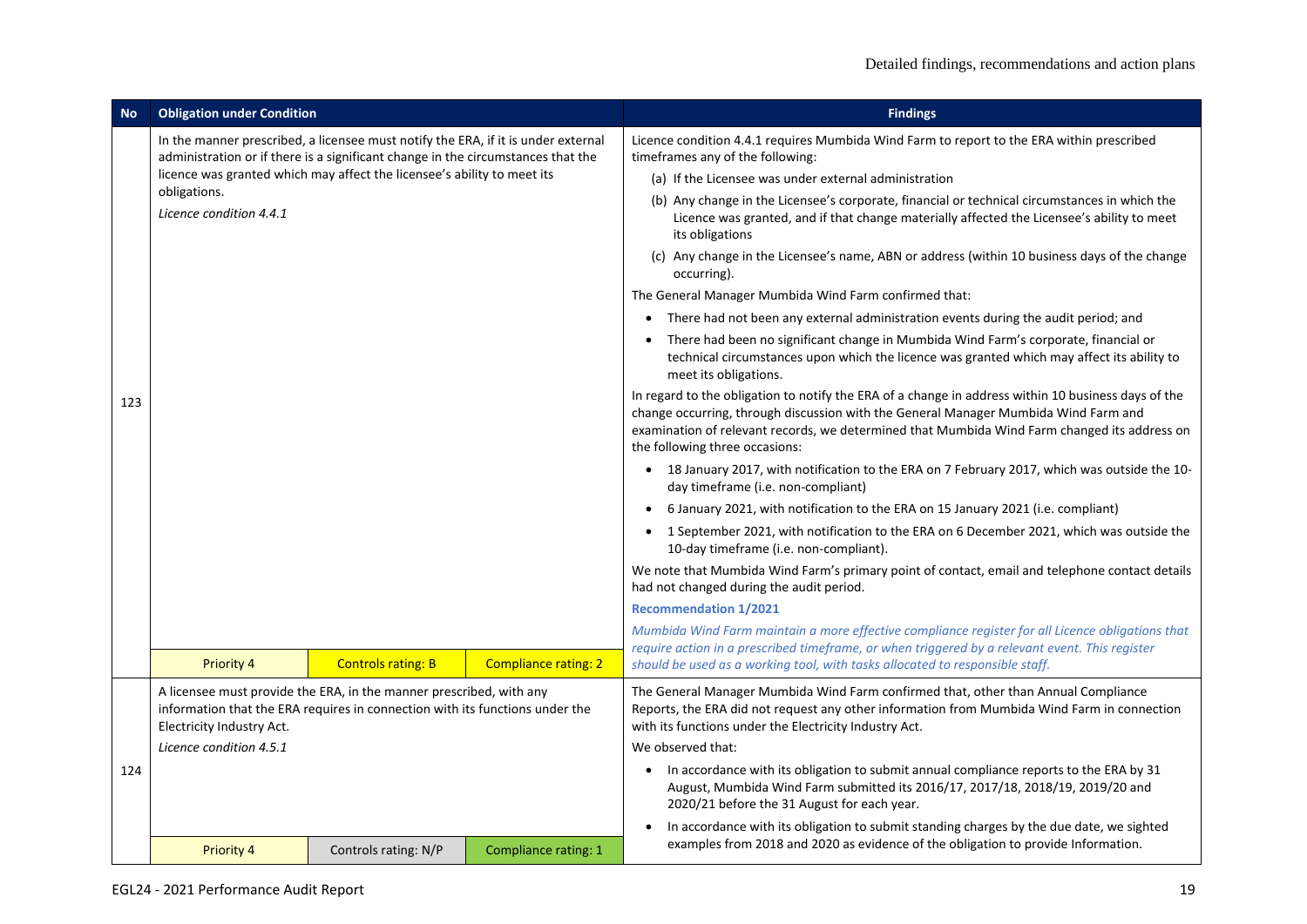| <b>No</b> | <b>Obligation under Condition</b>                                                                                                                    |                      |                      | <b>Findings</b>                                                                                                                                            |
|-----------|------------------------------------------------------------------------------------------------------------------------------------------------------|----------------------|----------------------|------------------------------------------------------------------------------------------------------------------------------------------------------------|
| 125       | A licensee must publish any information as directed by the ERA to publish,<br>within the timeframes specified.<br>Licence conditions 3.8.1 and 3.8.2 |                      |                      | The General Manager Mumbida Wind Farm confirmed that Mumbida Wind Farm was not required<br>to publish any information by the ERA during the audit period.  |
|           | Compliance rating: N/R<br>Priority 4<br>Controls rating: N/P                                                                                         |                      |                      |                                                                                                                                                            |
|           | All notices must be in writing, unless otherwise specified.<br>Licence condition 3.7.1                                                               |                      |                      | Through discussions with General Manager Mumbida Wind Farm and examination of records of<br>relevant communications, we determined that Mumbida Wind Farm: |
| 126       |                                                                                                                                                      |                      |                      | Has an established document management system that maintains records within its<br>corporate network for all formal communication with the ERA             |
|           |                                                                                                                                                      |                      |                      | Has maintained processes and practices to formally respond to all notices in writing unless                                                                |
|           | <b>Priority 4</b>                                                                                                                                    | Controls rating: N/P | Compliance rating: 1 | the ERA specified otherwise.                                                                                                                               |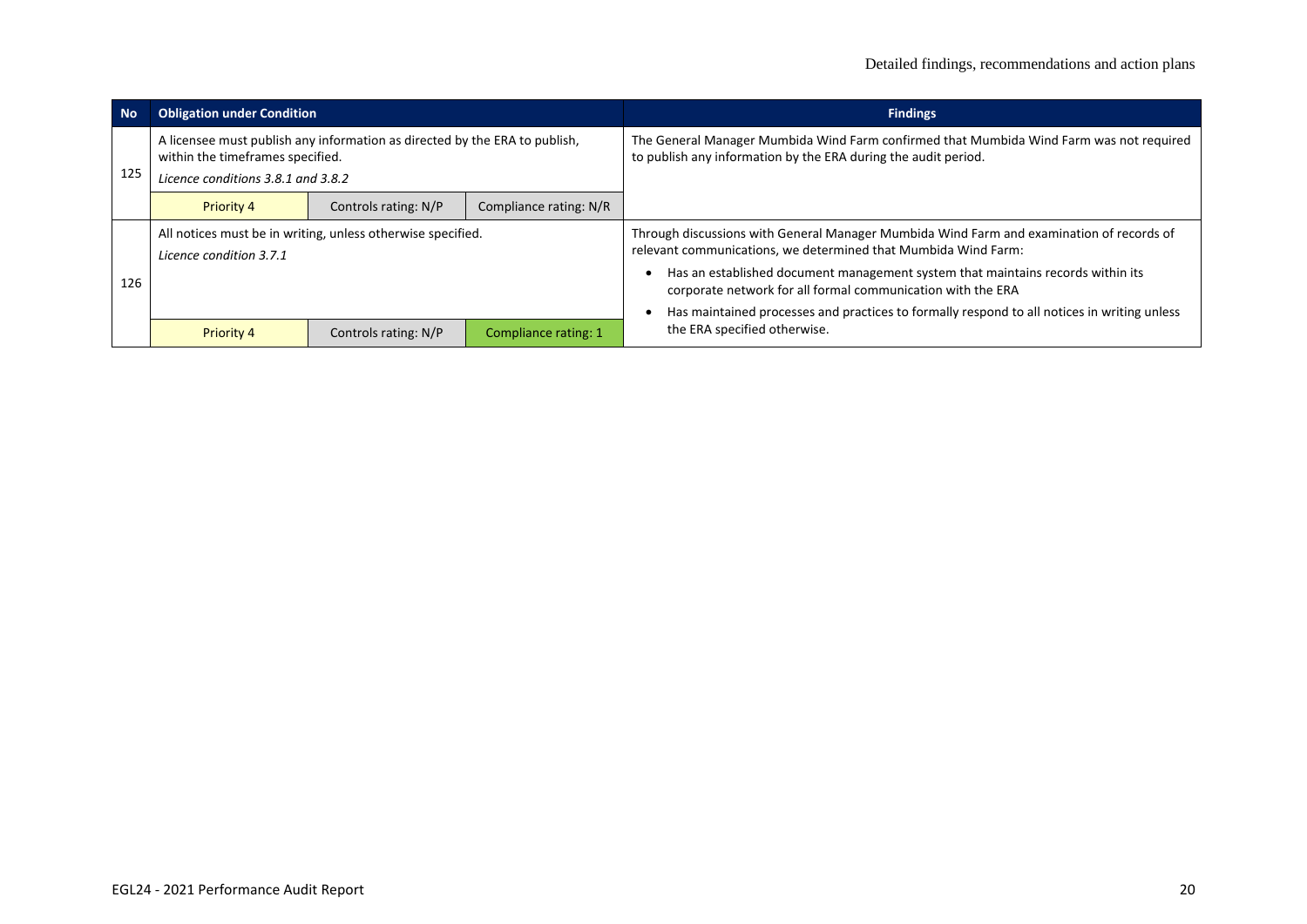## **4.3 Electricity Industry Metering Code – Licence Conditions and Obligations.**

| <b>No</b>  | <b>Obligation under Condition</b>                                                                                                                                                                                                                                                                                                                                                                                                                                                                                                                                          |                                                                                                                                                                                                                                                                                                                   |                        | <b>Findings</b>                                                                                                                                                                                                                                                                                                                                                                                                                                                                                                                                                                                                                                                                                                                                                                                                                                                                                                                                                                                                                                                                                         |
|------------|----------------------------------------------------------------------------------------------------------------------------------------------------------------------------------------------------------------------------------------------------------------------------------------------------------------------------------------------------------------------------------------------------------------------------------------------------------------------------------------------------------------------------------------------------------------------------|-------------------------------------------------------------------------------------------------------------------------------------------------------------------------------------------------------------------------------------------------------------------------------------------------------------------|------------------------|---------------------------------------------------------------------------------------------------------------------------------------------------------------------------------------------------------------------------------------------------------------------------------------------------------------------------------------------------------------------------------------------------------------------------------------------------------------------------------------------------------------------------------------------------------------------------------------------------------------------------------------------------------------------------------------------------------------------------------------------------------------------------------------------------------------------------------------------------------------------------------------------------------------------------------------------------------------------------------------------------------------------------------------------------------------------------------------------------------|
| 324        | If a user is aware of bi-directional electricity flows at a metering point that was<br>not previously subject to a bi-directional flows or any changes in a customer's or<br>user's circumstances in a metering point that will result in bi-directional flows,<br>the user must notify the network operator within 2 business days.<br>Electricity Metering Code Clause 3.3B                                                                                                                                                                                              |                                                                                                                                                                                                                                                                                                                   |                        | We observed that:<br>• The 2016 performance audit identified that all meters installed by Western Power at<br>Mumbida Wind Farm had bi-directional capability<br>The General Manager Mumbida Wind Farm confirmed that:<br>During the audit period, Mumbida Wind Farm did not install or become aware of any meters<br>$\bullet$<br>that became bi-directional or were not previously bi-directional<br>Therefore, this obligation was not relevant to Mumbida Wind Farm's activities during the audit                                                                                                                                                                                                                                                                                                                                                                                                                                                                                                                                                                                                   |
|            | <b>Priority 4</b>                                                                                                                                                                                                                                                                                                                                                                                                                                                                                                                                                          | Controls rating: N/P                                                                                                                                                                                                                                                                                              | Compliance rating: N/R | period.                                                                                                                                                                                                                                                                                                                                                                                                                                                                                                                                                                                                                                                                                                                                                                                                                                                                                                                                                                                                                                                                                                 |
| 339<br>371 | A Code participant who becomes aware of an outage or malfunction of a<br>metering installation must advise the network operator as soon as practicable.<br>Electricity Metering Code Clause 3.11(3)<br>Compliance rating: 1<br>Priority 4<br>Controls rating: N/P<br>If there is a discrepancy between energy data held in a metering installation and<br>in the metering database, the affected Code participants and the network<br>operator must liaise to determine the most appropriate way to resolve the<br>discrepancy.<br>Electricity Metering Code Clause 4.4(1) |                                                                                                                                                                                                                                                                                                                   |                        | Obligations 339 and 371<br>We observed that:<br>Western Power is responsible for installing and operating all meters located at Mumbida<br>Wind Farm, and for maintaining the metering database and metering registry<br>Although Mumbida Wind Farm has limited visibility of the function and operation of those<br>$\bullet$<br>meters and energy data held in the metering database, as it does monitor electricity<br>production, it has the capacity to query the accuracy and completeness of energy data<br>presented in Western Power's monthly invoices. We observed an instance where, as part of<br>its monthly verification of Western Power invoices, Mumbida Wind Farm queried the<br>completeness of meter data for the month of September 2021 in the belief that there may<br>have been a meter malfunction or outage on several days. An investigation by Western<br>Power confirmed that the meter had been properly functioning, with the discrepancy<br>caused in the data presented through Western Power's portal. Western Power<br>subsequently provided the updated meter data |
|            | Priority 5                                                                                                                                                                                                                                                                                                                                                                                                                                                                                                                                                                 | Controls rating: N/P                                                                                                                                                                                                                                                                                              | Compliance rating: N/R | metering installation and in the metering database.                                                                                                                                                                                                                                                                                                                                                                                                                                                                                                                                                                                                                                                                                                                                                                                                                                                                                                                                                                                                                                                     |
| 372        | A Code participant must not knowingly permit the registry to be materially<br>inaccurate.<br>Electricity Metering Code Clause 4.5(1)                                                                                                                                                                                                                                                                                                                                                                                                                                       |                                                                                                                                                                                                                                                                                                                   |                        | Obligations 372 and 373<br>The General Manager Mumbida Wind Farm confirmed that Western Power was solely responsible<br>for the management of standing data within the metering registry and/or metering database, and                                                                                                                                                                                                                                                                                                                                                                                                                                                                                                                                                                                                                                                                                                                                                                                                                                                                                  |
|            | Priority 5                                                                                                                                                                                                                                                                                                                                                                                                                                                                                                                                                                 | Controls rating: N/P                                                                                                                                                                                                                                                                                              | Compliance rating: N/R | Mumbida Wind Farm plays no active role in managing standing data or the metering registry.<br>Therefore, these obligations were not relevant to Mumbida Wind Farm's activities during the audit                                                                                                                                                                                                                                                                                                                                                                                                                                                                                                                                                                                                                                                                                                                                                                                                                                                                                                         |
| 373        | Electricity Metering Code Clause 4.5(2)                                                                                                                                                                                                                                                                                                                                                                                                                                                                                                                                    | Subject to subclause 5.19(6), if a Code participant, other than a network<br>operator, becomes aware of a change to, or inaccuracy in, an item of standing<br>data in the registry, then it must notify the network operator and provide<br>details of the change or inaccuracy within the timeframes prescribed. |                        | period.                                                                                                                                                                                                                                                                                                                                                                                                                                                                                                                                                                                                                                                                                                                                                                                                                                                                                                                                                                                                                                                                                                 |
|            | Priority 4                                                                                                                                                                                                                                                                                                                                                                                                                                                                                                                                                                 | Controls rating: N/P                                                                                                                                                                                                                                                                                              | Compliance rating: N/R |                                                                                                                                                                                                                                                                                                                                                                                                                                                                                                                                                                                                                                                                                                                                                                                                                                                                                                                                                                                                                                                                                                         |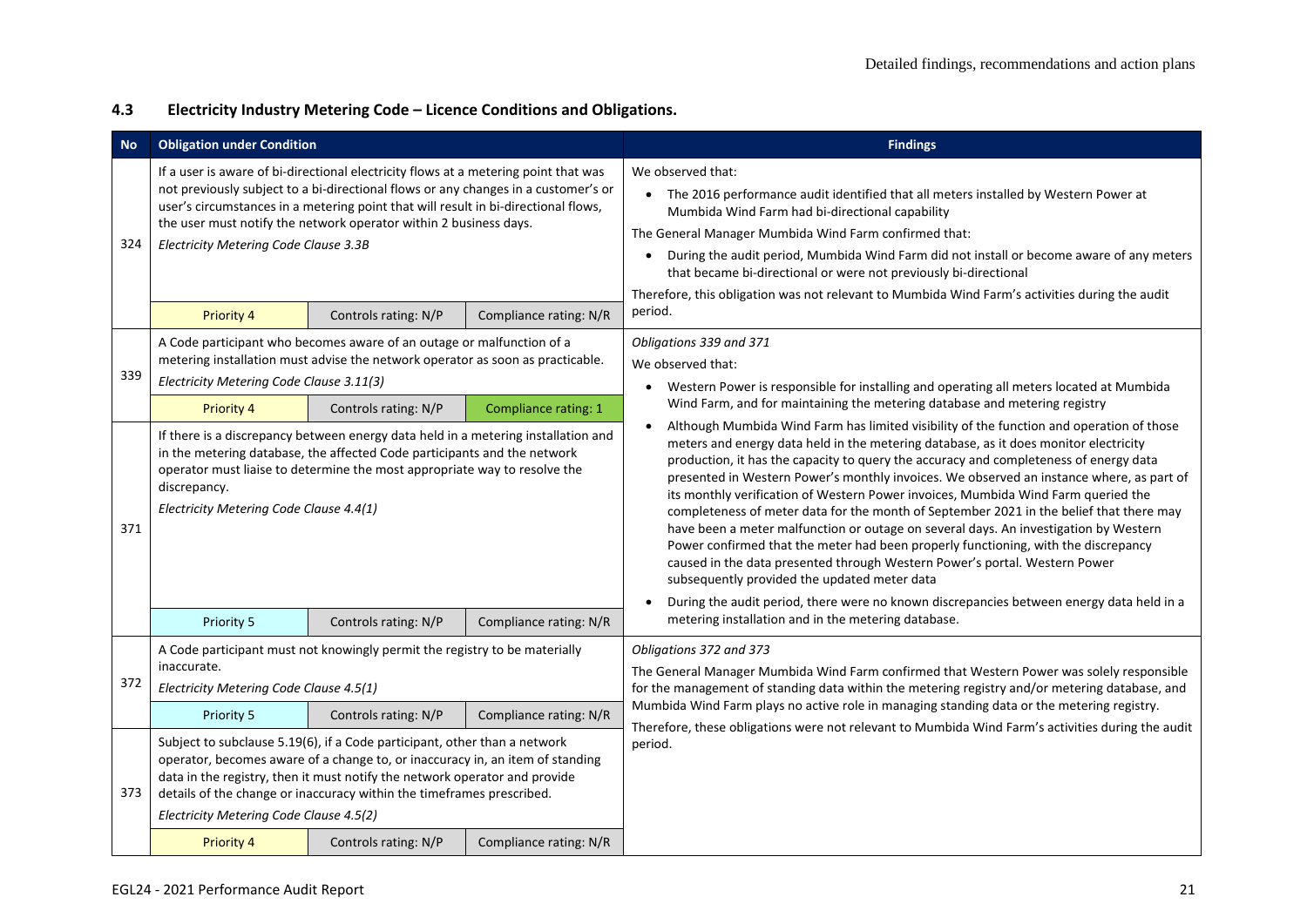| <b>No</b> | <b>Obligation under Condition</b>                                                                                                                                                                                                                                                                                                                                                       |                                                                                                                                                                                                                                                                                                                                                |                        | <b>Findings</b>                                                                                                                                                                                                                                                                                                                                                                                                                                                 |
|-----------|-----------------------------------------------------------------------------------------------------------------------------------------------------------------------------------------------------------------------------------------------------------------------------------------------------------------------------------------------------------------------------------------|------------------------------------------------------------------------------------------------------------------------------------------------------------------------------------------------------------------------------------------------------------------------------------------------------------------------------------------------|------------------------|-----------------------------------------------------------------------------------------------------------------------------------------------------------------------------------------------------------------------------------------------------------------------------------------------------------------------------------------------------------------------------------------------------------------------------------------------------------------|
| 388       | A user must, when reasonably requested by a network operator, assist the<br>network operator to comply with the network operator's obligation under<br>subclause 5.4(1).<br>Electricity Metering Code Clause 5.4(2)                                                                                                                                                                     |                                                                                                                                                                                                                                                                                                                                                |                        | Through discussions with the General Manager Mumbida Wind Farm and Mumbida Site Manager<br>we determined that<br>All meters installed at the Mumbida Wind Farm facility are designated as interval meters<br>$\bullet$<br>(i.e. not accumulation meters, for which Western Power may require assistance for<br>scheduling meter reads)<br>Western Power has the capability to enter the site at any time in order to access meters and<br>meet its obligations. |
|           | <b>Priority 4</b>                                                                                                                                                                                                                                                                                                                                                                       | Controls rating: N/P                                                                                                                                                                                                                                                                                                                           | Compliance rating: N/R | Therefore, this obligation was not relevant to Mumbida Wind Farm's activities during the audit<br>period.                                                                                                                                                                                                                                                                                                                                                       |
| 401       | If a user collects or receives energy data from a metering installation then the<br>user must provide the network operator with the energy data (in accordance<br>with the communication rules) within the timeframes prescribed.<br>Electricity Metering Code Clause 5.16                                                                                                              |                                                                                                                                                                                                                                                                                                                                                |                        | Obligations 401, 402, 405 to 408 and 410<br>We observed that during the audit period:<br>Western Power was solely responsible for the management of standing data within the<br>$\bullet$                                                                                                                                                                                                                                                                       |
|           | Priority 4                                                                                                                                                                                                                                                                                                                                                                              | Controls rating: N/P                                                                                                                                                                                                                                                                                                                           | Compliance rating: N/R | metering registry and/or metering database, including information relating to connection<br>points such as address, and site and customer attributes                                                                                                                                                                                                                                                                                                            |
| 402       | A user must provide standing data and validated, and where necessary<br>substituted or estimated, energy data to the user's customer to which that<br>information relates where the user is required by an enactment or an<br>agreement to do so for billing purposes or for the purpose of providing<br>metering services to the customer.<br>Electricity Metering Code Clause 5.17(1) |                                                                                                                                                                                                                                                                                                                                                |                        | Mumbida Wind Farm did not maintain any standing data or energy data in relation to the<br>$\bullet$<br>connection points and meters captured under the Metering Code<br>Mumbida Wind Farm did not have any visibility of or influence over the data contained in the<br>$\bullet$<br>registry or metering database<br>Western Power did not make any request of Mumbida Wind Farm to provide information<br>collected from Mumbida Wind Farm's customers.       |
|           | Priority 4                                                                                                                                                                                                                                                                                                                                                                              | Controls rating: N/P                                                                                                                                                                                                                                                                                                                           | Compliance rating: N/R | Therefore, these obligations were not relevant to Mumbida Wind Farm's activities during the audit                                                                                                                                                                                                                                                                                                                                                               |
| 405       | If a user collects or receives information regarding a change in the energisation<br>status of a metering point then the user must provide the network operator<br>with the prescribed information, including the stated attributes, within the<br>timeframes prescribed.<br>Electricity Metering Code Clause 5.18                                                                      |                                                                                                                                                                                                                                                                                                                                                |                        | period.                                                                                                                                                                                                                                                                                                                                                                                                                                                         |
|           | Priority 4                                                                                                                                                                                                                                                                                                                                                                              | Controls rating: N/P                                                                                                                                                                                                                                                                                                                           | Compliance rating: N/R |                                                                                                                                                                                                                                                                                                                                                                                                                                                                 |
| 406       | information to the network operator.<br>Electricity Metering Code Clause 5.19(1)<br>Priority 5                                                                                                                                                                                                                                                                                          | A user must, when requested by the network operator acting in accordance<br>with good electricity industry practice, use reasonable endeavours to collect<br>information from customers, if any, that assists the network operator in<br>meeting its obligations described in the Code and elsewhere, and provide that<br>Controls rating: N/P | Compliance rating: N/R |                                                                                                                                                                                                                                                                                                                                                                                                                                                                 |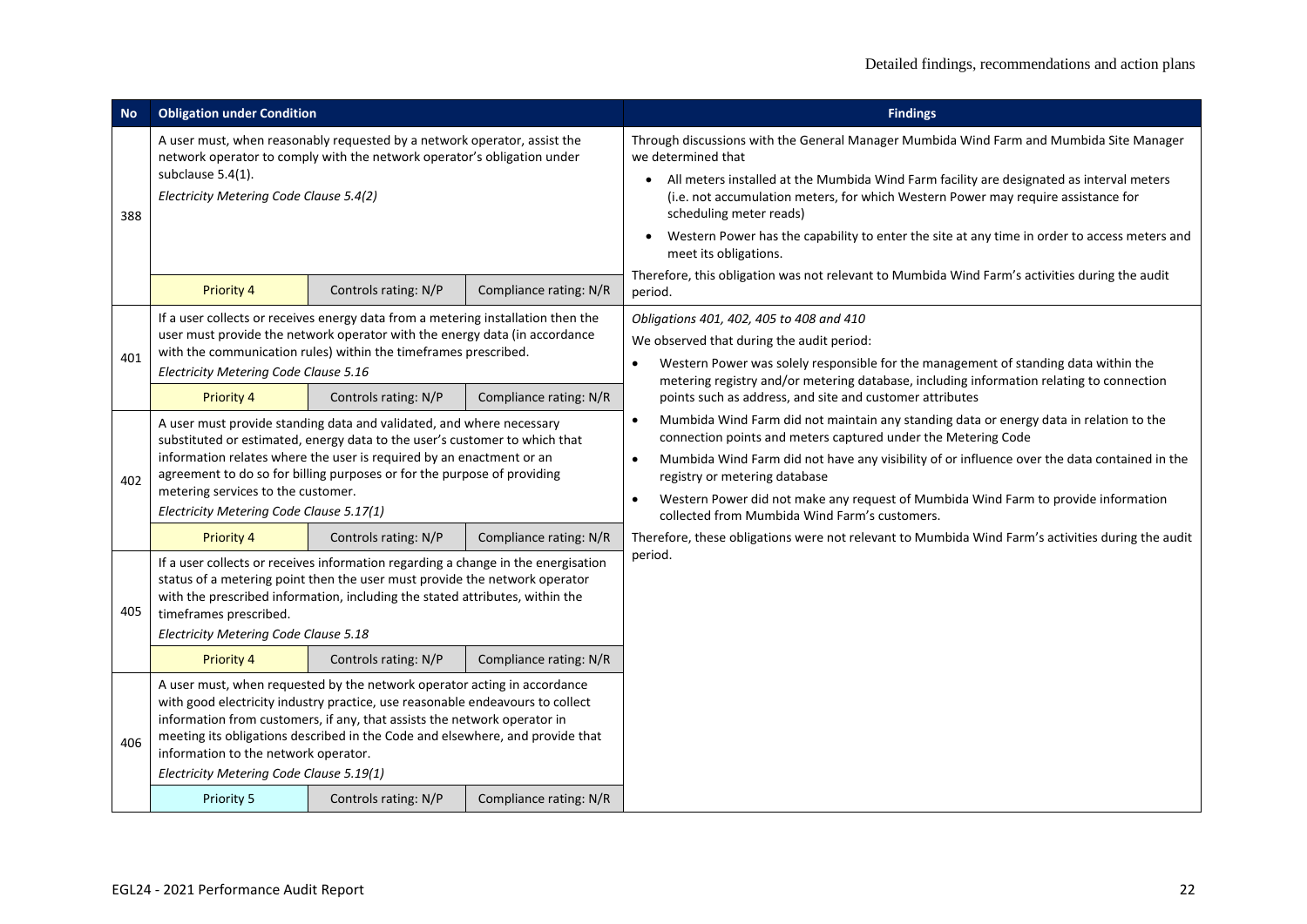| <b>No</b> | <b>Obligation under Condition</b>                                                                                                                                                                                                                                                                 |                                                                                                                                                                                                                                                  |                        | <b>Findings</b>                                                                                                                                                                                                                                                                                                              |
|-----------|---------------------------------------------------------------------------------------------------------------------------------------------------------------------------------------------------------------------------------------------------------------------------------------------------|--------------------------------------------------------------------------------------------------------------------------------------------------------------------------------------------------------------------------------------------------|------------------------|------------------------------------------------------------------------------------------------------------------------------------------------------------------------------------------------------------------------------------------------------------------------------------------------------------------------------|
| 407       | which the user is associated.<br>Electricity Metering Code Clause 5.19(2)                                                                                                                                                                                                                         | A user must, to the extent that it is able, collect and maintain a record of the<br>prescribed information in relation to the site of each connection point with                                                                                 |                        |                                                                                                                                                                                                                                                                                                                              |
|           | Priority 5                                                                                                                                                                                                                                                                                        | Controls rating: N/P                                                                                                                                                                                                                             | Compliance rating: N/R |                                                                                                                                                                                                                                                                                                                              |
| 408       | Subject to subclauses 5.19(3A) and 5.19(6), the user must, within 1 business day<br>after becoming aware of any change in an attribute described in subclause<br>5.19(2), notify the network operator of the change.<br>Electricity Metering Code Clause 5.19(3)                                  |                                                                                                                                                                                                                                                  |                        |                                                                                                                                                                                                                                                                                                                              |
|           | Priority 4<br>Controls rating: N/P<br>Compliance rating: N/R                                                                                                                                                                                                                                      |                                                                                                                                                                                                                                                  |                        |                                                                                                                                                                                                                                                                                                                              |
| 410       | The user must use reasonable endeavours to ensure that it does not notify the<br>network operator of a change in an attribute described in subclause 5.19(2) that<br>results from the provision of standing data by the network operator to the user.<br>Electricity Metering Code Clause 5.19(6) |                                                                                                                                                                                                                                                  |                        |                                                                                                                                                                                                                                                                                                                              |
|           | Priority 5                                                                                                                                                                                                                                                                                        | Controls rating: N/P                                                                                                                                                                                                                             | Compliance rating: N/R |                                                                                                                                                                                                                                                                                                                              |
| 416       | A Code participant must not request a test or audit under subclause 5.21(1)<br>unless the Code participant is a user and the test or audit relates to a time or<br>times at which the user was the current user or the Code participant is the IMO.<br>Electricity Metering Code Clause 5.21(5)   |                                                                                                                                                                                                                                                  |                        | Obligations 416 and 417<br>The General Manager Mumbida Wind Farm confirmed that during the audit period Mumbida<br>Wind Farm did not request a test or audit of the items at clause 5.21 (1) of the Metering Code (i.e.<br>the accuracy of the metering installation, the energy data from the metering installation and the |
|           | Priority 4                                                                                                                                                                                                                                                                                        | Controls rating: N/P                                                                                                                                                                                                                             | Compliance rating: N/R | standing data for the metering installation).<br>Therefore, these obligations were not relevant to Mumbida Wind Farm's activities during the audit                                                                                                                                                                           |
| 417       | A Code participant must not make a request under subclause 5.21(1) that is<br>inconsistent with any access arrangement or agreement.<br>Electricity Metering Code Clause 5.21(6)                                                                                                                  |                                                                                                                                                                                                                                                  |                        | period.                                                                                                                                                                                                                                                                                                                      |
|           | <b>Priority 4</b>                                                                                                                                                                                                                                                                                 | Controls rating: N/P                                                                                                                                                                                                                             | Compliance rating: N/R |                                                                                                                                                                                                                                                                                                                              |
| 435       | Electricity Metering Code Clause 5.27                                                                                                                                                                                                                                                             | Upon request from a network operator, the current user for a connection point<br>must provide the network operator with customer attribute information that it<br>reasonably believes are missing or incorrect within the timeframes prescribed. |                        | We observed that during the audit period, Western Power did not make any request of Mumbida<br>Wind Farm to provide customer attribute information.<br>Therefore, this obligation was not relevant to Mumbida Wind Farm's activities during the audit<br>period.                                                             |
|           | <b>Priority 4</b>                                                                                                                                                                                                                                                                                 | Controls rating: N/P                                                                                                                                                                                                                             | Compliance rating: N/R |                                                                                                                                                                                                                                                                                                                              |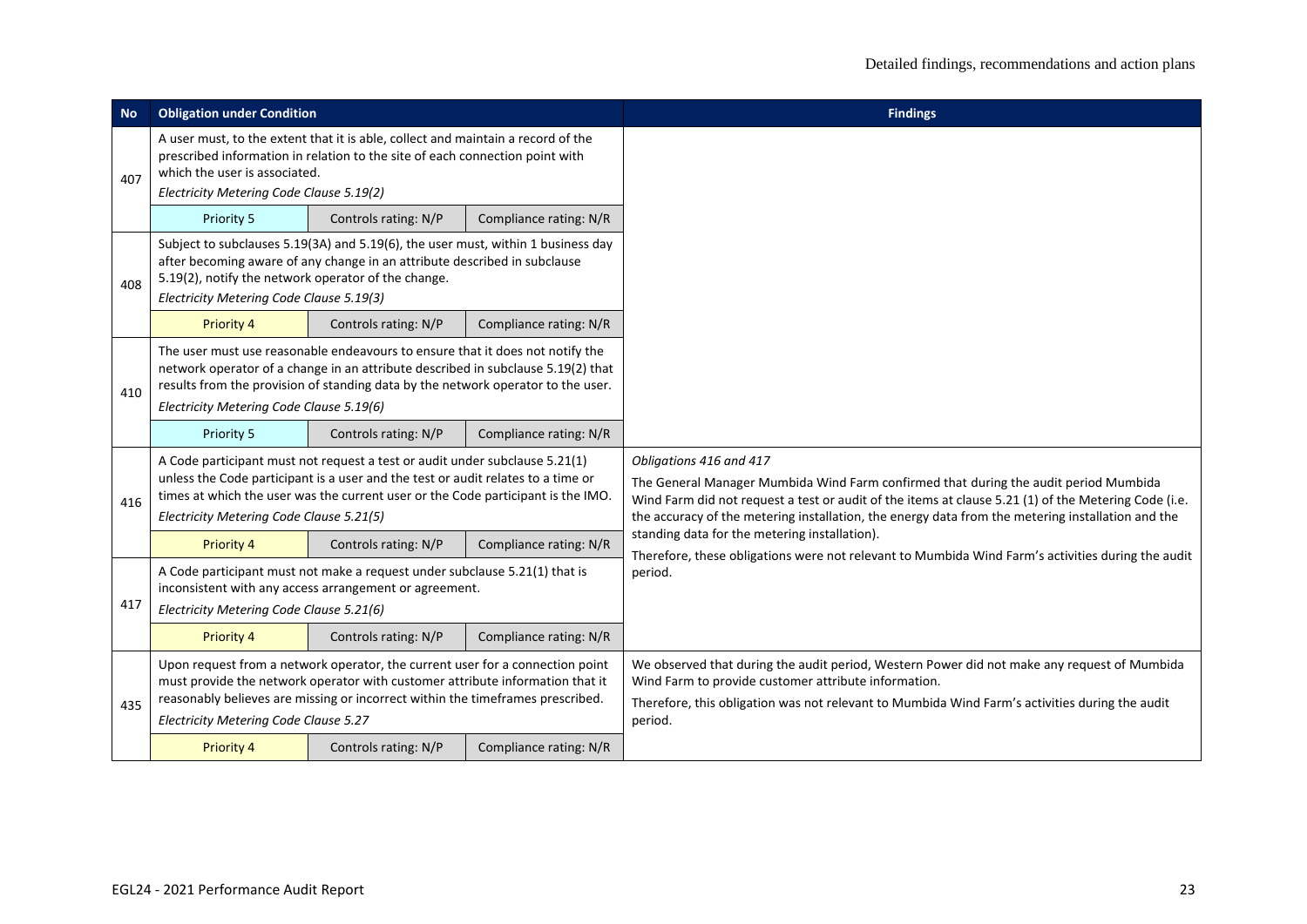| <b>No</b> | <b>Obligation under Condition</b>                                                                                                                                                                                                                                                                                      |                                                                                                                                                                                                                                                                                                                                           |                             | <b>Findings</b>                                                                                                                                                                                                                                                                                                                                                                                                                                                                                                                                                                                                                                                                                                                                                                                                                                                      |
|-----------|------------------------------------------------------------------------------------------------------------------------------------------------------------------------------------------------------------------------------------------------------------------------------------------------------------------------|-------------------------------------------------------------------------------------------------------------------------------------------------------------------------------------------------------------------------------------------------------------------------------------------------------------------------------------------|-----------------------------|----------------------------------------------------------------------------------------------------------------------------------------------------------------------------------------------------------------------------------------------------------------------------------------------------------------------------------------------------------------------------------------------------------------------------------------------------------------------------------------------------------------------------------------------------------------------------------------------------------------------------------------------------------------------------------------------------------------------------------------------------------------------------------------------------------------------------------------------------------------------|
| 448       | A user must, in relation to a network on which it has an access contract, comply<br>with the rules, procedures, agreements and criteria prescribed.<br>Electricity Metering Code Clause 6.1(2)<br>Priority 4<br>Controls rating: N/P                                                                                   |                                                                                                                                                                                                                                                                                                                                           | Compliance rating: 1        | Section 6.1(2) of the Metering Code requires Mumbida Wind Farm (as a user with an electricity<br>transfer access contract with Western Power) to comply with the network operator's Metrology<br>procedure, Communication rules, Mandatory Link Criteria or Service Level Agreements (SLA) (if<br>any).<br>As Mumbida Wind Farm does not have a specific SLA in place with Western Power, the Metering<br>Code model SLA provides the most relevant reference for the provision of metering services.<br>The General Manager Mumbida Wind Farm confirmed that there have been no breaches of<br>Western Power's Metrology procedure, Communication rules or Mandatory Link Criteria and we<br>did not observe any evidence to indicate otherwise. We observed that Mumbida Wind Farm is<br>aware of the relevant requirements prescribed within the above documents. |
| 451       | Code participants must use reasonable endeavours to ensure that they can send<br>and receive a notice by post, facsimile and electronic communication and must<br>notify the network operator of a telephone number for voice communication in<br>connection with the Code.<br>Electricity Metering Code Clause 7.2(1) |                                                                                                                                                                                                                                                                                                                                           |                             | Through discussions with the General Manager Mumbida Wind Farm and consideration of<br>Mumbida Wind Farm business practices, we determined that:<br>Mumbida Wind Farm maintains postal, electronic, facsimile and voice communication<br>channels commensurate with the expectations of a business<br>Mumbida Wind Farm's ETAC with Western Power forms the basis for of the operating<br>arrangements between Mumbida Wind Farm and Western Power, including a telephone                                                                                                                                                                                                                                                                                                                                                                                            |
|           | Priority 5<br>Controls rating: N/P<br>Compliance rating: 1                                                                                                                                                                                                                                                             |                                                                                                                                                                                                                                                                                                                                           |                             | number for voice communication in connection with the Code.                                                                                                                                                                                                                                                                                                                                                                                                                                                                                                                                                                                                                                                                                                                                                                                                          |
| 453       | If requested by a network operator with whom it has entered into an access<br>contract, the Code participant must notify its contact details to a network<br>operator within 3 business days after the request.<br>Electricity Metering Code Clause 7.2(4)                                                             |                                                                                                                                                                                                                                                                                                                                           |                             | We observed that through the process of drafting and approving the ETAC between Mumbida<br>Wind Farm and Western Power, Mumbida Wind Farm had satisfied the requirement of notifying<br>Western Power of its contact details within 3 business days of Western Power's formal request.                                                                                                                                                                                                                                                                                                                                                                                                                                                                                                                                                                               |
|           | Priority 4                                                                                                                                                                                                                                                                                                             | Controls rating: N/P                                                                                                                                                                                                                                                                                                                      | Compliance rating: 1        |                                                                                                                                                                                                                                                                                                                                                                                                                                                                                                                                                                                                                                                                                                                                                                                                                                                                      |
| 454       | A Code participant must notify any affected network operator of any change to<br>the contact details it notified to the network operator under subclause 7.2(4) at<br>least 3 business days before the change takes effect.<br>Electricity Metering Code Clause 7.2(5)                                                 |                                                                                                                                                                                                                                                                                                                                           |                             | We observed that changes to the contact details (postal address and facsimile) at Schedule 6 of<br>Mumbida Wind Farm's ETAC had not been updated in accordance with the provisions of ETAC<br>clause 36 and therefore had not been notified to the network operator in accordance with the<br>Metering Code subclause 7.2(5).<br>We note that the primary contact officer's email address had not changed during the audit period.<br><b>Recommendation 1/2021</b><br>Mumbida Wind Farm maintain a more effective compliance register for all Licence obligations that<br>require action in a prescribed timeframe, or when triggered by a relevant event. This register                                                                                                                                                                                             |
|           | <b>Priority 4</b>                                                                                                                                                                                                                                                                                                      | <b>Controls rating: B</b>                                                                                                                                                                                                                                                                                                                 | <b>Compliance rating: 2</b> | should be used as a working tool, with tasks allocated to responsible staff.                                                                                                                                                                                                                                                                                                                                                                                                                                                                                                                                                                                                                                                                                                                                                                                         |
| 455       | contemplated by the Code.<br>Electricity Metering Code Clause 7.5<br><b>Priority 4</b>                                                                                                                                                                                                                                 | A Code participant must subject to subclauses 5.17A and 7.6 not disclose, or<br>permit the disclosure of, confidential information provided to it under or in<br>connection with the Code and may only use or reproduce confidential<br>information for the purpose for which it was disclosed or another purpose<br>Controls rating: N/P | Compliance rating: N/R      | Obligations 455 and 456<br>The General Manager Mumbida Wind Farm confirmed that there have been no instances where:<br>Mumbida Wind Farm was aware of any confidential information in connection with the<br>Metering Code, which must not be disclosed<br>Mumbida Wind Farm was required to disclose confidential information under a provision of<br>the Metering Code.                                                                                                                                                                                                                                                                                                                                                                                                                                                                                            |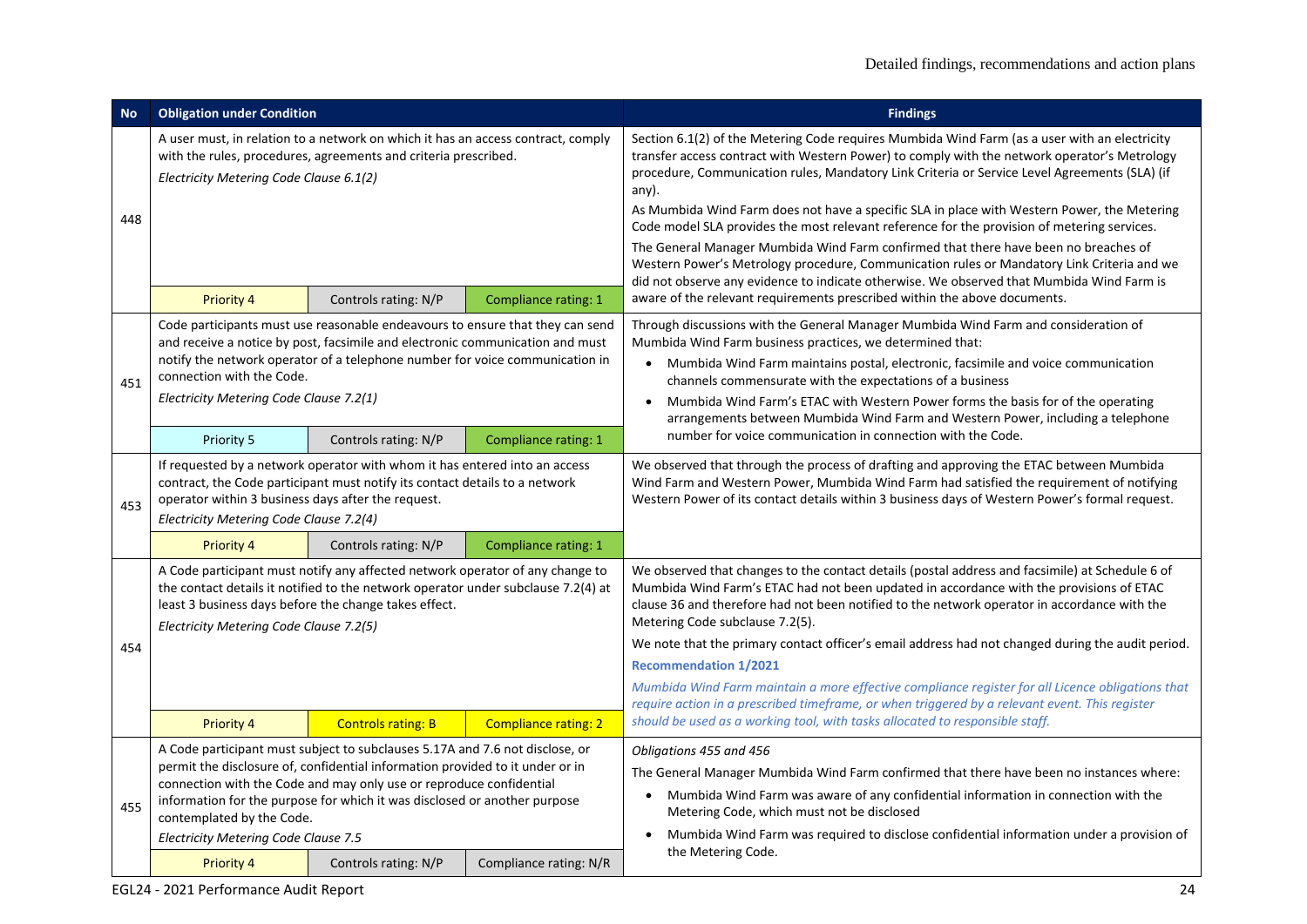| <b>No</b> | <b>Obligation under Condition</b>                                                                                                                                                                                                                                                                                                                                |                                                                                                                                                  |                        | <b>Findings</b>                                                                                                                                                                                                                                                                                                                                      |
|-----------|------------------------------------------------------------------------------------------------------------------------------------------------------------------------------------------------------------------------------------------------------------------------------------------------------------------------------------------------------------------|--------------------------------------------------------------------------------------------------------------------------------------------------|------------------------|------------------------------------------------------------------------------------------------------------------------------------------------------------------------------------------------------------------------------------------------------------------------------------------------------------------------------------------------------|
| 456       | A Code participant must disclose or permit the disclosure of confidential<br>information that is required to be disclosed by the Code.<br>Electricity Metering Code Clause 7.6(1)                                                                                                                                                                                |                                                                                                                                                  |                        | Therefore, these obligations were not relevant to Mumbida Wind Farm's activities during the audit<br>period.                                                                                                                                                                                                                                         |
|           | <b>Priority 4</b>                                                                                                                                                                                                                                                                                                                                                | Controls rating: N/P                                                                                                                             | Compliance rating: N/R |                                                                                                                                                                                                                                                                                                                                                      |
| 457       | If any dispute arises between any Code participants then (subject to subclause<br>8.2(3)) representatives of disputing parties must meet within 5 business days<br>after a notice given by a disputing party to the other disputing parties and<br>attempt to resolve the dispute by negotiations in good faith.<br>Electricity Metering Code Clause 8.1(1)      |                                                                                                                                                  |                        | Obligations 457 to 461<br>For the purposes of the Metering Code 'disputes' refers to metering disputes between Mumbida<br>Wind Farm as a Code Participant, a retailer, another generator, the network operator (Western<br>Power), a user or the AEMO.<br>The General Manager Mumbida Wind Farm confirmed that during the audit period there were no |
|           | Priority 5                                                                                                                                                                                                                                                                                                                                                       | Controls rating: N/P                                                                                                                             | Compliance rating: N/R | formal metering disputes between Mumbida Wind Farm and Western Power or any other relevant                                                                                                                                                                                                                                                           |
| 458       | If a dispute is not resolved within 10 business days after the dispute is referred<br>to representative negotiations, the disputing parties must refer the dispute to a<br>senior management officer of each disputing party who must meet and attempt<br>to resolve the dispute by negotiations in good faith.<br>Electricity Metering Code Clause 8.1(2)       |                                                                                                                                                  |                        | Code Participant.<br>Therefore, these obligations were not relevant to Mumbida Wind Farm's activities during the audit<br>period.                                                                                                                                                                                                                    |
|           | Priority 5                                                                                                                                                                                                                                                                                                                                                       | Controls rating: N/P                                                                                                                             | Compliance rating: N/R |                                                                                                                                                                                                                                                                                                                                                      |
| 459       | If the dispute is not resolved within 10 business days after the dispute is<br>referred to senior management negotiations, the disputing parties must refer<br>the dispute to the senior executive officer of each disputing party who must<br>meet and attempt to resolve the dispute by negotiations in good faith.<br>Electricity Metering Code Clause 8.1(3) |                                                                                                                                                  |                        |                                                                                                                                                                                                                                                                                                                                                      |
|           | Priority 5                                                                                                                                                                                                                                                                                                                                                       | Controls rating: N/P                                                                                                                             | Compliance rating: N/R |                                                                                                                                                                                                                                                                                                                                                      |
| 460       | If the dispute is resolved by representative negotiations, senior management<br>negotiations or CEO negotiations, the disputing parties must prepare a written<br>and signed record of the resolution and adhere to the resolution.<br>Electricity Metering Code Clause 8.1(4)                                                                                   |                                                                                                                                                  |                        |                                                                                                                                                                                                                                                                                                                                                      |
|           | <b>Priority 4</b>                                                                                                                                                                                                                                                                                                                                                | Controls rating: N/P                                                                                                                             | Compliance rating: N/R |                                                                                                                                                                                                                                                                                                                                                      |
| 461       | Electricity Metering Code Clause 8.3(2)                                                                                                                                                                                                                                                                                                                          | The disputing parties must at all times conduct themselves in a manner which is<br>directed towards achieving the objective in subclause 8.3(1). |                        |                                                                                                                                                                                                                                                                                                                                                      |
|           | Priority 5                                                                                                                                                                                                                                                                                                                                                       | Controls rating: N/P                                                                                                                             | Compliance rating: N/R |                                                                                                                                                                                                                                                                                                                                                      |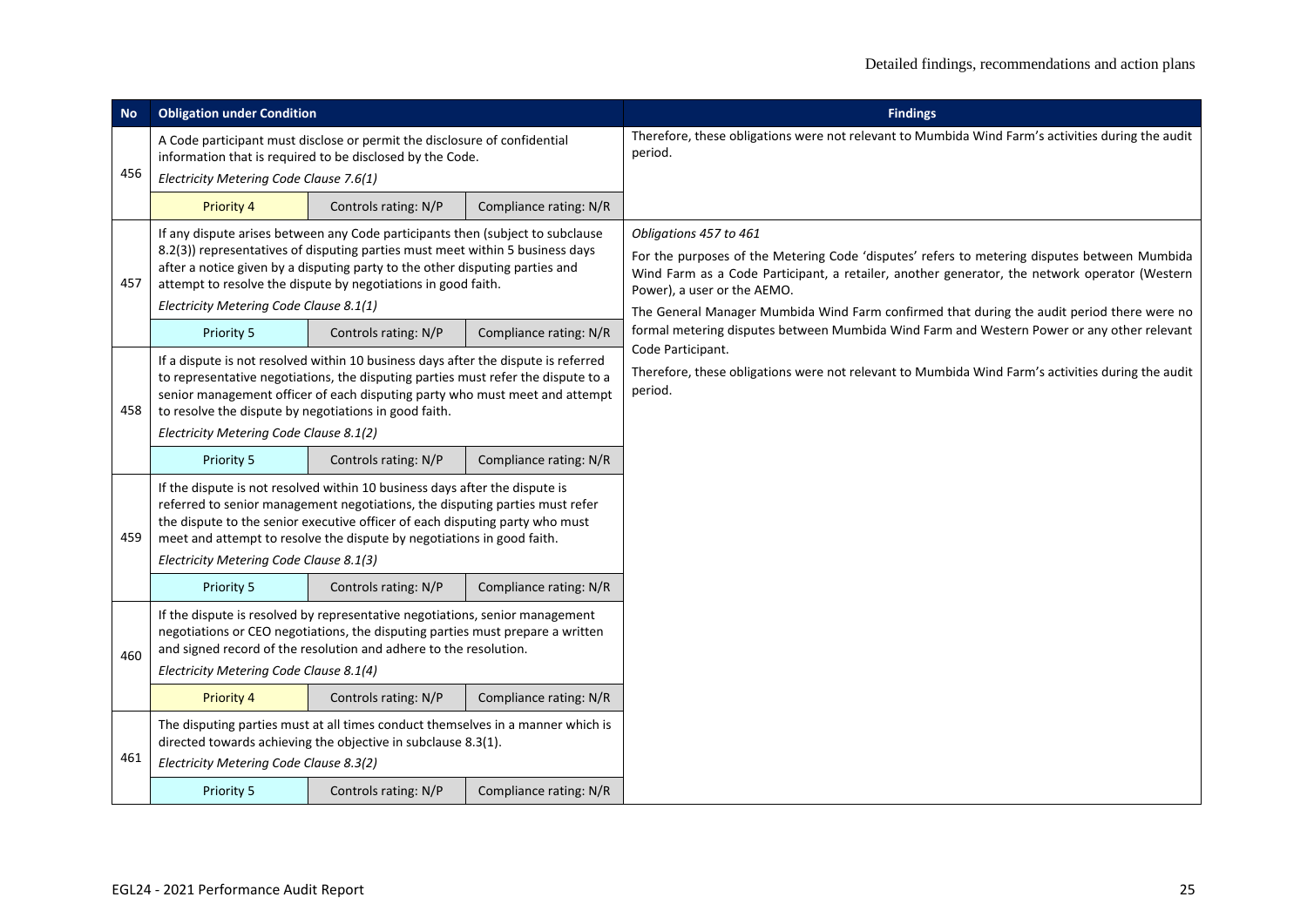## 5. Status of recommendations addressing non-compliances from the previous audit

<span id="page-25-0"></span>

| Reference<br>(no./year) | Non-compliance / Controls improvement<br>Rating / Licence obligation reference number and licence<br>obligation / Details of noncompliance or inadequacy of controls) | Auditor's recommendation or action planned                  | Date resolved | <b>Further action required</b><br>(Yes/No/Not Applicable)<br>Details of further action required |  |  |  |  |
|-------------------------|-----------------------------------------------------------------------------------------------------------------------------------------------------------------------|-------------------------------------------------------------|---------------|-------------------------------------------------------------------------------------------------|--|--|--|--|
|                         | A. Resolved during current audit period                                                                                                                               |                                                             |               |                                                                                                 |  |  |  |  |
| 1/2016                  | <b>Obligation 105 – Electricity Industry Act s 17(1) (C2)</b>                                                                                                         | Action Plan 1/2016                                          | January 2017  | No                                                                                              |  |  |  |  |
|                         | Fees were paid but the April quarter 2015 ERA fees were late.                                                                                                         | Additional approvers to be added to online approval system. |               |                                                                                                 |  |  |  |  |
|                         | Note the July quarter 2016 ERA fees (invoiced 30 Dec 2016)<br>was late as was 2013 ERA licence fee but both were outside<br>the Audit period.                         | <b>Responsible Person</b>                                   |               |                                                                                                 |  |  |  |  |
|                         |                                                                                                                                                                       | General Manager Mumbida Wind Farm                           |               |                                                                                                 |  |  |  |  |
|                         |                                                                                                                                                                       | <b>Target date</b>                                          |               |                                                                                                 |  |  |  |  |
|                         |                                                                                                                                                                       | 31 January 2017                                             |               |                                                                                                 |  |  |  |  |
|                         | B. Unresolved at end of current audit period                                                                                                                          |                                                             |               |                                                                                                 |  |  |  |  |
| Not applicable          |                                                                                                                                                                       |                                                             |               |                                                                                                 |  |  |  |  |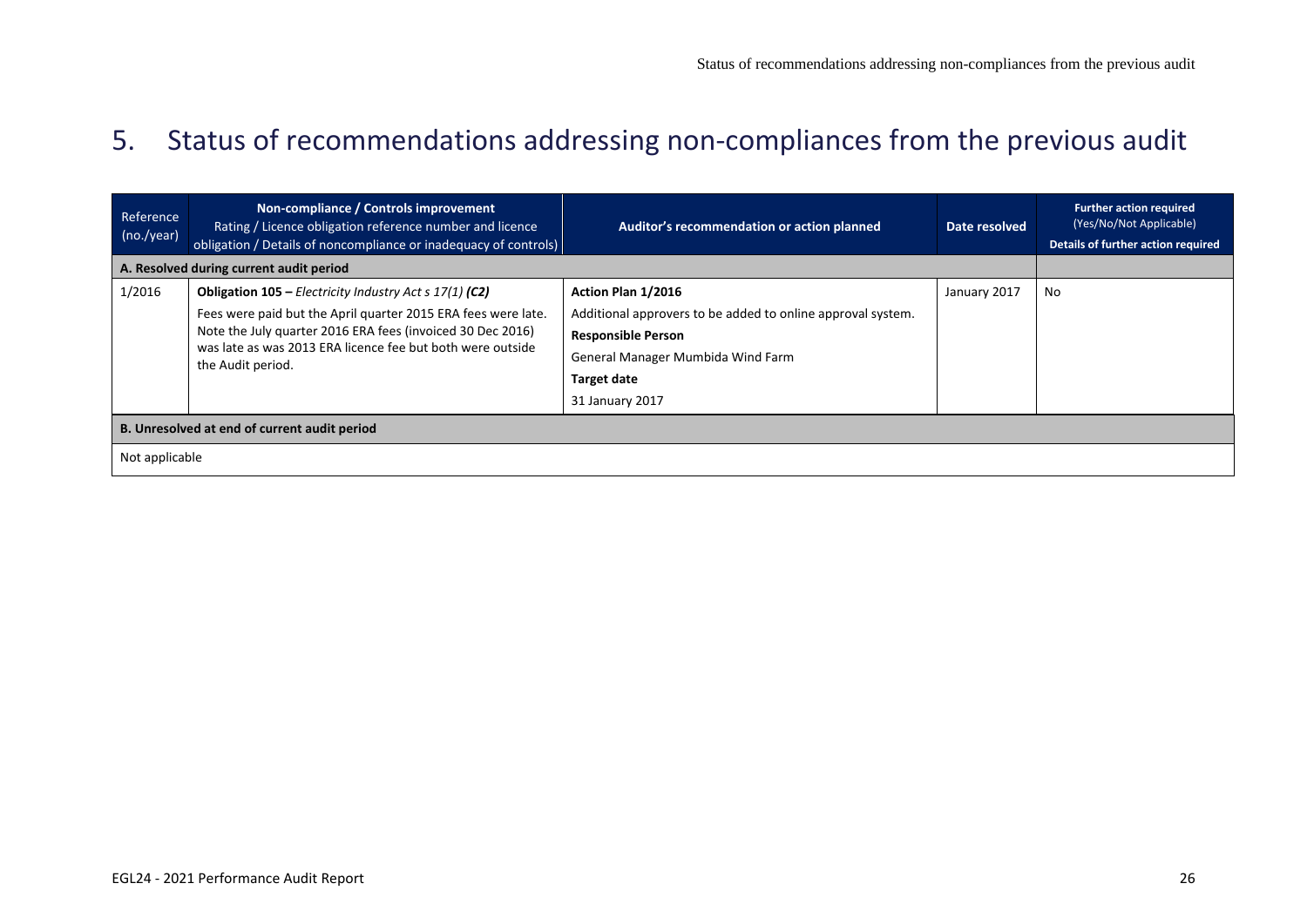<span id="page-26-0"></span>Appendix A - Audit Plan



# **Mumbida Wind Farm Pty Ltd**

Electricity Generation Licence (EGL24)

2021 Performance Audit

Audit Plan

15 October 2021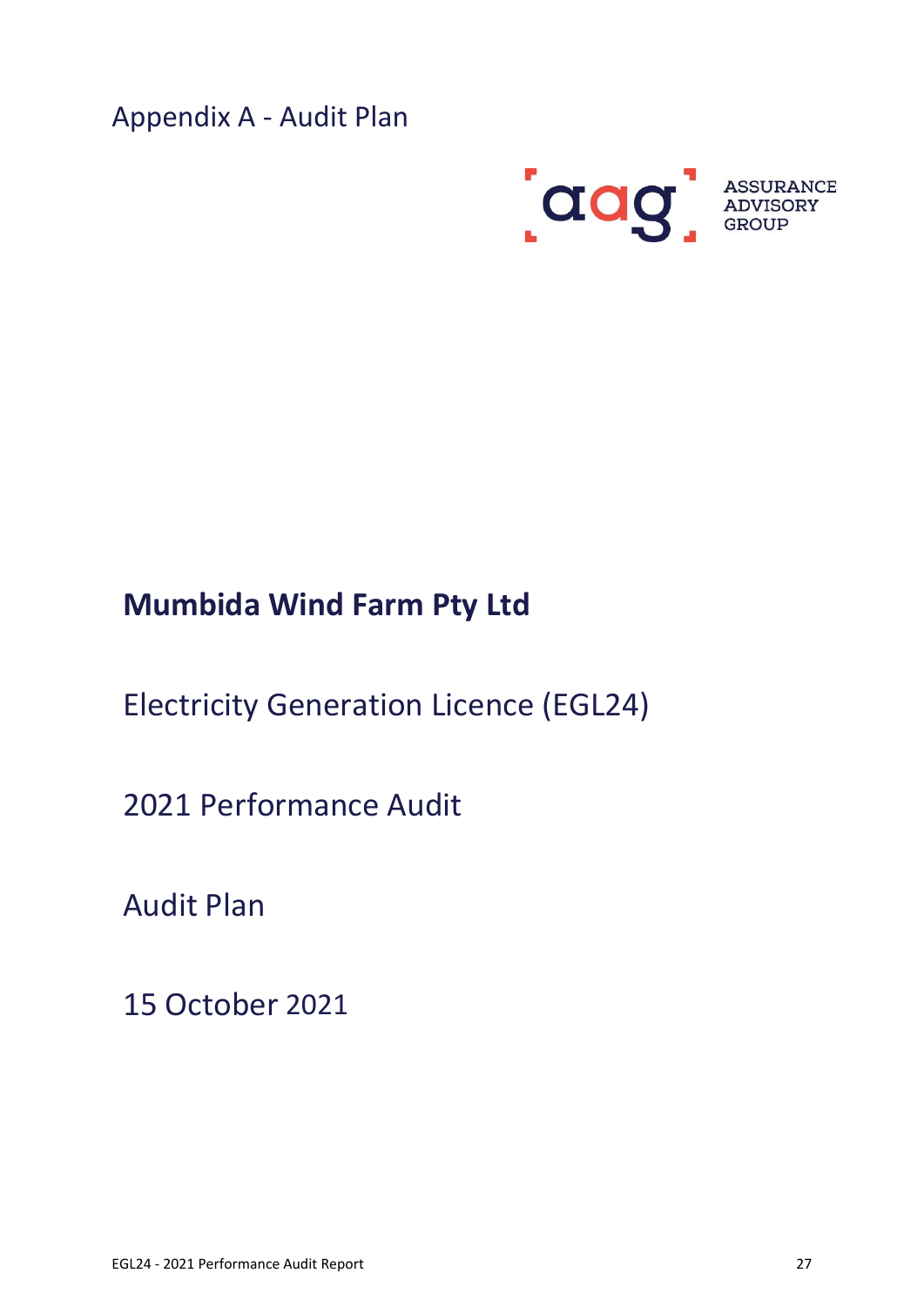# Table of Contents

| Introduction                               | 3  |
|--------------------------------------------|----|
| Approach                                   | 6  |
| Resources and team                         | 10 |
| Appendix 1 - Risk assessment key           | 11 |
| Appendix 2 - Risk assessment               | 12 |
| Appendix 3 - Previous audit recommendation | 17 |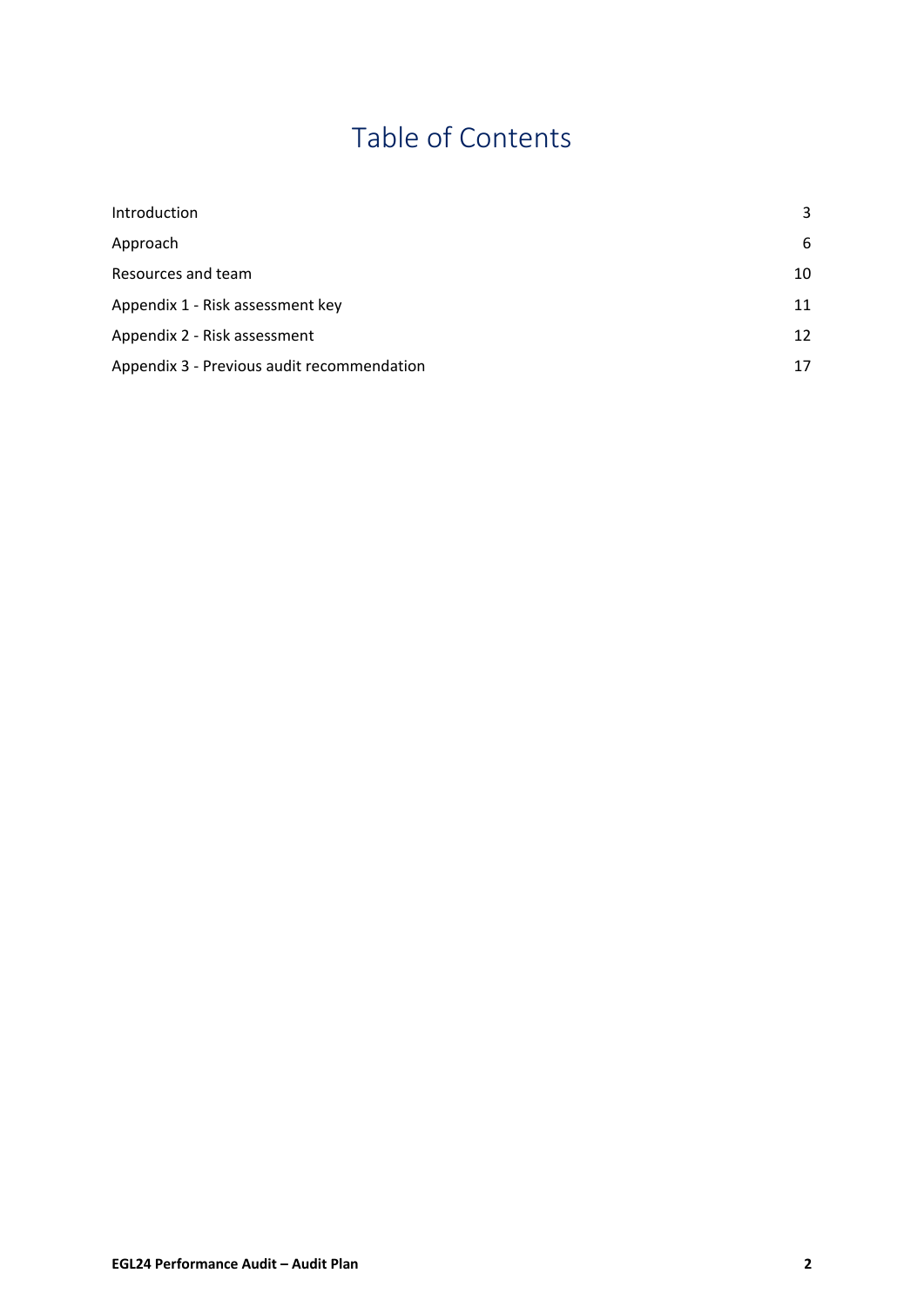## <span id="page-28-0"></span>Introduction

#### **Overview**

The Economic Regulation Authority (the **ERA**) has under the provisions of the Electricity Industry Act 2004 (the **Act**), issued to Mumbida Wind Farm Pty Ltd (Mumbida Wind Farm) an Electricity Generation Licence (EGL 24) (the **Licence**).

Section 13 of the Act requires Mumbida Wind Farm to provide to the ERA a performance audit (the **audit**) conducted by an independent expert acceptable to the ERA within 24 months after the commencement date, and every 24 months thereafter, unless otherwise approved by the ERA. With the ERA's approval, Assurance Advisory Group (**AAG**) has been appointed to conduct the audit for the 60-month period 1 November 2016 to 31 October 2021 (**audit period**).

The Licence relates to Mumbida Wind Farm operating a 55 MW wind farm located on farming land approximately 40km southeast of Geraldton in the mid-west of Western Australia. Mumbida Wind Farm utilises 22 x 2.5 MW General Electric wind turbines. The wind farm's electricity output is delivered into the South West Interconnected System (**SWIS**) and is purchased by the Water Corporation to offset part of the energy requirements of the Southern Seawater Desalination Plant.

The audit will be conducted in accordance with the ERA's March 2019 issue of the *Audit and Review Guidelines: Electricity and Gas Licences* (**Audit Guidelines**). In accordance with the Audit Guidelines this document represents the Audit Plan (the **Plan**) that is to be agreed upon by AAG and Mumbida Wind Farm and presented to the ERA for approval.

#### **Objective**

A performance audit is defined as an examination of the measures taken by Mumbida Wind Farm to meet the performance criteria specified in its Licence. The purpose of the audit is to assess the effectiveness of measures taken by Mumbida Wind Farm to meet the conditions of its Licence.

The audit will specifically consider the following:

- *Process compliance* the effectiveness of systems and procedures in place throughout the audit period, including the adequacy of internal controls
- *Outcome compliance* the actual performance against standards prescribed in the Licence throughout the audit period
- *Output compliance* the existence of the output from systems and procedures throughout the audit period (specifically, proper records which provide assurance that procedures are consistently followed and controls are maintained)
- *Integrity of performance* the completeness and accuracy of the compliance and performance reports provided to the ERA
- *Compliance with any individual licence conditions* the actual performance against the requirements imposed on Mumbida Wind Farm by the ERA or specific matters raised by the ERA.

#### **Scope**

The ERA provides guidance on those aspects of the Licence and Mumbida Wind Farm 's performance criteria, which it expects to be reported upon and included in the scope of the performance audit in its *Electricity Compliance Reporting Manual* (**Reporting Manual**).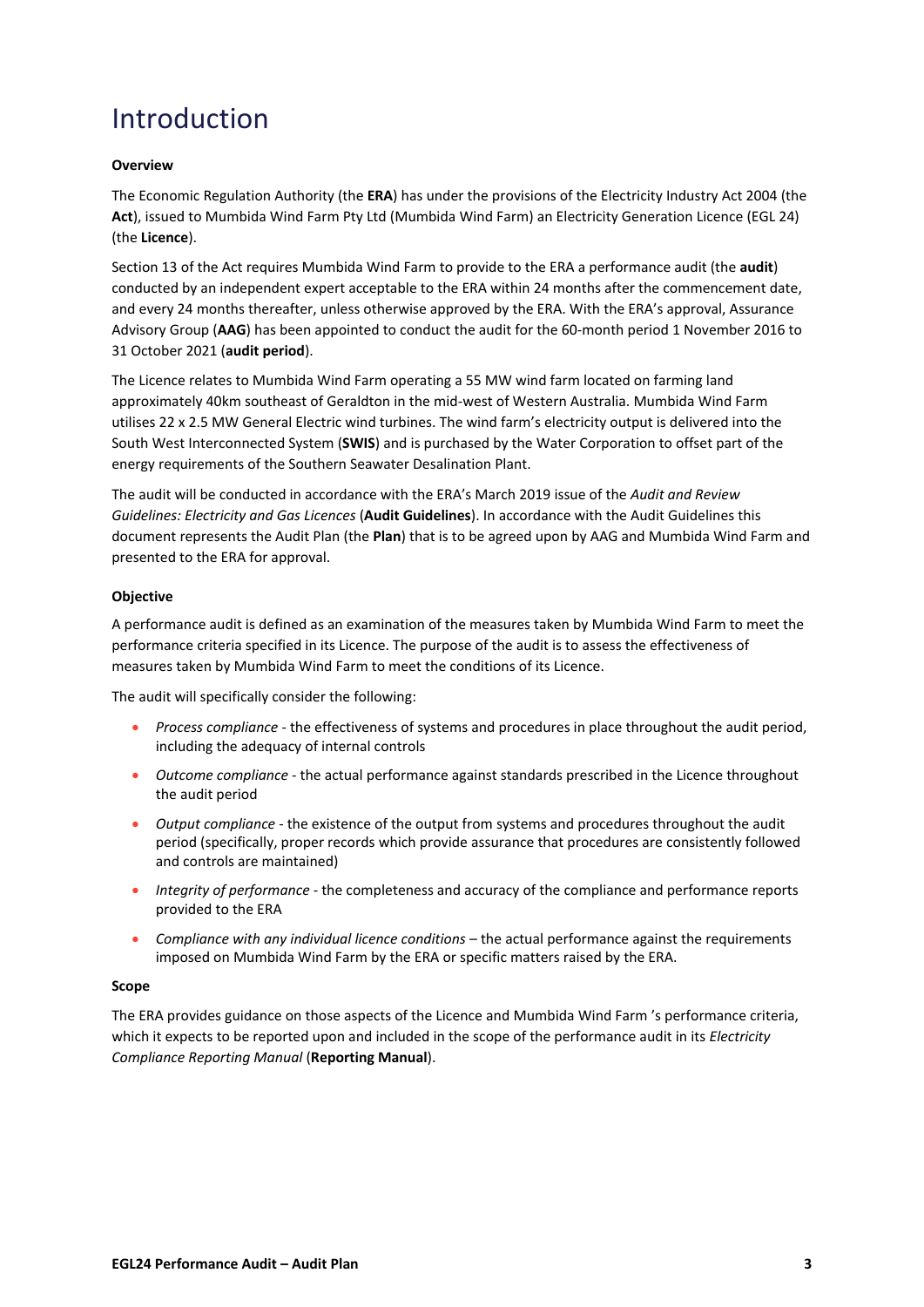The audit approach applies the singular audit priority assessment approach to identify all applicable licence obligations. Each of the compliance requirements identified in the Reporting Manual have been evaluated for applicability to Mumbida Wind Farm's operations and used as the basis for determining the performance criteria to be considered for the audit. All applicable compliance requirements are listed at **Appendix 2**.

The audit period is 1 November 2016 to 31 October 2021. Since the last audit, the Reporting Manual has undergone three revisions to reflect changes in electricity licensees' obligations. The revised versions of the Reporting Manual were issued in July 2017, July 2018 and June 2020.

The audit will address all relevant obligations contained in each of the October 2016, July 2017, July 2018 and June 2020 versions of the Reporting Manual. As there were no significant changes to generation licence obligations throughout the period subject to audit, this audit will use the current June 2020 version of the Reporting Manual as the primary audit reference.

**Table 1** below outlines the compliance requirements that apply to Mumbida Wind Farm 's electricity generation operations during the period subject to audit. Where necessary, further explanation is provided to describe the obligation application.

Note that due to Mumbida Wind Farm's current operating arrangements, a number of those obligations are not likely to be triggered during the period subject to audit. In such instances, the obligation remains applicable to the scope of this audit, with the audit report to identify and describe instances where an obligation cannot be assessed and rated.

| Legislative element                | <b>Application to Mumbida Wind Farm's electricity operations</b>                                                                 |
|------------------------------------|----------------------------------------------------------------------------------------------------------------------------------|
| Electricity Industry Act 2004      | Seven of the 11 Electricity Industry Act obligations are applicable<br>to Mumbida Wind Farm's electricity generation operations. |
| <b>Electricity Licences</b>        | Eight of the 14 Electricity Licence obligations are applicable to<br>Mumbida Wind Farm's electricity generation operations.      |
| Electricity Industry Metering Code | 27 of the 149 Metering Code obligations are applicable to<br>Mumbida Wind Farm's electricity generation operations.              |

**Table 1 – Application of legislative elements to Mumbida Wind Farm's electricity generation operations** 

The audit will also consider the status of Mumbida Wind Farm's actions to address the recommendation from the previous audit – refer to **Appendix 3 for** details of the recommendation and action plan.

#### **Mumbida Wind Farm's responsibility for compliance with the conditions of the Licence**

Mumbida Wind Farm is responsible for:

- Compliance with the Licence
- Identifying risks that threaten the conditions within the Licence being met
- Identifying suitable compliance requirements as specified by the ERA
- Identifying, designing and implementing controls to enable the conditions within the Licence to be met and to monitor ongoing compliance
- Implementing corrective actions for any instances of non-compliance.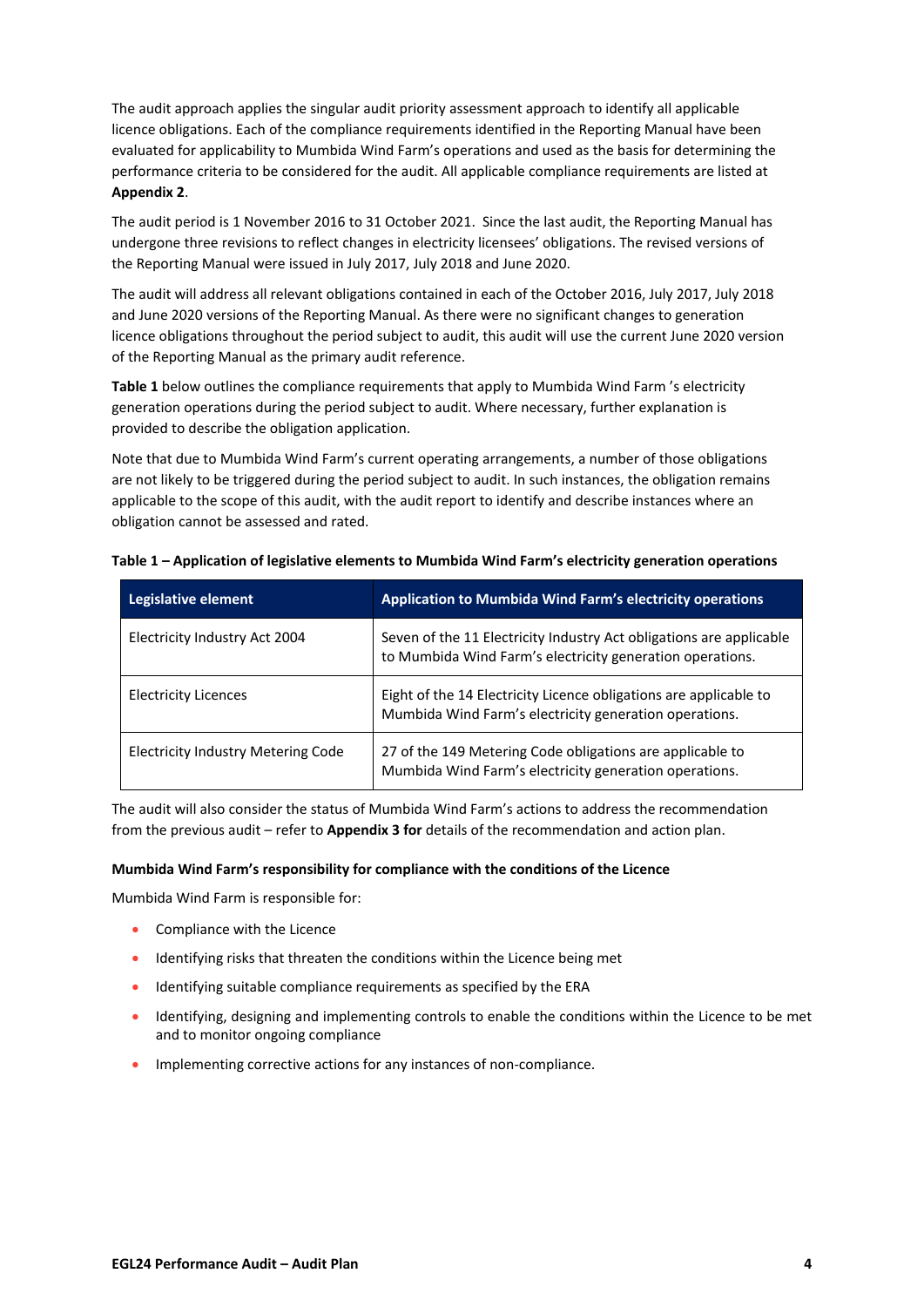#### **AAG's responsibility**

Our responsibility is to express an opinion on Mumbida Wind Farm 's compliance, in all material respects, with the licence obligations as evaluated against its Licence Conditions for the period from 1 November 2016 to 31 October 2021. We will conduct our engagement in accordance with the Audit Guidelines and the Standard on Assurance Engagements ASAE 3100 Compliance Engagements (**ASAE 3100**) issued by the Auditing and Assurance Standards Board.

ASAE 3100 requires that we plan and perform our procedures to obtain reasonable assurance about whether Mumbida Wind Farm has complied, in all material respects, with the licence obligations as evaluated against its Licence Conditions. This assurance engagement will involve performing procedures to obtain evidence about the compliance activity and controls implemented to meet the conditions within the Licence. The procedures selected depend on our judgement, including the identification and assessment of risks of material noncompliance with the relevant licence conditions.

#### **Limitations of use**

Our report will be produced solely for the information and internal use of Mumbida Wind Farm and is not intended to be and should not be used by any other person or entity. No other person or entity is entitled to rely, in any manner or for any purpose, on our report.

We understand that a copy of our report will be provided to the ERA for the purpose of meeting Mumbida Wind Farm's reporting requirements of section 13 of the Act. We agree that a copy of our report may be provided to the ERA for its information in connection with this purpose, however we accept no responsibility to the ERA or to anyone who is provided with or obtains a copy of our report.

#### **Inherent limitations**

Reasonable assurance means a high but not absolute level of assurance. Absolute assurance is very rarely attainable as a result of factors such as: the use of selective testing, the inherent limitations of internal control, the fact that much of the evidence available to us is persuasive rather than conclusive and the use of judgement in gathering and evaluating evidence and forming conclusions based on that evidence.

We cannot, in practice, examine every activity and procedure, nor can we be a substitute for management's responsibility to maintain adequate controls over all levels of operations and their responsibility to prevent and detect irregularities, including fraud.

Accordingly, readers of our report should not rely on the report to identify all potential instances of noncompliance which may occur.

An assurance engagement relating to the period from 1 November 2016 to 31 October 2021 will not provide assurance on whether compliance with the Licence will continue in the future.

#### **Independence**

In conducting our engagement, we will comply with the independence requirements of the Australian professional accounting bodies.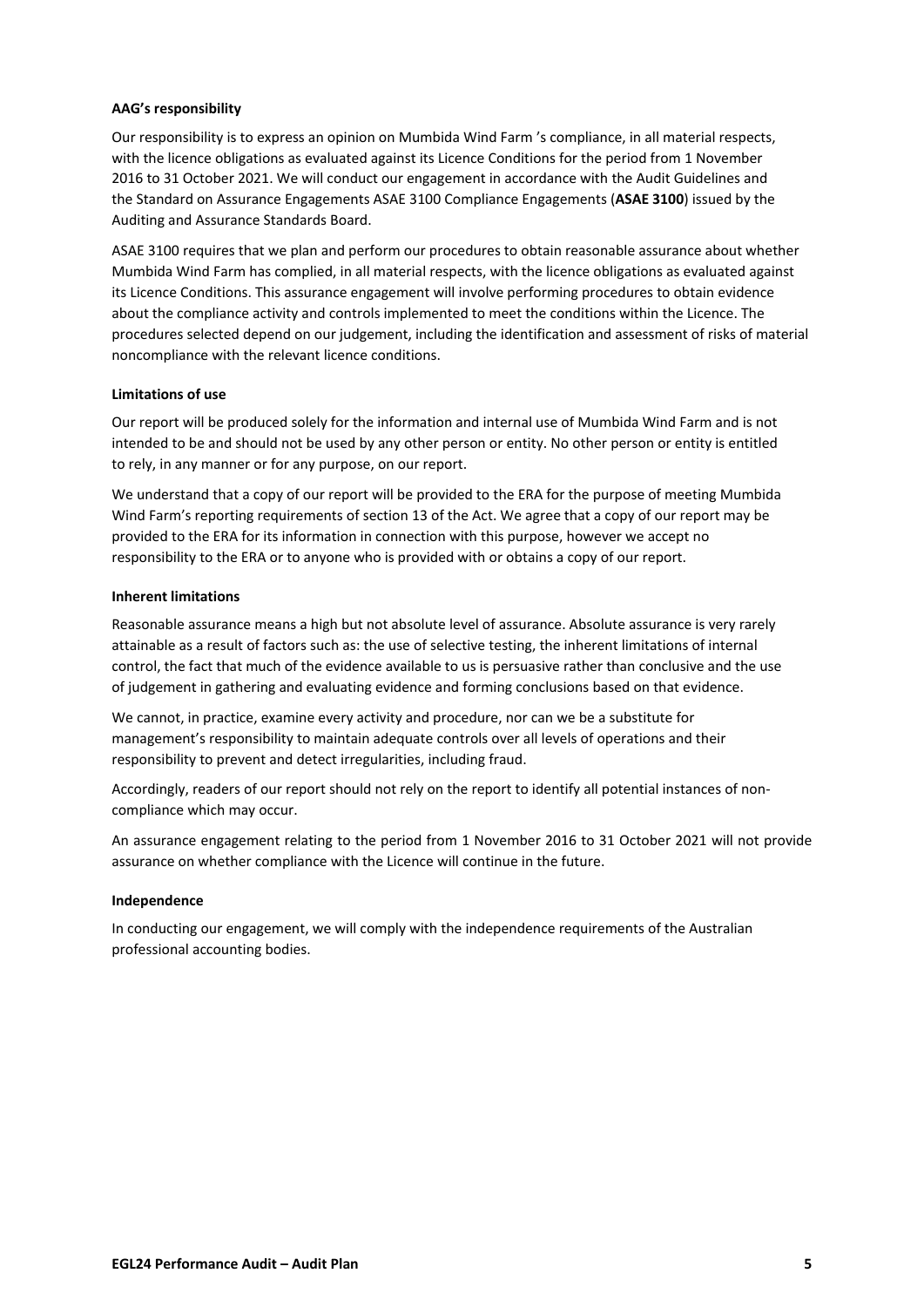# <span id="page-31-0"></span>Approach

The audit will be conducted in three distinct phases, being a risk assessment, system analysis/walkthrough and testing and review. From the audit results, a report will be produced to outline findings, overall compliance assessments and recommendations for improvement in line with the Audit Guidelines. Each step of the audit is discussed in detail below.

#### **Risk assessment**

The audit will focus on identifying or assessing those activities and management control systems to be examined and the matters subject to audit. Therefore, the purpose of conducting the risk assessment as a preliminary phase enables the auditor to focus on pertinent/high risk areas of Mumbida Wind Farm's licence obligations. The risk assessment considers any changes to Mumbida Wind Farm 's systems and processes and any matters of significance raised by the ERA and/or Mumbida Wind Farm. The levels of risk and materiality of the process determine the level of audit required, i.e. the greater the materiality and the higher the risk, the more audit effort to be applied.

The first step of the risk assessment is the rating of the potential consequences of Mumbida Wind Farm not complying with its licence obligations, in the absence of mitigating controls.

As the Reporting Manual is prescriptive in its criteria for classifying the consequences of non-compliance (refer to Appendix 1-1) the risk assessment applies the Reporting Manual's classifications for each obligation subject to audit.

Once the consequence has been determined, the likelihood of Mumbida Wind Farm not complying with its obligations is assessed using the likelihood rating listed at Table 17 of the Audit Guidelines (refer to Appendix 1-2). The assessment of likelihood is based on the expected frequency of Mumbida Wind Farm's non-compliance with the relevant licence obligation over a period of time.

Table 2 below (sourced from the Audit Guidelines) outlines the combination of consequence and likelihood ratings to determine the level of inherent risk associated with each individual obligation.

|            |               | <b>Consequence</b> |             |  |  |  |  |
|------------|---------------|--------------------|-------------|--|--|--|--|
| Likelihood | Minor         | Moderate           |             |  |  |  |  |
| Likely     | <b>Medium</b> | <b>High</b>        | <b>High</b> |  |  |  |  |
| Probable   | <b>Low</b>    | <b>Medium</b>      | <b>High</b> |  |  |  |  |
| Unlikely   | Low           | <b>Medium</b>      | <b>High</b> |  |  |  |  |

#### **Table 2: Inherent risk rating**

Once the level of inherent risk has been determined, the adequacy of existing controls is assessed in order to determine the level of control risk. Controls are assessed and prioritised as weak, moderate, or strong dependant on their suitability to mitigate the risks identified. The control adequacy ratings used by this risk assessment are aligned to the ratings specified in the Audit Guidelines (refer to Appendix 1-3). Once inherent risks and control risks are established, the audit priority can then be determined using the matrix specified in the Audit Guidelines (refer to Table 3 below). Essentially, the higher the level of risk the more substantive testing is required.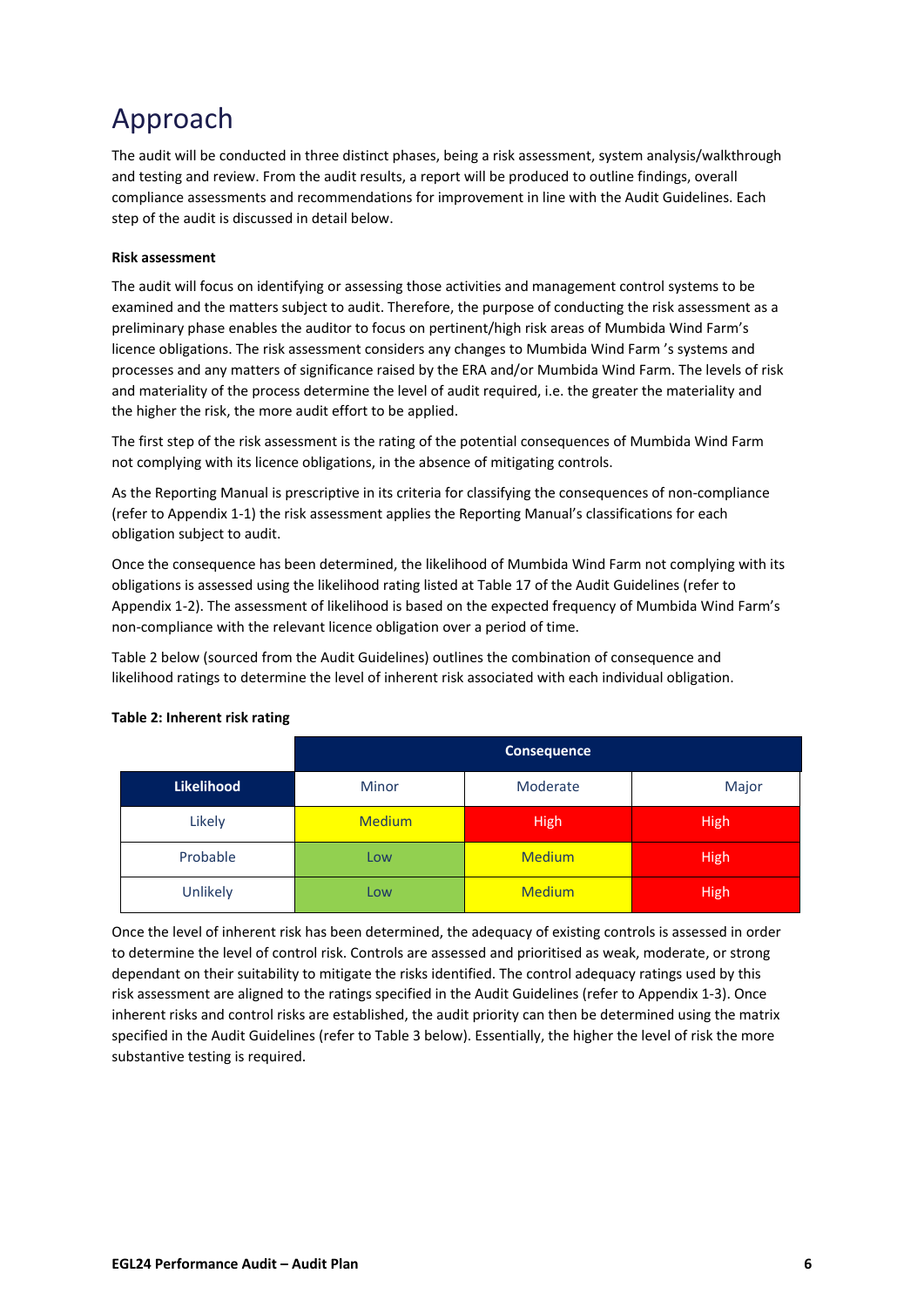#### **Table 3: Assessment of Audit Priority**

|                      |                  | Preliminary adequacy of existing controls |  |  |  |  |  |  |
|----------------------|------------------|-------------------------------------------|--|--|--|--|--|--|
| <b>Inherent Risk</b> | Weak             | <b>Moderate</b><br><b>Strong</b>          |  |  |  |  |  |  |
| <b>High</b>          | Audit priority 1 | <b>Audit Priority 2</b>                   |  |  |  |  |  |  |
| <b>Medium</b>        | Audit priority 3 | <b>Audit Priority 4</b>                   |  |  |  |  |  |  |
| Low                  |                  | <b>Audit Priority 5</b>                   |  |  |  |  |  |  |

The following table outlines the audit requirement for each level of audit priority. Testing can range from extensive substantive testing around the controls and activities of processes to confirming the existence of controls through discussions with relevant staff.

#### **Table 4: Audit Priority Table**

| <b>Priority rating</b>  | <b>Audit requirement</b>                                                                                                                    |  |  |  |
|-------------------------|---------------------------------------------------------------------------------------------------------------------------------------------|--|--|--|
|                         | Via interview and walkthrough, understand relevant processes and controls                                                                   |  |  |  |
|                         | Examine relevant documents, including compliance registers and reports                                                                      |  |  |  |
| <b>Audit Priority 1</b> | Obtain evidence of policies, procedures and controls being in place and working<br>effectively                                              |  |  |  |
|                         | Extensive substantive testing of activities and/or transactions                                                                             |  |  |  |
|                         | Follow-up and if necessary, re-test matters previously reported.                                                                            |  |  |  |
|                         | Via interview and walkthrough, understand relevant processes and controls<br>$\bullet$                                                      |  |  |  |
|                         | Examine relevant documents, including compliance registers and reports                                                                      |  |  |  |
| <b>Audit Priority 2</b> | Obtain evidence of policies, procedures and controls being in place and working<br>effectively                                              |  |  |  |
|                         | Moderate substantive testing of activities and/or transactions                                                                              |  |  |  |
|                         | Follow-up and if necessary, re-test matters previously reported.                                                                            |  |  |  |
|                         | Via interview and walkthrough, understand relevant processes and controls                                                                   |  |  |  |
|                         | Examine relevant documents, including compliance registers and reports                                                                      |  |  |  |
| <b>Audit Priority 3</b> | Limited controls testing (moderate sample size) to assess whether policies,<br>procedures and controls are in place and working effectively |  |  |  |
|                         | Follow-up of matters previously reported.                                                                                                   |  |  |  |
|                         | Confirmation of existing controls via observation and walk-through testing<br>۰                                                             |  |  |  |
| <b>Audit Priority 4</b> | Follow-up of matters previously reported.                                                                                                   |  |  |  |
| <b>Audit Priority 5</b> | Confirmation of existing controls via observation, discussions with key staff<br>and/or reliance on key references ("desktop review").      |  |  |  |

The risk assessment has been discussed with Mumbida Wind Farm representatives to gain their input as to the appropriateness and factual accuracy of risk and control ratings and associated explanations. The key sources considered in reaching our preliminary assessment of the risk and control ratings were based on:

- Review of annual compliance reports lodged by Mumbida Wind Farm for each of the years 2017 to 2021
- Our understanding of Mumbida Wind Farm's regulatory environment
- Any other factors that may influence the level or strength of controls
- Consideration of relevant circumstances and activity that trigger specific compliance obligations.

At this stage, the risk assessment can only be a preliminary assessment based on reading of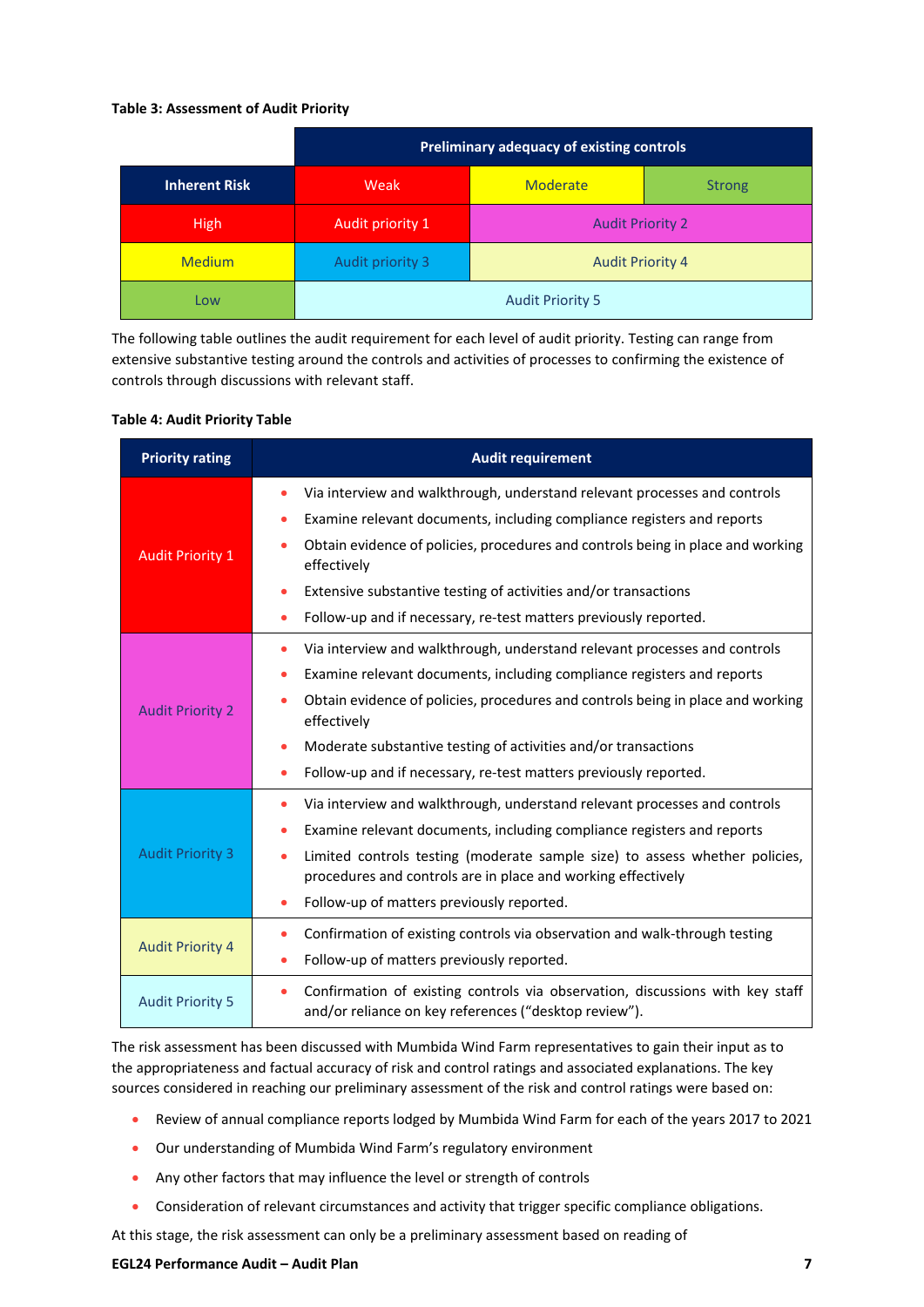documentation and interviews by the auditors. It is possible that the ratings and risk assessment comments may be revised as we conduct our work and new evidence comes to light. The performance audit risk assessment is attached at Appendix 2.

#### **System analysis / walkthrough**

The systems analysis required will be determined utilising the audit priority scale outlined above. Once the priority level has been defined, the testing component will take place by way of interviewing key operational and administrative staff who will outline information that displays compliance with the Licence requirements.

In performing this analysis/walkthrough, we will consider the following:

- The control environment: Mumbida Wind Farm's management philosophy and operating style, organisational structure, assignment of authority and responsibilities, the use of internal audit, the use of information technology and the skills and experience of key staff members
- Information systems: The appropriateness of Mumbida Wind Farm's information systems to record the information needed to comply with the Licence, the accuracy of data, the security of data and documentation describing the information system
- Control procedures: The presence of systems and procedures to ensure compliance with the Licence, effectiveness of Mumbida Wind Farm's internal control structure to detect and correct non-compliance. Specific consideration will be given to significant changes in relevant systems and procedures implemented during the period subject to audit
- Compliance attitude: Action taken by Mumbida Wind Farm in response to any previous noncompliances. Consideration will be given to the timing of action taken during the period subject to audit and whether the action has a permanent impact on Mumbida Wind Farm's level of compliance
- Outcome compliance: Actual performance against standards prescribed in the Licence throughout the audit period.

Where required, an observation of processes, procedures and operations and review of key documents will occur to assist in the determination of Mumbida Wind Farm's compliance with Licence obligations. Key documents, which may be subject to audit, are not specifically disclosed in this plan. A list of documents examined will be included in the audit report.

#### **Testing/review**

Using the results of the risk assessment and systems analysis, detailed testing and analysis will be performed to compare those standards maintained by Mumbida Wind Farm with the relevant sections and schedules of the Licence.

Control testing is performed for those licence obligations with an audit priority 3 and above (refer to table 4), and where there is relevant activity. This method of testing will involve:

- Understanding the population of transactions
- Selecting a sample of transactions to examine compliance with relevant sections of applicable legislation, codes and regulations
- Comparing the sample selected to expected requirements as mandated by relevant sections of applicable legislation, codes and regulations.

A full work program will be completed to record the specific aspects of our testing and analyses for each licence obligation. This work program will be based on:

- The audit priority determined by the risk assessment applicable to each licence obligation
- The results of the systems analysis performed, as described above
- AAG's sampling methodology, which is in accordance with ASA 530 (Audit Sampling) and takes account of the volume and frequency (e.g. daily, weekly, monthly, annual) of relevant transactions. Sample sizes typically range from 1 to 30, increasing with the volume and frequency of transactions
- The location of personnel and transactions to be tested.

Audit fieldwork will be performed remotely and where appropriate at Mumbida Wind Farm premises.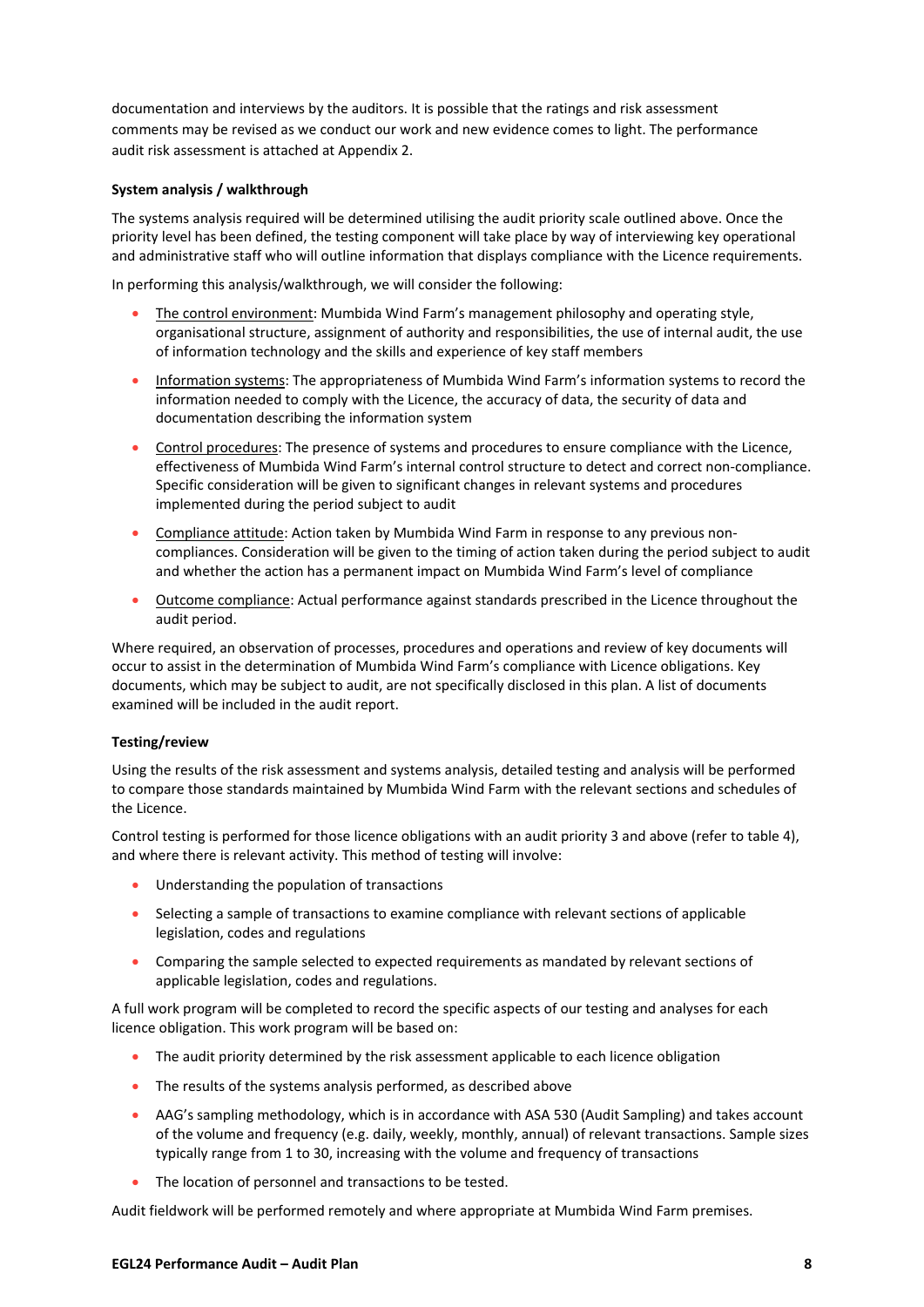#### **Reporting**

The performance audit report will also be structured to address all of the minimum contents specified in section 5 of the Audit Guidelines.

In accordance with the Audit Guidelines, all aspects of compliance with the Licence will be assessed according to the rating scale based on the work performed. Refer to **Table 5** below for the compliance levels that will be used for the performance audit.

|               | <b>Controls Rating</b>                                    | <b>Compliance Rating</b> |                                                                  |  |  |
|---------------|-----------------------------------------------------------|--------------------------|------------------------------------------------------------------|--|--|
| <b>Rating</b> | <b>Description</b>                                        | <b>Rating</b>            | <b>Description</b>                                               |  |  |
| A             | Adequate controls – no<br>improvement needed              | 1                        | Compliant                                                        |  |  |
| B             | Generally adequate controls -<br>improvement needed       | 2                        | Non-compliant – minor impact on<br>customers or third parties    |  |  |
| C             | Inadequate controls – significant<br>improvement required | 3                        | Non-compliant – moderate impact on<br>customers or third parties |  |  |
| D             | No controls evident                                       | 4                        | Non-compliant – major impact on<br>customers or third parties    |  |  |
| N/P           | Not performed $-$ A controls rating<br>was not required   | N/R                      | Not rated – No activity took place<br>during the audit period    |  |  |

#### **Table 5: Compliance and control rating scales**

Mumbida Wind Farm is responsible for providing a separate post audit implementation plan, if required.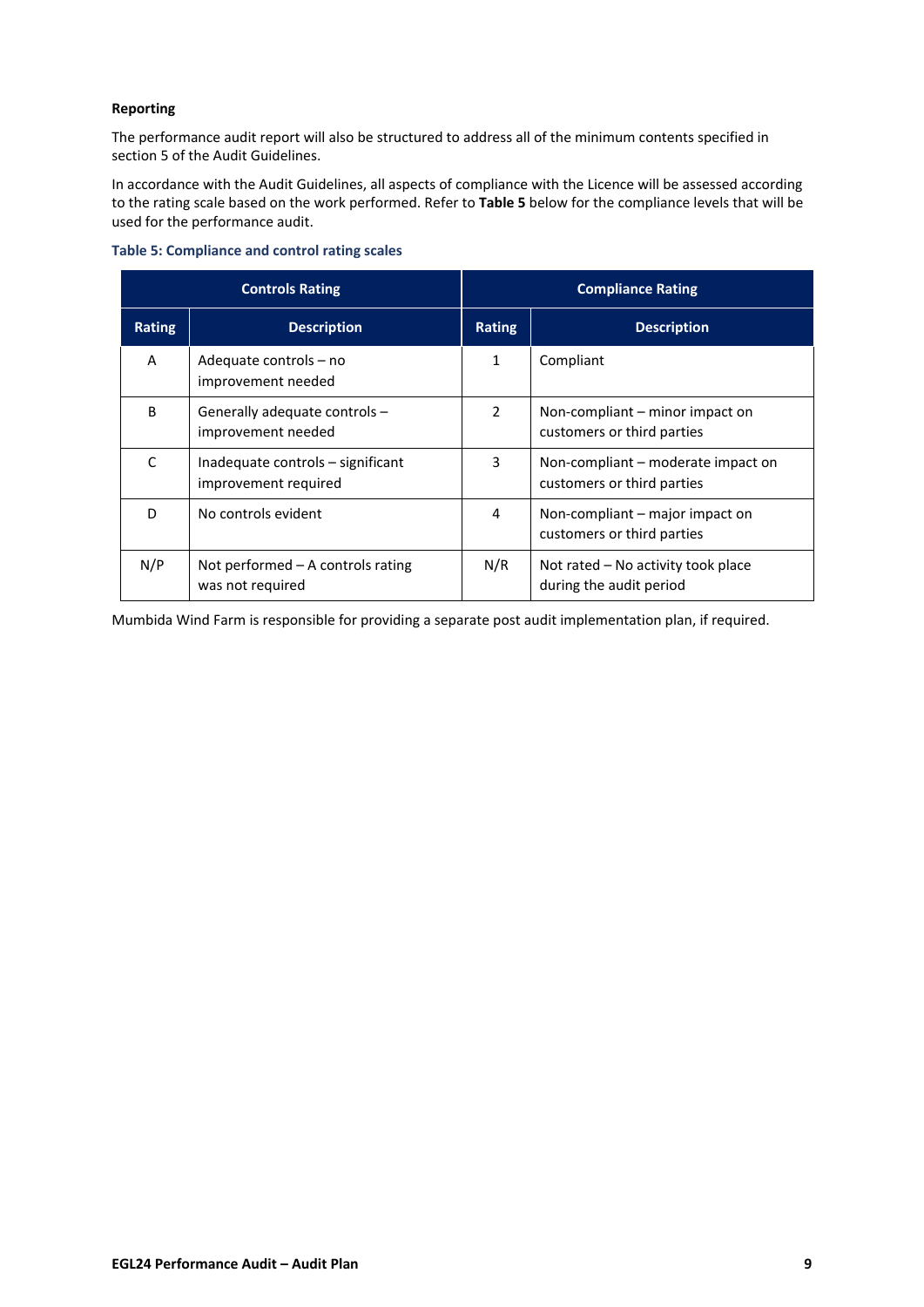## <span id="page-35-0"></span>Resources and team

## **Key Mumbida Wind Farm contacts**

The key contacts for this audit are:

- Hugh Webster, Asset Director, Infrastructure Capital
- Stuart Dixon, Mumbida Site Manager
- Jacob Cohen, Mumbida Lead Field Technician and Electrical Contractor.

#### **AAG Staff**

AAG staff who will be involved with this assignment are:

- Andrew Baldwin Executive Director
- Margaret-Mary Gauci Consultant
- Stephen Linden Director (QA review).

Resumes for key AAG staff are outlined in the proposal accepted by Mumbida Wind Farm and subsequently presented to the ERA.

#### **Timing**

The initial risk assessment phase was completed on 5 October 2021, after which the draft audit plan and risk assessment were presented to Mumbida Wind Farm for comment prior to submission to the ERA for review and approval.

The remainder of the fieldwork phase is scheduled to be performed over the period October to December 2021, enabling draft and final reports to be submitted to the ERA by the due dates of 31 December 2021 and 31 January 2022 respectively.

AAG time and staff commitment to the completion of the audit is outlined in the proposal accepted by Mumbida Wind Farm. In summary, the estimated time allocated to each activity is as follows:

| $\bullet$ | Planning (including risk assessment):                                 | 12 hours  |
|-----------|-----------------------------------------------------------------------|-----------|
|           | Fieldwork (including system analysis/walkthrough and testing/review): | 27 hours  |
| $\bullet$ | Reporting:                                                            | 13 hours. |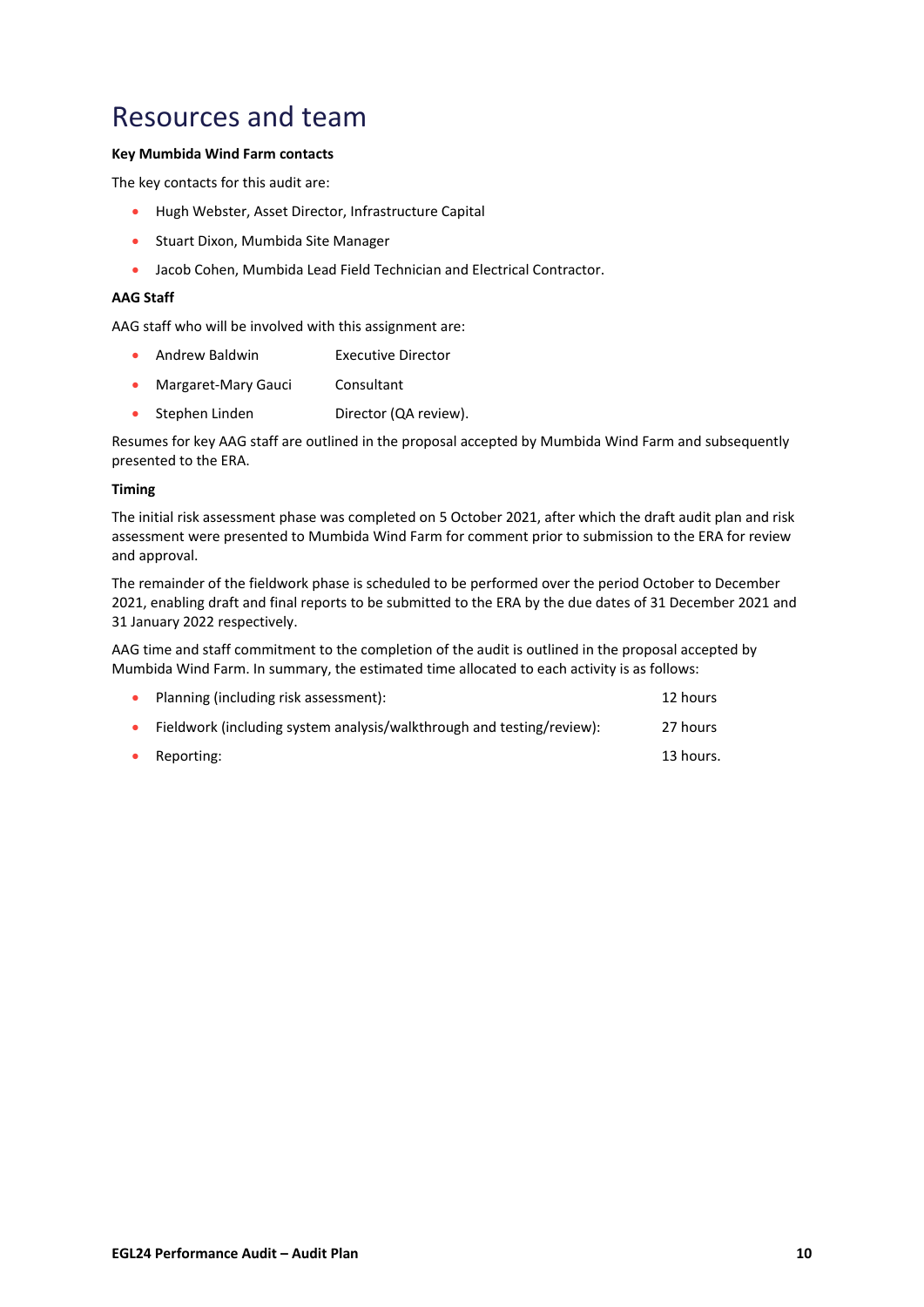# <span id="page-36-0"></span>Appendix 1 - Risk assessment key

1-1 Criteria for classification of compliance obligations

*Source: Electricity Compliance Reporting Manual June 2020* 

| <b>Rating</b><br>(type) | <b>Classification of</b><br><b>Non-Compliance</b>                                                                                                                                               | <b>Criteria for classification</b>                                                                                                                                                                                                          |  |  |  |  |
|-------------------------|-------------------------------------------------------------------------------------------------------------------------------------------------------------------------------------------------|---------------------------------------------------------------------------------------------------------------------------------------------------------------------------------------------------------------------------------------------|--|--|--|--|
| 1                       | Major                                                                                                                                                                                           | Classified on the bases that:                                                                                                                                                                                                               |  |  |  |  |
|                         |                                                                                                                                                                                                 | The consequences of non-compliance would cause major damage, loss<br>or disruption to customers; or                                                                                                                                         |  |  |  |  |
|                         |                                                                                                                                                                                                 | The consequences of non-compliance would endanger or threaten to<br>$\bullet$<br>endanger the safety or health of a person.                                                                                                                 |  |  |  |  |
| 2                       | Moderate                                                                                                                                                                                        | Classified on the basis that the consequences of non-compliance affect the<br>efficiency and effectiveness of the licensee's operations or service provision,<br>but do not cause major damage, loss or disruption to customers.            |  |  |  |  |
| NR (not                 | Minor                                                                                                                                                                                           | Classified on the basis that:                                                                                                                                                                                                               |  |  |  |  |
| reportable)             |                                                                                                                                                                                                 | The consequences of non-compliance are relatively minor $-$ i.e. non-<br>$\bullet$<br>compliance will have minimal effect on the licensee's operations or<br>service provision and do not cause damage, loss or disruption to<br>customers; |  |  |  |  |
|                         |                                                                                                                                                                                                 | Compliance with the obligation is immeasurable;<br>$\bullet$                                                                                                                                                                                |  |  |  |  |
|                         |                                                                                                                                                                                                 | The non-compliance is required to be reported to the ERA under another<br>$\bullet$<br>instrument, guideline or code;                                                                                                                       |  |  |  |  |
|                         |                                                                                                                                                                                                 | The non-compliance is identified by a party other than the licensee; or<br>$\bullet$                                                                                                                                                        |  |  |  |  |
|                         | The licensee only needs to use its reasonable or best endeavours to<br>$\bullet$<br>achieve compliance, or where the obligation does not otherwise impose<br>a firm obligation on the licensee. |                                                                                                                                                                                                                                             |  |  |  |  |

#### 1-2 Likelihood ratings

*Source: Audit Guidelines: Electricity and Gas Licences March 2019*

|   | <b>Level</b> | <b>Criteria</b>                                                            |
|---|--------------|----------------------------------------------------------------------------|
| А | Likely       | Non-compliance is expected to occur at least once or twice a year          |
| B | Probable     | Non-compliance is expected to occur every three years                      |
|   | Unlikely     | Non-compliance is expected to occur at least once every 10 years or longer |

## 1-3 Preliminary adequacy ratings for existing controls

*Source: Audit Guidelines: Electricity and Gas Licences March 2019*

| Level           | <b>Description</b>                                                    |
|-----------------|-----------------------------------------------------------------------|
| <b>Strong</b>   | Controls mitigate the identified risks to a suitable level            |
| <b>Moderate</b> | Controls only cover significant risks; improvement required           |
| <b>Weak</b>     | Controls are weak or non-existent and do little to mitigate the risks |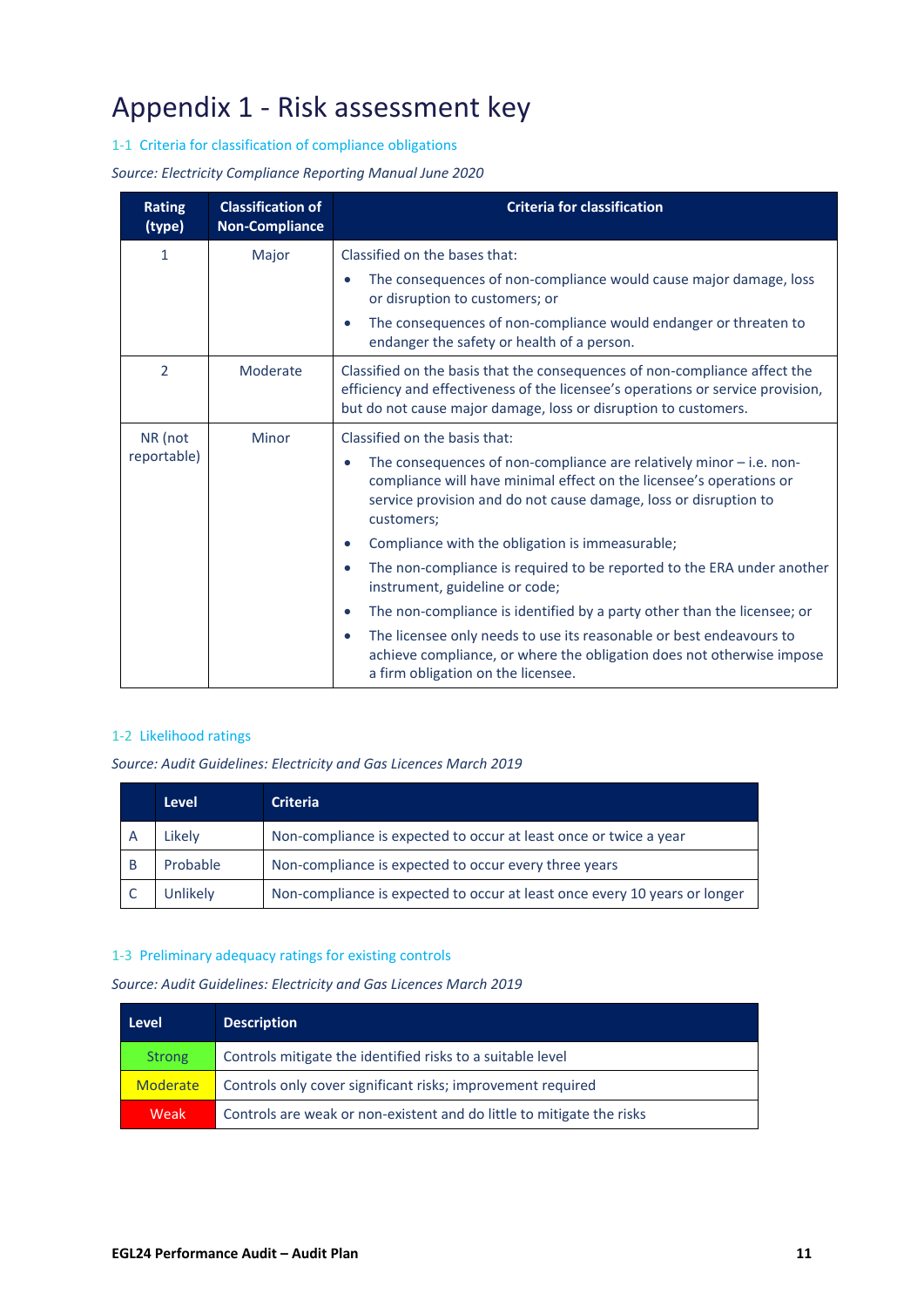## Appendix 2 - Risk assessment

Obligation numbers and references listed below are sourced from the June 2020 Reporting Manual.

<span id="page-37-0"></span>

| <b>No</b> | <b>Obligation reference</b>                                      | <b>Obligation description</b>                                                                                                                                                                                                            | <b>Type</b>    | <b>Consequence</b> | <b>Likelihood</b> | <b>Inherent</b><br><b>Risk Rating</b> | <b>Control</b><br><b>Assessment</b> | <b>Audit</b><br><b>Priority</b> |  |
|-----------|------------------------------------------------------------------|------------------------------------------------------------------------------------------------------------------------------------------------------------------------------------------------------------------------------------------|----------------|--------------------|-------------------|---------------------------------------|-------------------------------------|---------------------------------|--|
|           | 12 Electricity Industry Act - Licence Conditions and Obligations |                                                                                                                                                                                                                                          |                |                    |                   |                                       |                                     |                                 |  |
| 101       | Section 13(1)                                                    | A licensee must provide the ERA with a performance audit conducted by an<br>independent expert acceptable to the ERA, not less than once every 24<br>months.                                                                             | $\overline{2}$ | Moderate           | Unlikely          | <b>Medium</b>                         | <b>Moderate</b>                     | Priority 4                      |  |
| 102       | Section $14(1)(a)$                                               | A licensee must provide for an asset management system.                                                                                                                                                                                  | <b>NR</b>      | Minor              | Unlikely          | Low                                   | Moderate                            | Priority 5                      |  |
| 103       | Section $14(1)(b)$                                               | A licensee must notify details of the asset management system and any<br>substantial changes to it to the ERA.                                                                                                                           | $\overline{2}$ | Moderate           | Probable          | <b>Medium</b>                         | Moderate                            | <b>Priority 4</b>               |  |
| 104       | Section $14(1)(c)$                                               | A licensee must provide the ERA with a report by an independent expert<br>about the effectiveness of its asset management system every 24 months,<br>or such longer period as determined by the ERA.                                     | $\overline{2}$ | Moderate           | Unlikely          | <b>Medium</b>                         | <b>Moderate</b>                     | Priority 4                      |  |
| 105       | <b>ERA (Licensing Funding)</b><br>Regulations 2014               | A licensee must pay the prescribed licence fees to the ERA according to<br>clauses 6, 7 and 8 of the Economic Regulation Authority (Licensing Funding)<br>Regulations 2014.                                                              | 2              | Moderate           | Probable          | <b>Medium</b>                         | Weak                                | <b>Priority 3</b>               |  |
| 106       | Section 31(3)                                                    | A licensee must take reasonable steps to minimise the extent, or duration,<br>of any interruption, suspension or restriction of the supply of electricity due<br>to an accident, emergency, potential danger or other unavoidable cause. | <b>NR</b>      | Minor              | Probable          | Low                                   | <b>Moderate</b>                     | Priority 5                      |  |
| 107       | Section 41(6)                                                    | A licensee must pay the costs of taking an interest in land or an easement<br>over land.                                                                                                                                                 | $\overline{2}$ | Moderate           | Probable          | Medium                                | <b>Moderate</b>                     | <b>Priority 4</b>               |  |
|           | 13. Electricity Licences - Licence Conditions and Obligations    |                                                                                                                                                                                                                                          |                |                    |                   |                                       |                                     |                                 |  |
| 119       | Licence condition 4.3.1                                          | A licensee and any related body corporate must maintain accounting<br>records that comply with the Australian Accounting Standards Board<br>Standards or equivalent International Accounting Standards.                                  | $\overline{2}$ | Moderate           | Probable          | <b>Medium</b>                         | Moderate                            | <b>Priority 4</b>               |  |
| 120       | Licence condition 5.2.4                                          | A licensee must comply with any individual performance standards<br>prescribed by the ERA.                                                                                                                                               | $\overline{2}$ | Moderate           | Unlikely          | <b>Medium</b>                         | Moderate                            | <b>Priority 4</b>               |  |
| 121       | Licence condition 5.3.2                                          | A licensee must comply, and require its auditor to comply, with the ERA's<br>standard audit guidelines for a performance audit.                                                                                                          | $\overline{2}$ | Moderate           | Unlikely          | <b>Medium</b>                         | Moderate                            | <b>Priority 4</b>               |  |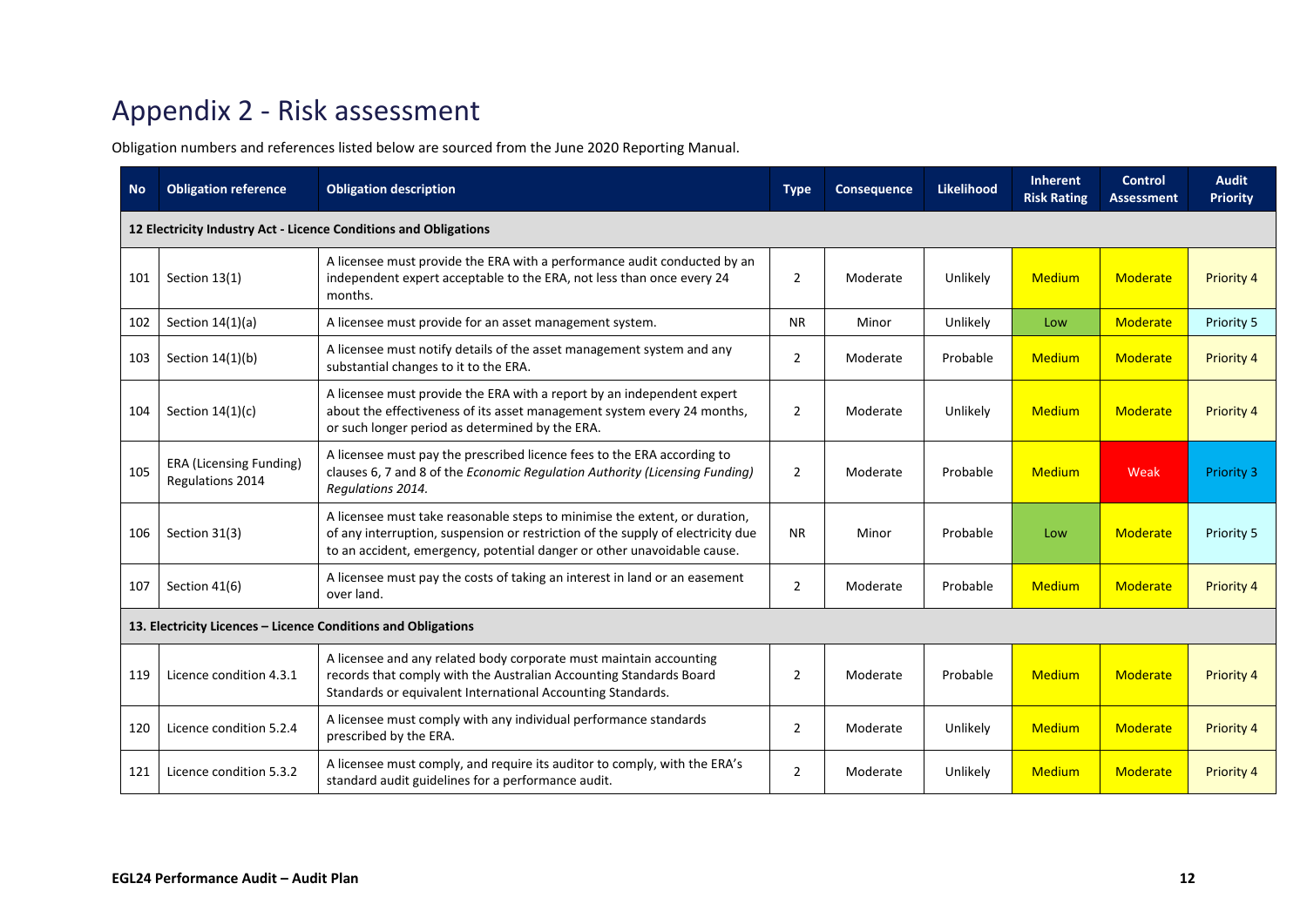| <b>No</b> | <b>Obligation reference</b>          | <b>Obligation description</b>                                                                                                                                                                                                                                                                                                            | <b>Type</b>    | <b>Consequence</b> | <b>Likelihood</b> | <b>Inherent</b><br><b>Risk Rating</b> | <b>Control</b><br><b>Assessment</b> | <b>Audit</b><br><b>Priority</b> |
|-----------|--------------------------------------|------------------------------------------------------------------------------------------------------------------------------------------------------------------------------------------------------------------------------------------------------------------------------------------------------------------------------------------|----------------|--------------------|-------------------|---------------------------------------|-------------------------------------|---------------------------------|
| 122       | Licence condition 5.1.5              | A licensee must comply, and must require the licensee's expert to comply,<br>with the relevant aspects of the ERA's standard audit guidelines for an asset<br>management system review.                                                                                                                                                  | $\overline{2}$ | Moderate           | Unlikely          | <b>Medium</b>                         | Moderate                            | <b>Priority 4</b>               |
| 123       | Licence condition 4.4.1              | In the manner prescribed, a licensee must notify the ERA, if it is under<br>external administration or if there is a significant change in the<br>circumstances that the licence was granted which may affect the licensee's<br>ability to meet its obligations.                                                                         | $\overline{2}$ | Moderate           | Probable          | Medium                                | Moderate                            | Priority 4                      |
| 124       | Licence condition 4.5.1              | A licensee must provide the ERA, in the manner prescribed, with any<br>information that the ERA requires in connection with its functions under the<br>Electricity Industry Act.                                                                                                                                                         | $\overline{2}$ | Moderate           | Probable          | Medium                                | Moderate                            | Priority 4                      |
| 125       | Licence condition 3.8.1<br>and 3.8.2 | A licensee must publish any information as directed by the ERA to publish,<br>within the timeframes specified.                                                                                                                                                                                                                           | $\overline{2}$ | Moderate           | Unlikely          | <b>Medium</b>                         | Moderate                            | Priority 4                      |
| 126       | Licence condition 3.7.1              | All notices must be in writing, unless otherwise specified.                                                                                                                                                                                                                                                                              | $\overline{2}$ | Moderate           | Unlikely          | <b>Medium</b>                         | Moderate                            | <b>Priority 4</b>               |
|           |                                      | 14 Electricity Industry Metering Code - Licence Conditions and Obligations                                                                                                                                                                                                                                                               |                |                    |                   |                                       |                                     |                                 |
| 324       | Clause 3.3B                          | If a user is aware of bi-directional electricity flows at a metering point that<br>was not previously subject to a bi-directional flows or any changes in a<br>customer's or user's circumstances in a metering point that will result in bi-<br>directional flows, the user must notify the network operator within 2<br>business days. | $\overline{2}$ | Moderate           | Unlikely          | Medium                                | Moderate                            | Priority 4                      |
| 339       | Clause 3.11(3)                       | A Code participant who becomes aware of an outage or malfunction of a<br>metering installation must advise the network operator as soon as<br>practicable.                                                                                                                                                                               | $\overline{2}$ | Moderate           | Unlikely          | <b>Medium</b>                         | Moderate                            | Priority 4                      |
| 371       | Clause $4.4(1)$                      | If there is a discrepancy between energy data held in a metering installation<br>and in the metering database, the affected Code participants and the<br>network operator must liaise to determine the most appropriate way to<br>resolve the discrepancy.                                                                               | <b>NR</b>      | Minor              | Unlikely          | Low                                   | Moderate                            | Priority 5                      |
| 372       | Clause $4.5(1)$                      | A Code participant must not knowingly permit the registry to be materially<br>inaccurate.                                                                                                                                                                                                                                                | <b>NR</b>      | Minor              | Unlikely          | Low                                   | Moderate                            | Priority 5                      |
| 373       | Clause 4.5(2)                        | Subject to subclause 5.19(6), if a Code participant, other than a network<br>operator, becomes aware of a change to, or inaccuracy in, an item of<br>standing data in the registry, then it must notify the network operator and<br>provide details of the change or inaccuracy within the timeframes<br>prescribed.                     | $\overline{2}$ | Moderate           | Unlikely          | <b>Medium</b>                         | Moderate                            | Priority 4                      |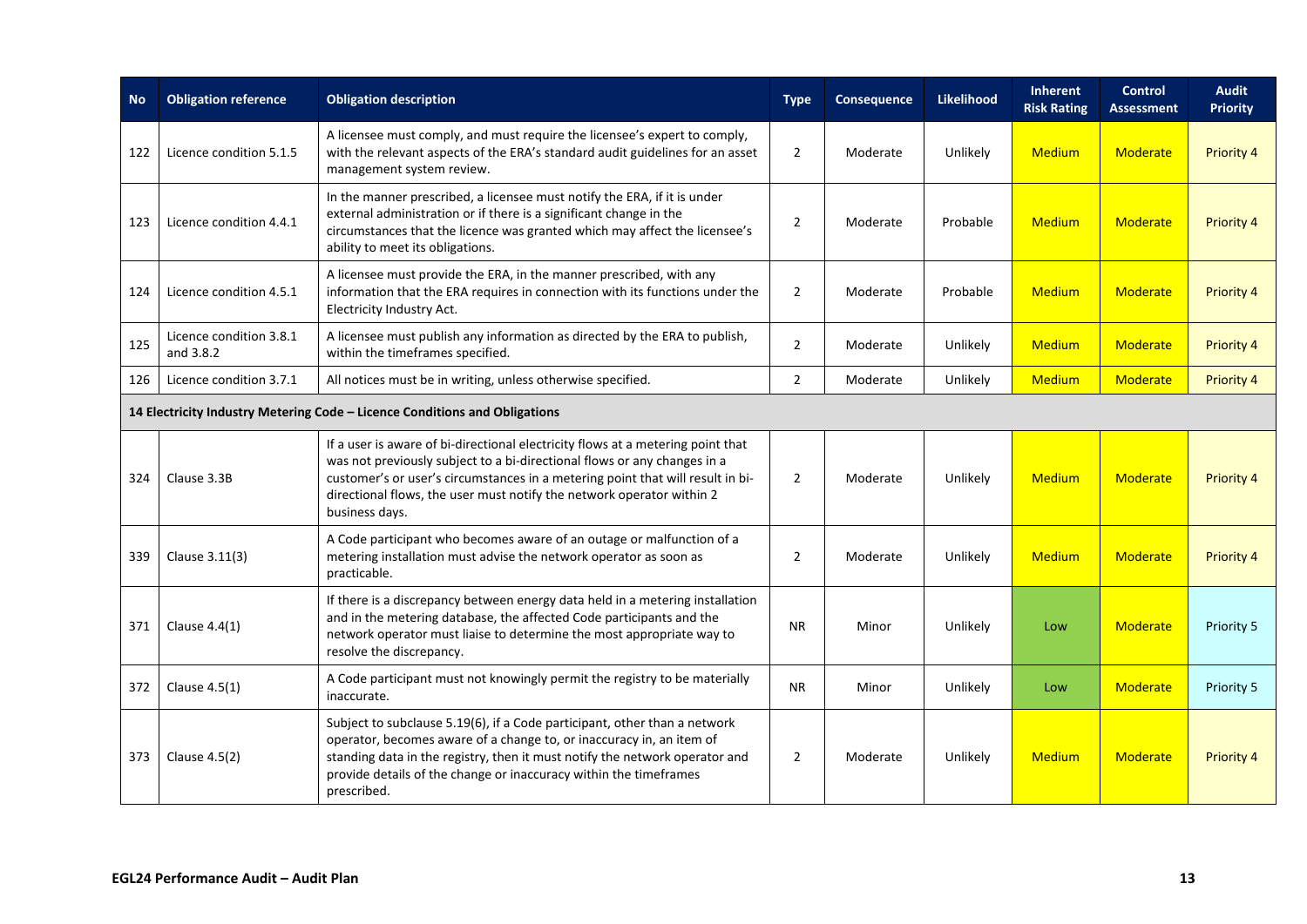| <b>No</b> | <b>Obligation reference</b> | <b>Obligation description</b>                                                                                                                                                                                                                                                                                                                                  | <b>Type</b>    | Consequence | Likelihood | Inherent<br><b>Risk Rating</b> | <b>Control</b><br><b>Assessment</b> | <b>Audit</b><br><b>Priority</b> |
|-----------|-----------------------------|----------------------------------------------------------------------------------------------------------------------------------------------------------------------------------------------------------------------------------------------------------------------------------------------------------------------------------------------------------------|----------------|-------------|------------|--------------------------------|-------------------------------------|---------------------------------|
| 388       | Clause 5.4(2)               | A user must, when reasonably requested by a network operator, assist the<br>network operator to comply with the network operator's obligation under<br>subclause 5.4(1)                                                                                                                                                                                        | $\overline{2}$ | Moderate    | Unlikely   | <b>Medium</b>                  | Moderate                            | <b>Priority 4</b>               |
| 401       | Clause 5.16                 | If a user collects or receives energy data from a metering installation then<br>the user must provide the network operator with the energy data (in<br>accordance with the communication rules) within the timeframes<br>prescribed.                                                                                                                           | $\overline{2}$ | Moderate    | Unlikely   | <b>Medium</b>                  | Moderate                            | Priority 4                      |
| 402       | Clause 5.17(1)              | A user must provide standing data and validated, and where necessary<br>substituted or estimated, energy data to the user's customer to which that<br>information relates where the user is required by an enactment or an<br>agreement to do so for billing purposes or for the purpose of providing<br>metering services to the customer.                    | $\overline{2}$ | Moderate    | Unlikely   | <b>Medium</b>                  | Moderate                            | <b>Priority 4</b>               |
| 405       | Clause 5.18                 | If a user collects or receives information regarding a change in the<br>energisation status of a metering point then the user must provide the<br>network operator with the prescribed information, including the stated<br>attributes, within the timeframes prescribed.                                                                                      | $\overline{2}$ | Moderate    | Unlikely   | <b>Medium</b>                  | Moderate                            | Priority 4                      |
| 406       | Clause 5.19(1)              | A user must, when requested by the network operator acting in accordance<br>with good electricity industry practice, use reasonable endeavours to collect<br>information from customers, if any, that assists the network operator in<br>meeting its obligations described in the Code and elsewhere, and provide<br>that information to the network operator. | <b>NR</b>      | Minor       | Probable   | Low                            | Moderate                            | Priority 5                      |
| 407       | Clause 5.19(2)              | A user must, to the extent that it is able, collect and maintain a record of the<br>prescribed information in relation to the site of each connection point with<br>which the user is associated.                                                                                                                                                              | <b>NR</b>      | Minor       | Probable   | Low                            | Moderate                            | Priority 5                      |
| 408       | Clause 5.19(3)              | Subject to subclauses 5.19(3A) and 5.19(6), the user must, within 1 business<br>day after becoming aware of any change in an attribute described in<br>subclause 5.19(2), notify the network operator of the change.                                                                                                                                           | 2              | Moderate    | Probable   | <b>Medium</b>                  | Moderate                            | Priority 4                      |
| 410       | Clause 5.19(6)              | The user must use reasonable endeavours to ensure that it does not notify<br>the network operator of a change in an attribute described in subclause<br>5.19(2) that results from the provision of standing data by the network<br>operator to the user.                                                                                                       | <b>NR</b>      | Minor       | Probable   | Low                            | Moderate                            | Priority 5                      |
| 416       | Clause 5.21(5)              | A Code participant must not request a test or audit under subclause 5.21(1)<br>unless the Code participant is a user and the test or audit relates to a time<br>or times at which the user was the current user or the Code participant is<br>the IMO.                                                                                                         | $\overline{2}$ | Moderate    | Unlikely   | <b>Medium</b>                  | Moderate                            | Priority 4                      |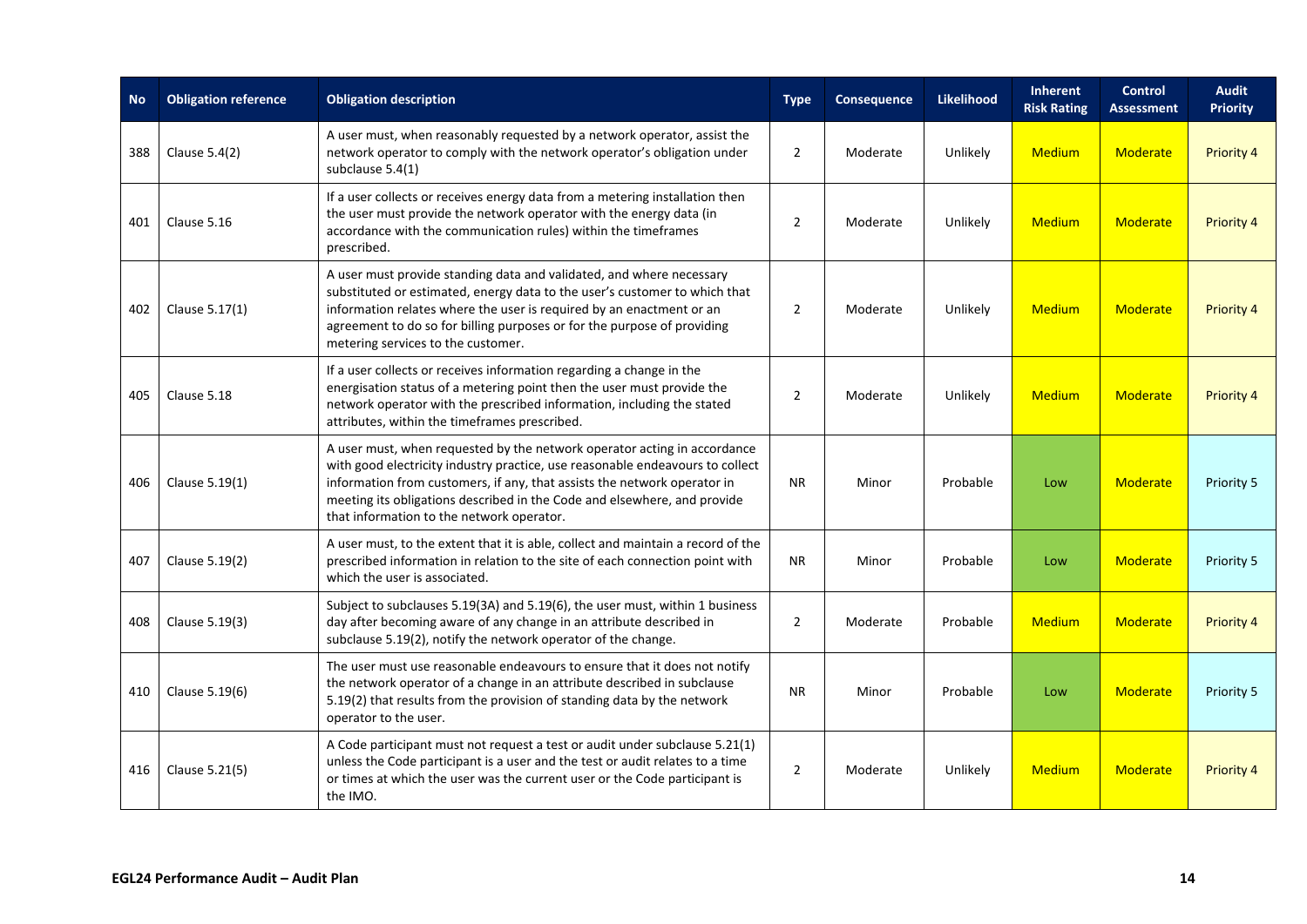| <b>No</b> | <b>Obligation reference</b> | <b>Obligation description</b>                                                                                                                                                                                                                                                                                                                  | <b>Type</b>                            | Consequence | <b>Likelihood</b> | Inherent<br><b>Risk Rating</b> | <b>Control</b><br><b>Assessment</b> | <b>Audit</b><br><b>Priority</b> |
|-----------|-----------------------------|------------------------------------------------------------------------------------------------------------------------------------------------------------------------------------------------------------------------------------------------------------------------------------------------------------------------------------------------|----------------------------------------|-------------|-------------------|--------------------------------|-------------------------------------|---------------------------------|
| 417       | Clause 5.21(6)              | A Code participant must not make a request under subclause 5.21(1) that is<br>inconsistent with any access arrangement or agreement.                                                                                                                                                                                                           | $\overline{2}$                         | Moderate    | Unlikely          | <b>Medium</b>                  | Moderate                            | Priority 4                      |
| 435       | Clause 5.27                 | Upon request from a network operator, the current user for a connection<br>point must provide the network operator with customer attribute<br>information that it reasonably believes are missing or incorrect within the<br>timeframes prescribed.                                                                                            | 2                                      | Moderate    | Unlikely          | <b>Medium</b>                  | Moderate                            | Priority 4                      |
| 448       | Clause $6.1(2)$             | A user must, in relation to a network on which it has an access contract,<br>comply with the rules, procedures, agreements and criteria prescribed.                                                                                                                                                                                            | $\overline{2}$<br>Moderate<br>Probable |             | <b>Medium</b>     | <b>Moderate</b>                | <b>Priority 4</b>                   |                                 |
| 451       | Clause 7.2(1)               | Code participants must use reasonable endeavours to ensure that they can<br>send and receive a notice by post, facsimile and electronic communication<br>and must notify the network operator of a telephone number for voice<br>communication in connection with the Code.                                                                    | <b>NR</b>                              | Minor       | Probable          | Low                            | <b>Moderate</b>                     | Priority 5                      |
| 453       | Clause 7.2(4)               | If requested by a network operator with whom it has entered into an access<br>contract, the Code participant must notify its contact details to a network<br>operator within 3 business days after the request.                                                                                                                                | $\overline{2}$                         | Moderate    | Probable          | <b>Medium</b>                  | Moderate                            | Priority 4                      |
| 454       | Clause 7.2(5)               | A Code participant must notify any affected network operator of any change<br>to the contact details it notified to the network operator under subclause<br>7.2(4) at least 3 business days before the change takes effect.                                                                                                                    | $\overline{2}$                         | Moderate    | Probable          | Medium                         | Moderate                            | <b>Priority 4</b>               |
| 455       | Clause 7.5                  | A Code participant must subject to subclauses 5.17A and 7.6 not disclose, or<br>permit the disclosure of, confidential information provided to it under or in<br>connection with the Code and may only use or reproduce confidential<br>information for the purpose for which it was disclosed or another purpose<br>contemplated by the Code. | $\overline{2}$                         | Moderate    | Unlikely          | <b>Medium</b>                  | Moderate                            | Priority 4                      |
| 456       | Clause 7.6(1)               | A Code participant must disclose or permit the disclosure of confidential<br>information that is required to be disclosed by the Code.                                                                                                                                                                                                         | $\overline{2}$                         | Moderate    | Unlikely          | <b>Medium</b>                  | Moderate                            | <b>Priority 4</b>               |
| 457       | Clause 8.1(1)               | If any dispute arises between any Code participants then (subject to<br>subclause 8.2(3)) representatives of disputing parties must meet within 5<br>business days after a notice given by a disputing party to the other disputing<br>parties and attempt to resolve the dispute by negotiations in good faith.                               | <b>NR</b>                              | Minor       | Unlikely          | Low                            | <b>Moderate</b>                     | Priority 5                      |
| 458       | Clause $8.1(2)$             | If a dispute is not resolved within 10 business days after the dispute is<br>referred to representative negotiations, the disputing parties must refer the<br>dispute to a senior management officer of each disputing party who must<br>meet and attempt to resolve the dispute by negotiations in good faith.                                | <b>NR</b>                              | Minor       | Unlikely          | Low                            | Moderate                            | Priority 5                      |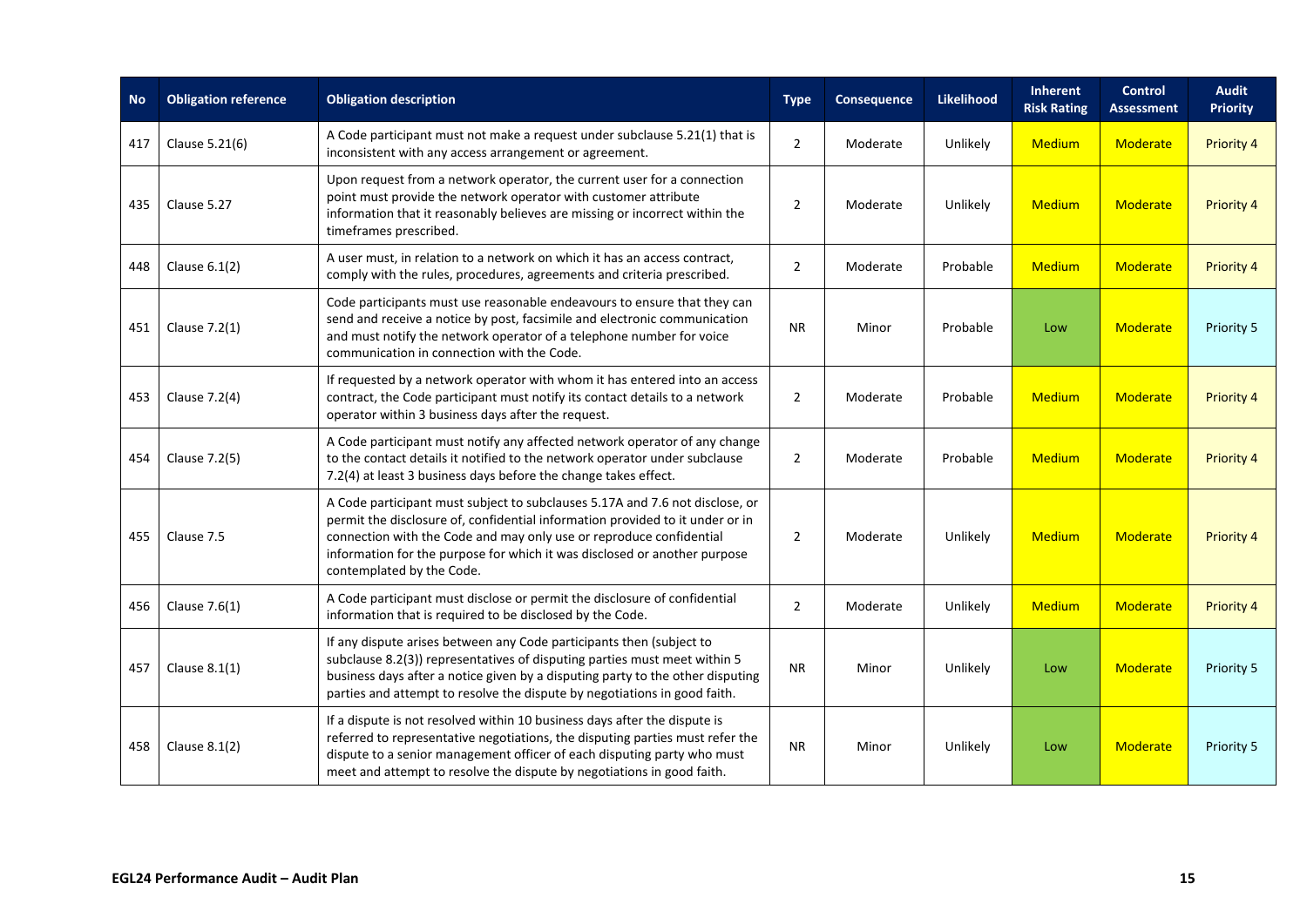| <b>No</b> | <b>Obligation reference</b> | <b>Obligation description</b>                                                                                                                                                                                                                                                                                         | <b>Type</b> | <b>Consequence</b> | <b>Likelihood</b> | Inherent<br><b>Risk Rating</b> | Control<br><b>Assessment</b> | <b>Audit</b><br><b>Priority</b> |
|-----------|-----------------------------|-----------------------------------------------------------------------------------------------------------------------------------------------------------------------------------------------------------------------------------------------------------------------------------------------------------------------|-------------|--------------------|-------------------|--------------------------------|------------------------------|---------------------------------|
| 459       | Clause $8.1(3)$             | If the dispute is not resolved within 10 business days after the dispute is<br>referred to senior management negotiations, the disputing parties must<br>refer the dispute to the senior executive officer of each disputing party who<br>must meet and attempt to resolve the dispute by negotiations in good faith. | <b>NR</b>   | Minor              | Unlikely          | Low                            | Moderate                     | Priority 5                      |
| 460       | Clause $8.1(4)$             | If the dispute is resolved by representative negotiations, senior<br>management negotiations or CEO negotiations, the disputing parties must<br>prepare a written and signed record of the resolution and adhere to the<br>resolution.                                                                                |             | Moderate           | Unlikely          | <b>Medium</b>                  | Moderate                     | Priority 4                      |
| 461       | Clause $8.3(2)$             | The disputing parties must at all times conduct themselves in a manner<br>which is directed towards achieving the objective in subclause 8.3(1).                                                                                                                                                                      | <b>NR</b>   | Minor              | Unlikely          | Low                            | Moderate                     | Priority 5                      |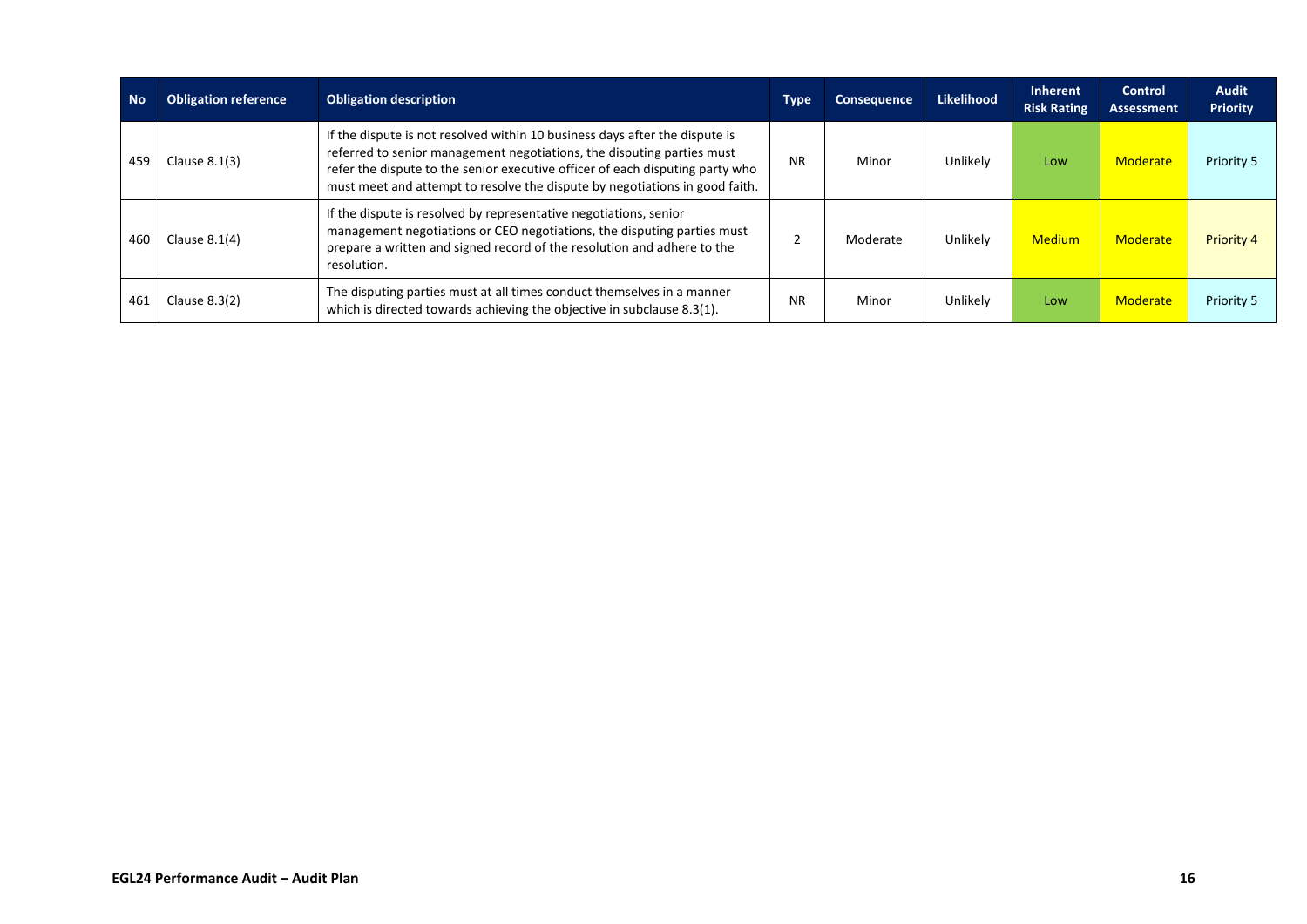# <span id="page-42-0"></span>Appendix 3 - Previous audit recommendation

The following recommendation was made by the 2016 performance audit:

#### Issue 1/2016

**Obligation 105 -** *Electricity Industry Act s 17(1) (C2)*

Fees were paid but the April quarter 2015 ERA fees were late. Note the July quarter 2016 ERA fees (invoiced 30 Dec 2016) was late as was 2013 ERA licence fee but both were outside the Audit period.

| Recommendation 1/2016                                                                                                                                                  | Action Plan 1/2016                                                                                                                                         |
|------------------------------------------------------------------------------------------------------------------------------------------------------------------------|------------------------------------------------------------------------------------------------------------------------------------------------------------|
| Improve controls to ensure fees paid on time.<br>Additional approvers to be added to the online<br>approval system to ensure sufficient cover for leave<br>or illness. | Additional approvers to be added to online approval<br>system.<br>Responsible Person: General Manager<br>Mumbida Wind Farm<br>Target Date: 31 January 2017 |